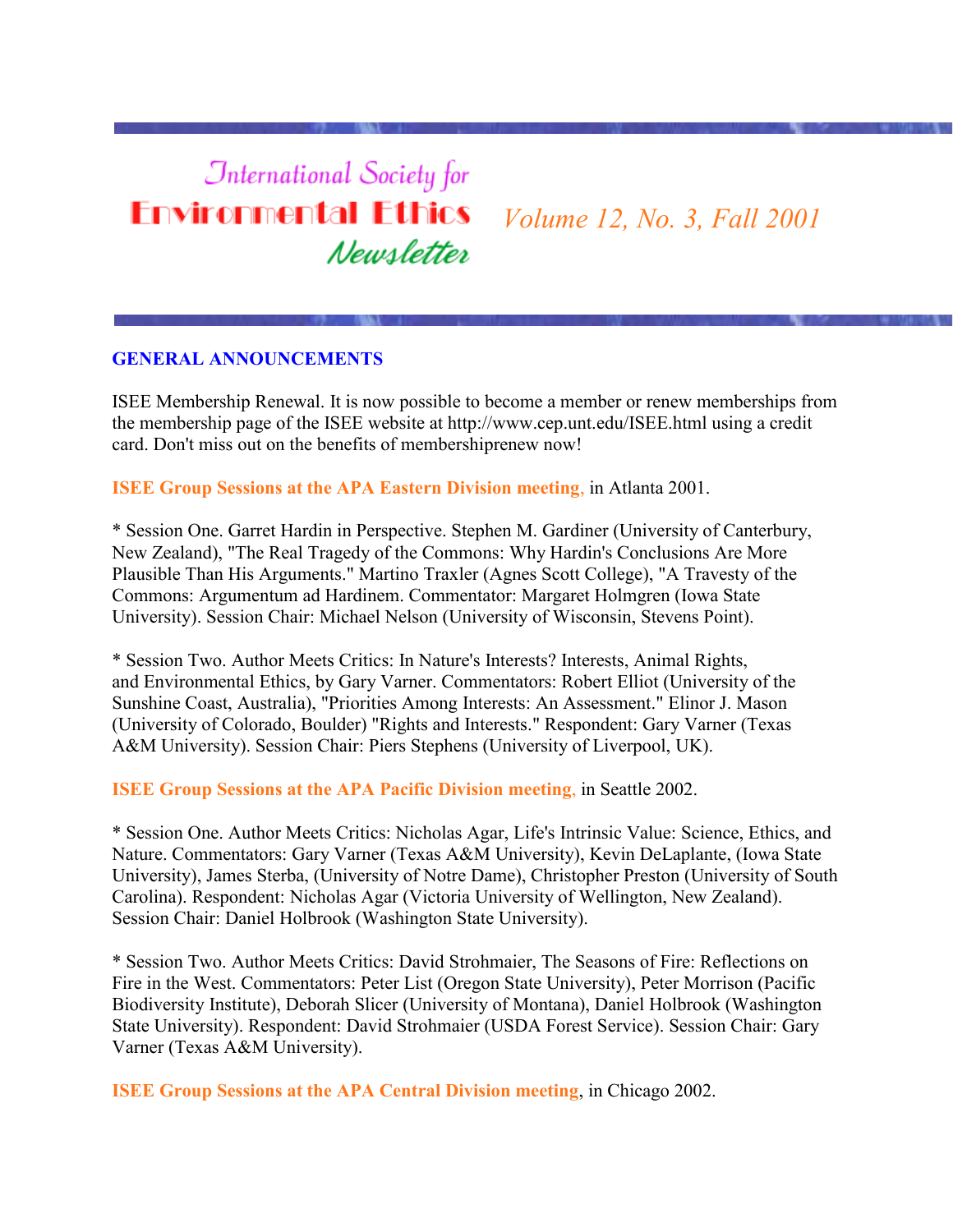\* Session One. Author Meets Critics: Karen Warren, Ecofeminist Philosophy: A Western Perspective on What It Is and Why It Matters. Commentators: Martha Nussbaum (University of Chicago), Louke Van Wensveen (Loyola/Marymount University), Geoffrey Frasz (Community College of Southern Nevada). Respondent: Karen Warren (Macalester College). Session Chair: Peter Miller (University of Winnipeg).

\* Session Two. The Earth Charter and Environmental Ethics. "Valuing Integrity: the Earth Charter and Environmental Ethics," Peter Miller, (University of Winnipeg). "Global Justice, Ecofeminism and the Earth Charter," Victoria Davion (University of Georgia). "Nurturing The Earth as a Moral Imperative," Ruth Lucier (Bennett College, North Carolina). Session Chair: Laura Westra (Osgood Hall Law School).

**The International Association for Environmental Philosophy** held its 5th annual meeting at Goucher College, Baltimore, October 6-8, 2001. Mark Sagoff (University of Maryland) gave the keynote talk, "Four Concepts of the Natural." Other sessions:

\* Environmental Workshop: Posing the ProblemSuburban Sprawl in Greater Baltimore. Robert Kirkman (Michigan State) and Irene Klaver (North Texas).

\* Environmental Issues in Deleuze and Heidegger. "On Movement: Darwin and Deleuze Towards an Ethico-Poetics," Sherry Brennan (Penn State). "Questioning Heidegger's Analysis of Technology," Lawrence Schmidt (Hendrix College). "The Ontological Foundations of Environmental Ethics," Chris Latiolais (Kalamazoo College).

\* Politics / Ethics / Education. "Habermas' Discourse Ethics: An Untapped Potential," W.S.K. Cameron (Loyola Marymount). "The Moral Poverty of Education as Simulation," Kathryn Wayne (Western Washington). "Anarchism, Ecology, Education: Reading the Work of Mikhail Bakunin," Rebecca Matusewicz (Eastern Michigan). "ReLanguaging Speciesism: Extending Cheney's Postmodern Environmental Ethics," Cathy Glenn (Southern Illinois).

\* Elements of Environmental Philosophy. "The Elements and Environmental Philosophy: From Empedocles' Rhizomata to Bachelard's Reveries," David Macauley (Rose-Hulman Institute of Technology). "Drinking Sun Melted Snow by Moonlight," James Hatley (Salisbury State). "The Return of the Wild When Wilderness Has Gone," Diane Michelfelder (Utah State).

\* Multi-Planetary Ethics. "Earthbody Ethics," Glenn Mazis (Soka University). "Earth Cop Performative: Collapsing Binaries in Human-Environment Relations Through Activist Performance," Jonathan Gray (Southern Illinois).

\* Roundtable Discussion. "Liminal Nature." Edward Casey (SUNY/Stonybrook), Irene Klaver (North Texas) and David Wood (Vanderbilt).

\* Givenness, Defilement, Transformation. "Nature's Other Side: Aesthetico-Theology and the Phenomenology of Givenness," Bruce Foltz (Eckerd). "Earth as Sacred Site: The Breaking of Defilement," Edward Mooney (Sonoma State). "Perception, Incarnation, and Transformation: Sacred Images of Human Corporeality (Michael Zimmerman (Tulane).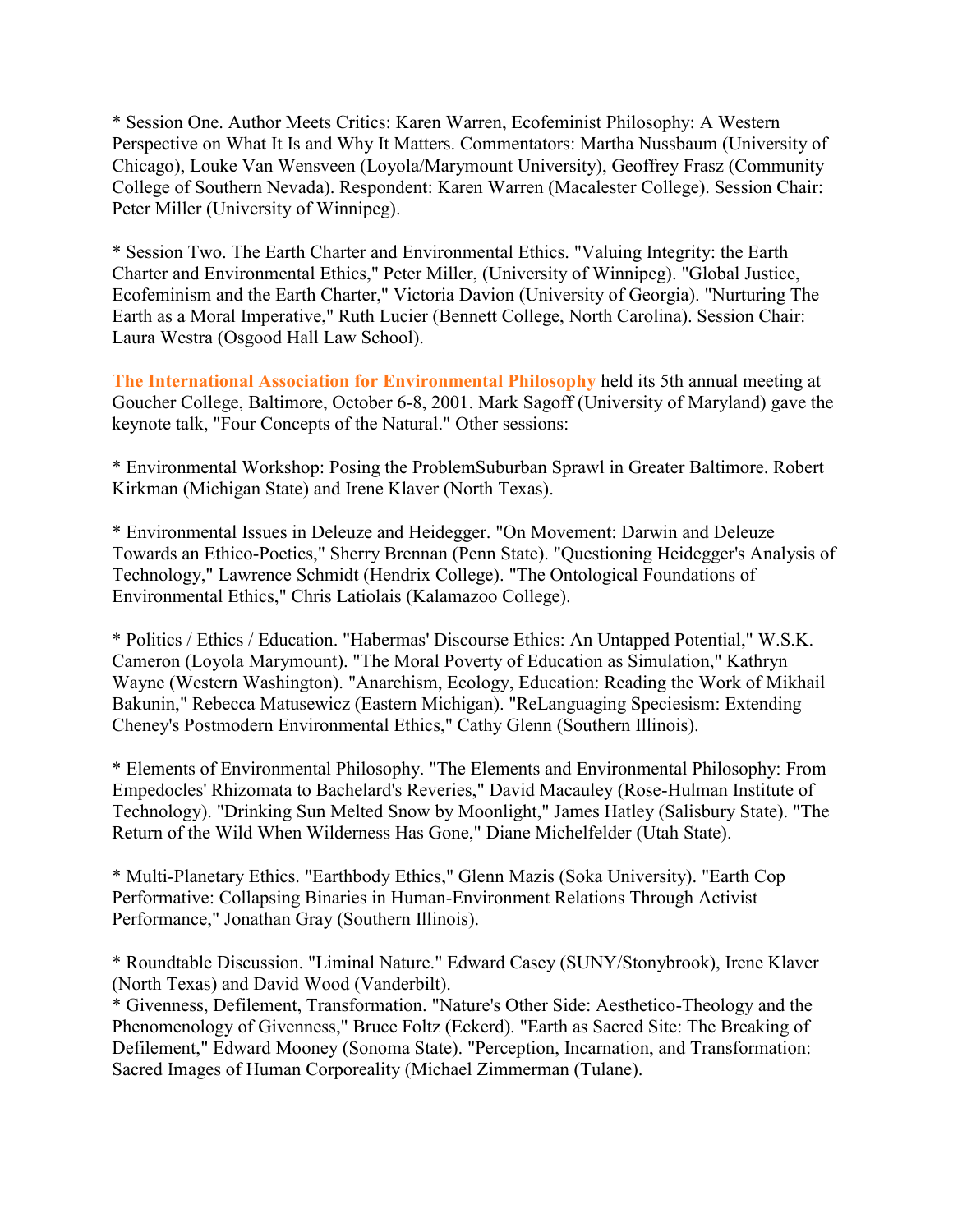\* Back to Basics. "Sacred Nature, Holy Earth, Whole Thinking," Gail Stenstad (East Tennessee State). "Dwelling in the Holy: Dolores LaChapelle on the Sacred," Kenneth Maly (Wisconsin/Lacrosse). "Paleolithic Cave Art: An Inquiry into the Origins of the Sacred," Maxine Sheets-Johnstone (Oregon).

**The Trumpeter** is now hosting and archiving Ecopsychology On-Line, a journal established by Theodore Roszak at California State University at Hayward. From 1996 to 1998, six issues of Ecopsychology On-Line were produced, outlining the principles behind ecopsychology and containing much of the early research and literature on the subject. The journal was the research outlet for the Ecopsychology Institute. Apart from this important literature, the site contains some very striking artwork. You can see all issues of Ecopsychology On-Line by clicking the button on the Trumpeter home page--http://trumpeter.athabascau.ca/.

**Teaching Environmental Ethics.** The ISEE newsletter solicits submissions on teaching environmental ethics, one of our most important professional responsibilities. Which readings, textbooks, videos work for you, and which don't? What topics do you cover in class? How do you link theoretical to practical issues? Does your class include a "service learning" or activist component? What is the best way to bring environmental ethics into intro ethics classes? Please submit short pieces, a few paragraphs to a few pages, to newsletter editor Phil Cafaro.

**Schumacher College**, now in its 10th year, has established itself as an international center of excellence in ecological studies, attracting some of the world's leading ecological thinkers, writers, innovators and designers. For details on their programs see their website at http://www.gn.apc.org/schumachercollege/ Courses for 2001/2002 are as follows:

\* Belonging: Finding Our Place in a the World, instructors Patsy Hallen, Stephan Harding and David Abram, October 7-26, 2001.

\* Farming for Better Food: Solutions to the Global Crisis in Agriculture, Mark Ritchie, Jules Pretty and Tim Lang, November 4-23.

\* Digital Future? Information Technology and the Earth, Chet Bowers, Langdon Winner, January 6-25, 2002.

\* Exploring Globalisation, Ann Pettifor, Tariq Banuri and Wolfgang Sachs, Feb. 3-22.

\* Science with New Eyes: Science and the Nature of Life, Chris Clarke, Rupert Sheldrake, Arthus Zajonc and Brian Goodwin, March 3-22.

\* The Roots of Learning: Schools, Land and Food, Prue Leith, Sue Clifford and Mary Tasker, March 23-28.

\* Where Earth and Soul Touch: A Journey in Ecopsychology, John Seed, Ruth Rosenhek and Mary-Jayne Rust, April 14-May 3.

\* Living Off The Sun: Building a Sustainable Energy Future, Godfrey Boyle, Peter Harper and Dave Elliott, May 12-24.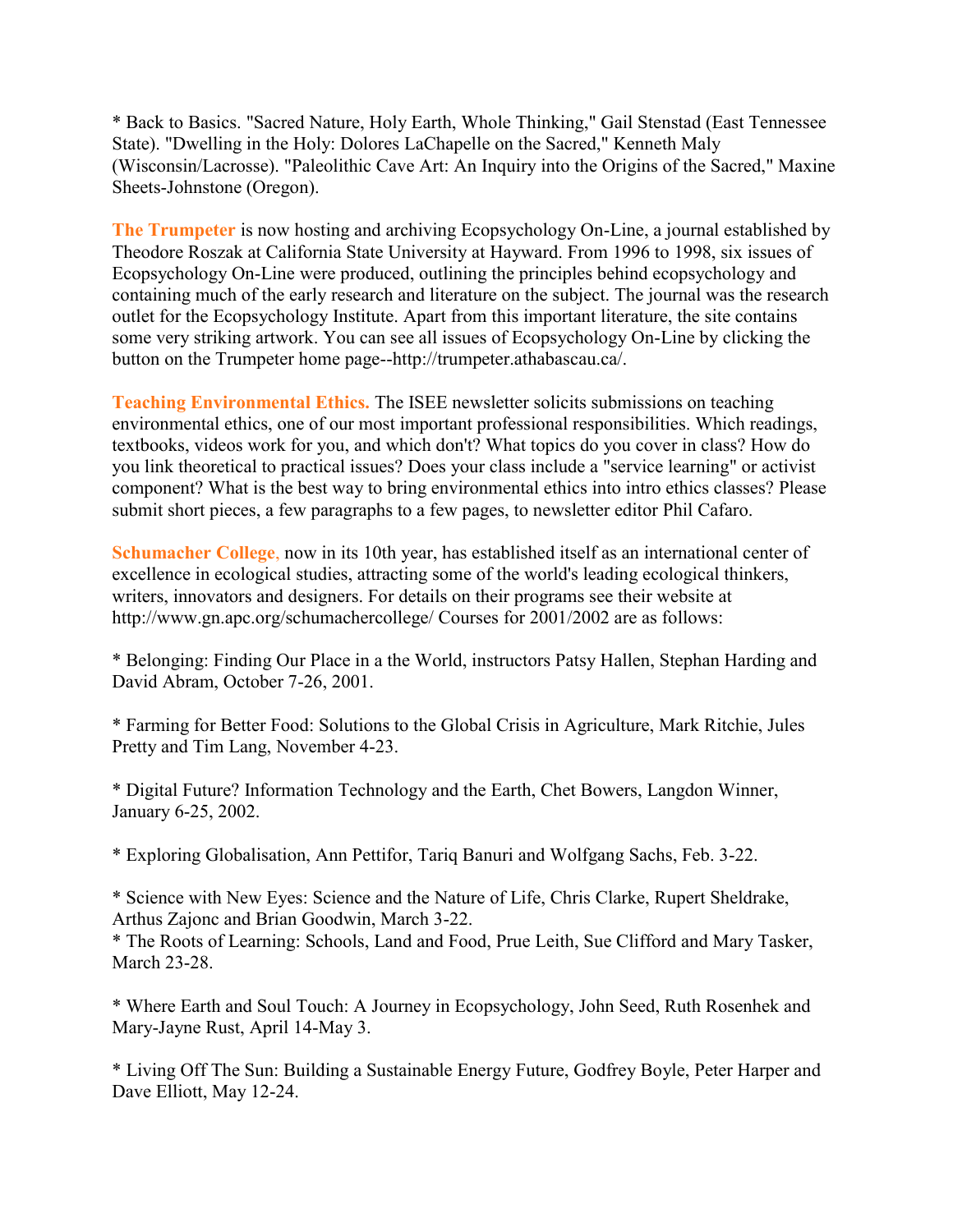- \* Ecological Design, David Orr and John and Nancy Jack Todd, June 2-21.
- \* Life, Mind and Society, Fritjof Capra, June 30-July 19.

Schumacher College also offers occasional courses in Business and Sustainability; check their website for dates and instructors.

Syllabi Available. A website with course syllabi in religion and ecology is: [http://www.environment.harvard.edu/religion/education/Syllabi/home.html>](http://www.environment.harvard.edu/religion/education/Syllabi/home.html)This site is maintained by the Harvard Forum on Religion and Ecology and contains about two dozen syllabi. (Thanks to Richard Foltz, University of Florida.)

**The John Ray Initiative** is an educational charity in the United Kingdom with a vision to bring together scientific and Christian understandings of the environment in a way that can be widely communicated and lead to effective action. The John Ray Initiative, QW212, Cheltenham and Gloucester College of Higher Education, Francis Close Hall, Swindon Road, Cheltenham GL50 4AZ. Website: http://www.jri.org.uk. E-mail: [jri@chelt.ac.jk.](mailto:jri@chelt.ac.jk.) Phone 012 4254 3580.

#### **OPPORTUNITIES**

Latin American or Latino/a Environmental Philosophy Position. University of North Texas, Denton, TX. The Department of Philosophy and Religion Studies seeks a tenure-track assistant professor or a tenured associate professor (Ph.D. in philosophy, religion studies, or related field required) beginning academic year 2002-2003. AOS: Environmental Ethics in Latin America or Latino/a Environmental Issues. AOC in one or more of the following: Environmental Justice, Human Rights, History of Philosophy or History of Religion, Ecology and Religion, Indigenous Studies, Latin American Philosophy. Fluency in English and Spanish (reading, writing, speaking) required. Responsibilities include 4 to 5 courses per academic year, research in areas of expertise, and occasional service on departmental, college, and university committees. Some teaching experience and publications desirable at the assistant professor level. Excellence in scholarship and teaching required at the associate professor level. UNT offers an undergraduate interdisciplinary minor in religion studies, a B.A. in philosophy, and an M.A. in philosophy with a concentration in environmental ethics. The university is located in the Dallas-Fort Worth metroplex. See our website at http://www.phil.unt.edu. Please send letter of application, C.V., and letters of reference to Eugene C. Hargrove, Chair, Department of Philosophy and Religion Studies, University of North Texas, P.O. Box 310920, Denton, TX 76201-0920. Interviews are planned for the November 2001 meeting of the American Academy of Religion and for the Eastern Division APA meeting in December 2001. Inquiries are welcome at 940-565-2266 or hargrove@unt.edu. UNT is an AA/ADA/EOE committed to diversity.

**Environmental Justice Position.** University of North Texas, Denton, TX. The Department of Philosophy and Religion Studies seeks a tenured associate or full professor (Ph.D. in philosophy or religion studies required) beginning academic year 2002-2003. AOS: Environmental Justice and African-American Philosophy or African-American Religion. AOC: Environmental Philosophy or Religion and Ecology, Social and Political Philosophy, History of Philosophy or History of Religion. Responsibilities include 4 to 5 courses per academic year, research in areas of expertise, and occasional service on departmental, college, and university committees.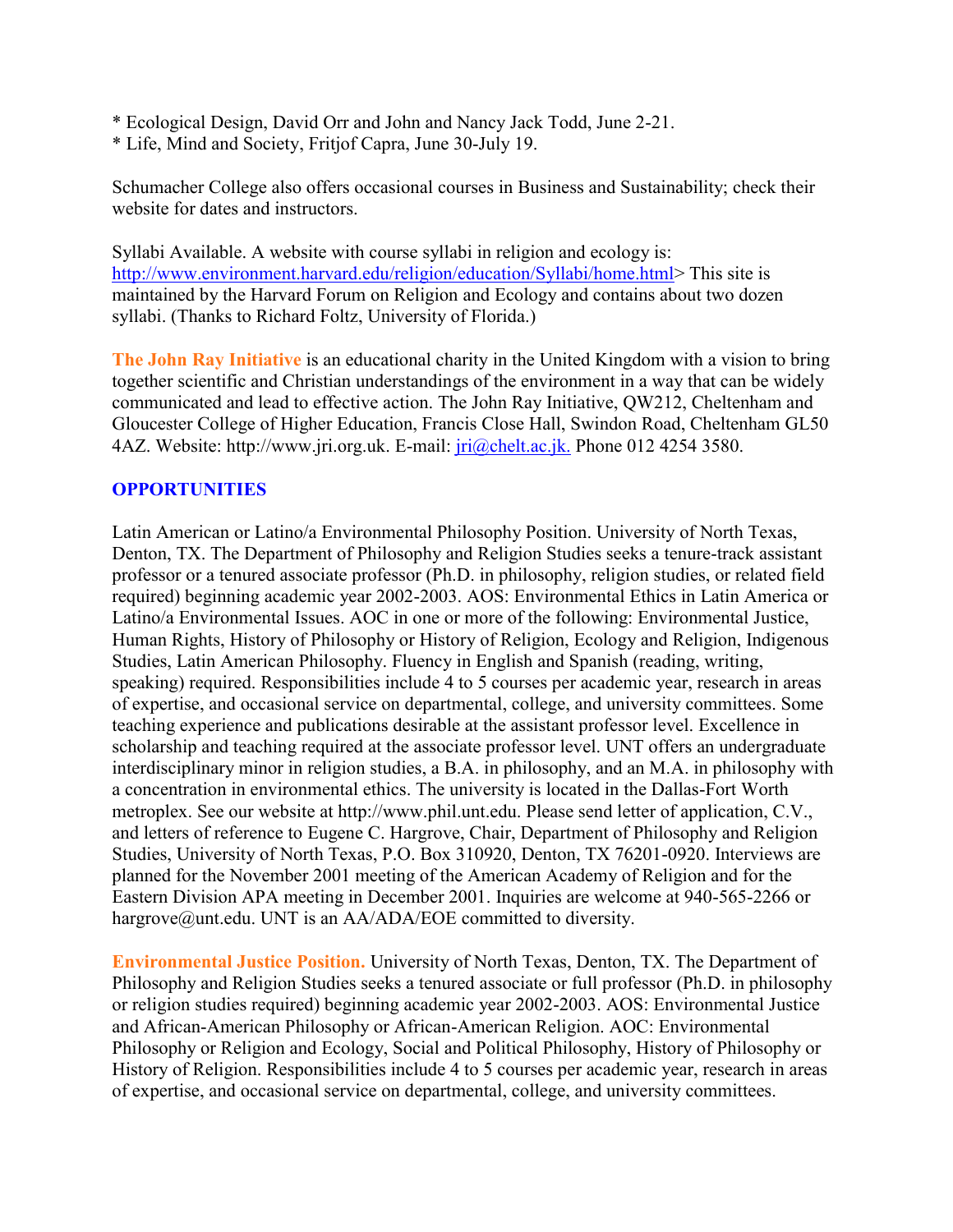Excellence in scholarship and teaching required. UNT offers an undergraduate interdisciplinary minor in religion studies, a B.A. in philosophy, and an M.A. in philosophy with a concentration in environmental ethics. The university is located in the Dallas-Fort Worth metroplex. See our website at http://www.phil.unt.edu. Please send letter of application, C.V., and letters of reference to Eugene C. Hargrove, Chair, Department of Philosophy and Religion Studies, University of North Texas, P.O. Box 310920, Denton, TX 76201-0920. Interviews are planned for the November 2001 meeting of the American Academy of Religion and for the Eastern Division APA meeting in December 2001. Inquiries are welcome at 940-565-2266 or [hargrove@unt.edu.](mailto:hargrove@unt.edu) UNT is an AA/ADA/EOE committed to diversity.

**The University of Florida**, Department of Religion, invites nominations and applications for the Samuel S. Hill Chair in Christian Ethics. We seek an advanced Associate or Full Professor to teach undergraduate and graduate courses, contribute to the continued growth of the department, build links across the university, and strengthen the cultural, and research endeavors. Candidates should have a background in the history of Christian thought and engagement with contemporary issues and comparative perspectives. Concentration may be in any area of ethics, though we are especially interested in environmental ethics; other desirable specializations include economics, gender, and/or race. The University of Florida is a major research university with approximately 45,000 students. The Department of Religion is launching a new Ph.D. program, with a strong interdisciplinary emphasis, to complement our B.A. and M.A. programs. The position begins August 2002. Minimum qualifications include a distinguished publication record, substantial teaching experience, an earned doctorate or its equivalent, and the ability to contribute to the intellectual life of the department. Applicants should send a statement of research and teaching interests, CV, and contact information for two referees to Professor Anna L. Peterson, Department of Religion, 107 Anderson Hall, P.O. Box 117410, University of Florida, Gainesville, FL 32611-7410. Nominators should send a letter of nomination and contact information for the nominee, along with available supporting materials. The deadline for applications and nominations is November 1, 2001.

**New Directions in the Earth Sciences and the Humanities**--Interdisciplinary Team Projects. The New Directions Initiative will award six grants of up to 10,000 dollars per team, contingent upon matching support by the team's home (or other) institution, for a total of up to 20,000 dollars, to six interdisciplinary teams engaged in case-based projects across the Earth/environmental sciences and the humanities. The goal of this competition is to support "experiments in interdisciplinarity"--to test the thesis that the integration of a humanities perspective with scientific information will lead to more effective and meaningful approaches to environmental challenges. Proposals are welcome across a wide spectrum of disciplines. For further information about the overall goals of NDI, see www.mines.edu/newdirections. For information on how to apply, contact New Directions Interdisciplinary Team Competition, Office of Special Programs and Continuing Education (SPACE), Colorado School of Mines, CSM Annex, 1600 Arapahoe, Golden, CO 80401. Proposals are due by January 15, 2002.

#### CONFERENCES AND CALLS FOR PAPERS

**ISEE Group Sessions.** Proposals are invited for individual papers or group sessions for the APA Western, Central and Eastern Division meetings. For the Western, contact ISEE newsletter editor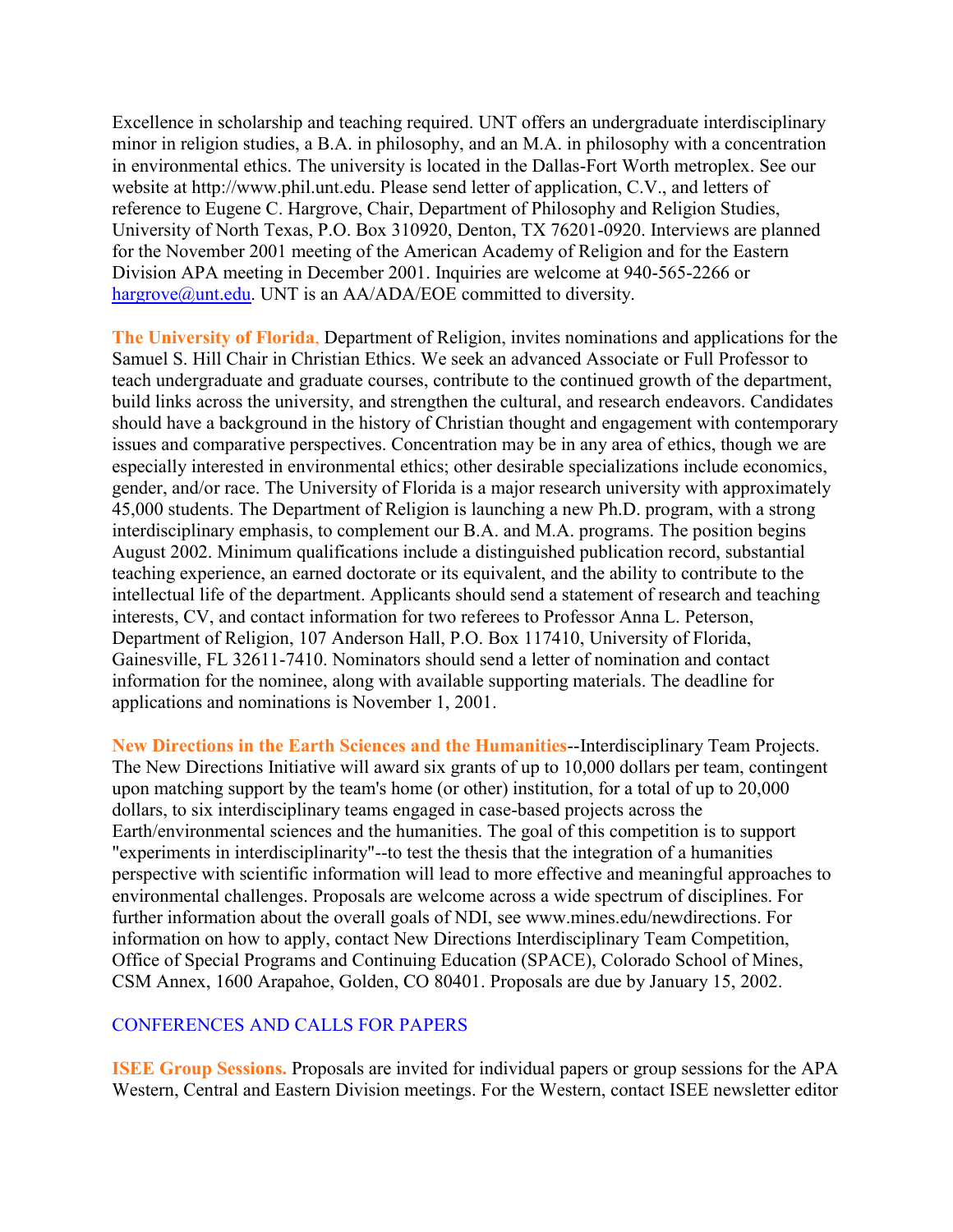Phil Cafaro, acting for ISEE treasurer Max Oelschlaeger. For the Central, contact the ISEE secretary, to be elected at the end of this year. For the Eastern, contact ISEE Vice-President Dale Jamieson. Addresses at the end of the newsletter. The deadline for proposals is September 1 for the Western and Central, March 1 for the Eastern.

**The Trumpeter** has two special issues in the works; an issue with the theme "Applying Environmental Ethics" guest edited by Annie Booth at annie@unbc.ca and a special "Education" issue guest edited by William Scott at w.a.hscott@bath.ac.uk> and Andrew Stables at edsawgs@bath.ac.uk. Contact them with suggestions and submissions. The editors are also looking for good articles that apply to the deep ecology movement. Generally, they'd like research papers that have not been previously published, but also want to include narratives, opinion pieces, poetry, and artwork. If you'd like to submit, please contact Bruce Morito at brucem@athabascau.ca or John Ollerenshaw johno@athabascau.ca or.

**Biotechnology and Environmental Justice** Ethics & the Environment invites submissions that address any area of biotechnology as it relates to environmental justice. Send abstracts by January 31, 2002 to special issue editor Lori Gruen, Department of Philosophy, Wesleyan University, Middleton, CT 06459. Or email Lgruen@wesleyan.edu> Topics might include:

\* Who should control the evolution of biotechnology and who should benefit from biotechnology? Should efforts be made to benefit the least well-off first and most? \* What are the consequences of biotechnologies in terms of health, the environment, social justice, and democracy?

\* What are the ethical and/or political strategies for analyzing the plural and conflicting values associated with biotechnology and for resolving conflicts?

\* How far is it reasonable/acceptable/legitimate to go in genetically modifying organism? What are the normative differences, if any, between genetically modifying plants, genetically modifying nonhuman animals, and genetically modifying humans? Should there be limits and if so, what justifies those limits?

\* Should individuals who can afford it be permitted to develop biotechnologies of their choice? Are there ethical, political, social limits to personal uses of biotechnology? When, if ever, is the government justifies in intervening with the private pursuit of biotechnological ends?

\* What sort of reconceptualization of our relationships to each other, to other animals, and to the natural world does biotechnology require and what are the advantages and disadvantages of this reconceptualization?

\* What is the moral importance of public education and participation in decision making about these technologies?

Art, Nature, and Social Critique. Ethics & the Environment invites philosophical writing on environmental ethics and art, especially art that critically engages the ethics and politics of human relations with nature, especially from the perspective of socially-aware environmentalisms. For this special issue, the editors invite articles in a wide range of topics, including: the relationships between environmental ethics and aesthetics, politics and art; how conceptions of nature are embedded in artforms; art as a form of eco/political moral education and communication; ecofeminist art and aesthetics; eco-music ; eco-art and community activism. Each submission should include no more than two images for consideration. Send submissions of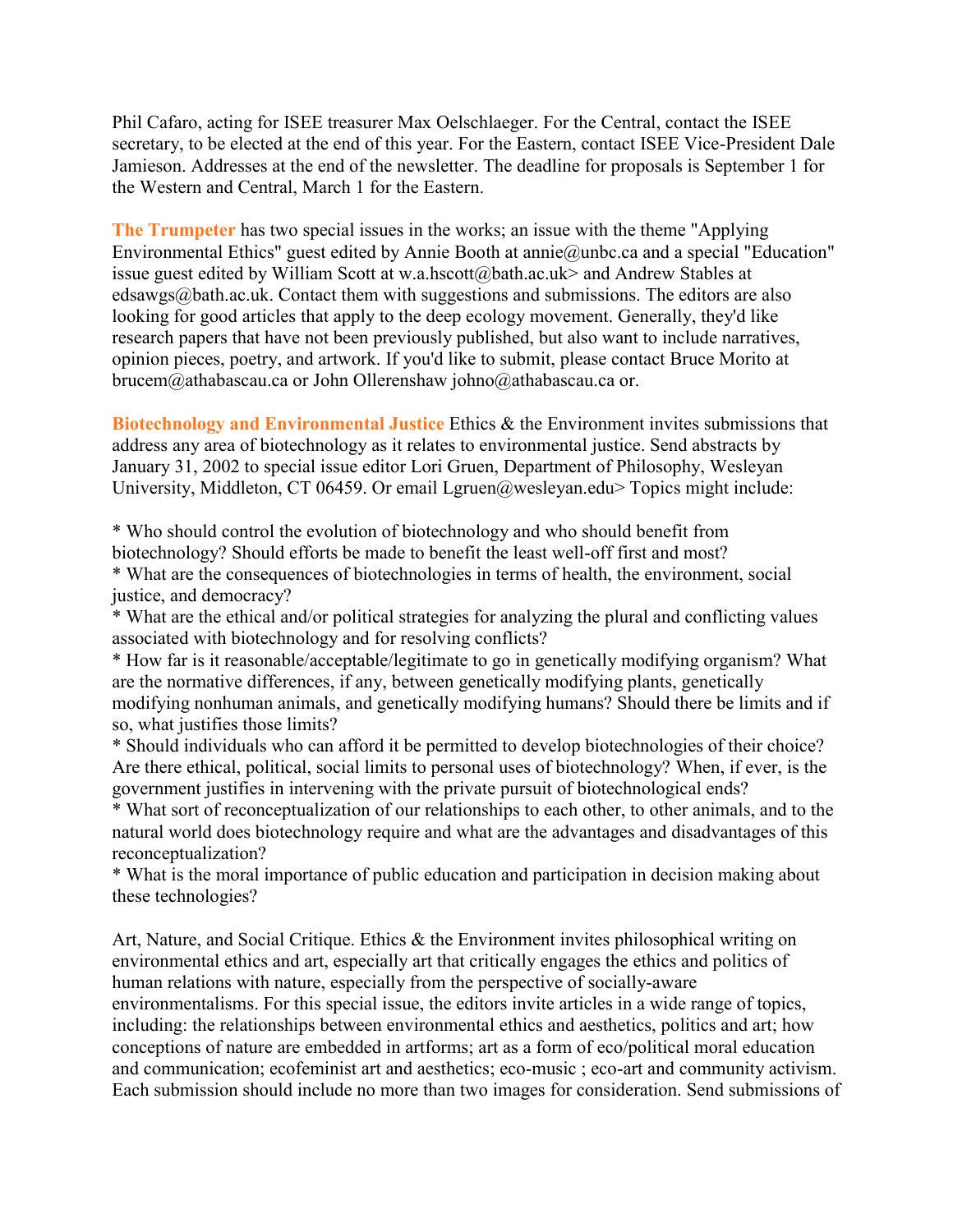no more than 7,500 words by January 15, 2002 to: Chris Cuomo, Associate Professor of Philosophy,

ML 374, University of Cincinnati, Cincinnati, Ohio 45221. Please feel free to e-mail questions or ideas to cjcuomo@email.uc.edu>

**Environmental Aesthetics**. The 2nd Utah State University Colloquium on Environmental Aesthetics solicits submissions. The conference will take place September 27-29 in the Eccles Conference Center at Utah State University, Logan, Utah. Keynote speakers will include J. Baird Callicott (University of North Texas), Karsten Harries (Yale University) and Allen Carlson (University of Alberta). Submissions are welcome on any aspect of environmental aesthetics. Papers are preferred, but abstracts will be accepted. Papers should not exceed 30 minutes reading time and should include an abstract. The deadline for submissions is April 1, 2002. Please send two copies of paper and/or abstract to Professor Diane Michelfelder, Department Head, Department of Languages and Philosophy, 0720 Old Main Hill, Utah State University, Logan, Utah 84322-0720. Phone: 435-797-2889. Fax: 435-797-1329. Email: dmichel@cc.usu.edu>

**Society for Conservation Biology** scientific committee invites proposals for symposia for the 2002 conference in Canterbury, UK. Symposia will either be related to the meeting theme or address newly emerging topics Proposals should be as brief as possible and include (1) a onepage outline, including the title, whether 2 or 3.5 hours, goal or purpose, and explanation of why the topic is appropriate and significant for an SCB symposium, (2) tentative list of speakers, presentations titles, and whether they have agreed to participate, and (3) complete contact information for the organisers.

Proposals for workshops and organised discussions are also invited. All proposals should be submitted by 15 October 2001 to Andrew Pullin (via e-mail) at the address below. The scientific committee will complete the selections of symposia, workshops, and discussions for inclusion at this meeting by 15 November 2000. For more information about symposia, workshops or discussions, contact: Andrew S. Pullin a.s. pullin@bham.ac.uk> For other information contact: Nigel Leader-Williams <scb2002@ukc.ac.uk>

**Call to Earth,** the journal of the International Association for Environmental Philosophy, seeks submissions. Deadlines for submissions are January 1 and June 1. Essays 2400 words or less; book reviews 700 words or less. The journal embraces a broad understanding of environmental philosophy, including not only environmental ethics but also environmental aesthetics, ontology, theology, philosophy of science, ecofeminism, and the philosophy of technology. We welcome a diversity of approaches to environmental issues, including the schools of Continental Philosophy, studies in the history of philosophy and the tradition of American philosophy. Please send submissions in the United States to: Professor Kenneth Maly, Department of Philosophy, UW-LaCrosse, La Crosse, WI 54601. (maly.kenn@uwlax.edu) In Canada to: Ingrid Leman Stefanovic, Department of Philosophy, St. Michael's College, University of Toronto, 81 St. Mary Street, Box 578, Toronto, Ontario. Canada. M5S lJ4. (ingrid.stefanovic@utoronto.ca)

**Acada Books**, a small press devoted to publishing environmental studies textbooks, was acquired in July by Rowman & Littlefield. Former owner Brian Romer will be continuing and expanding his editorial mission, with the goal to make Rowman & Littlefield the premier environmental studies textbook publisher in the industry. The program will focus on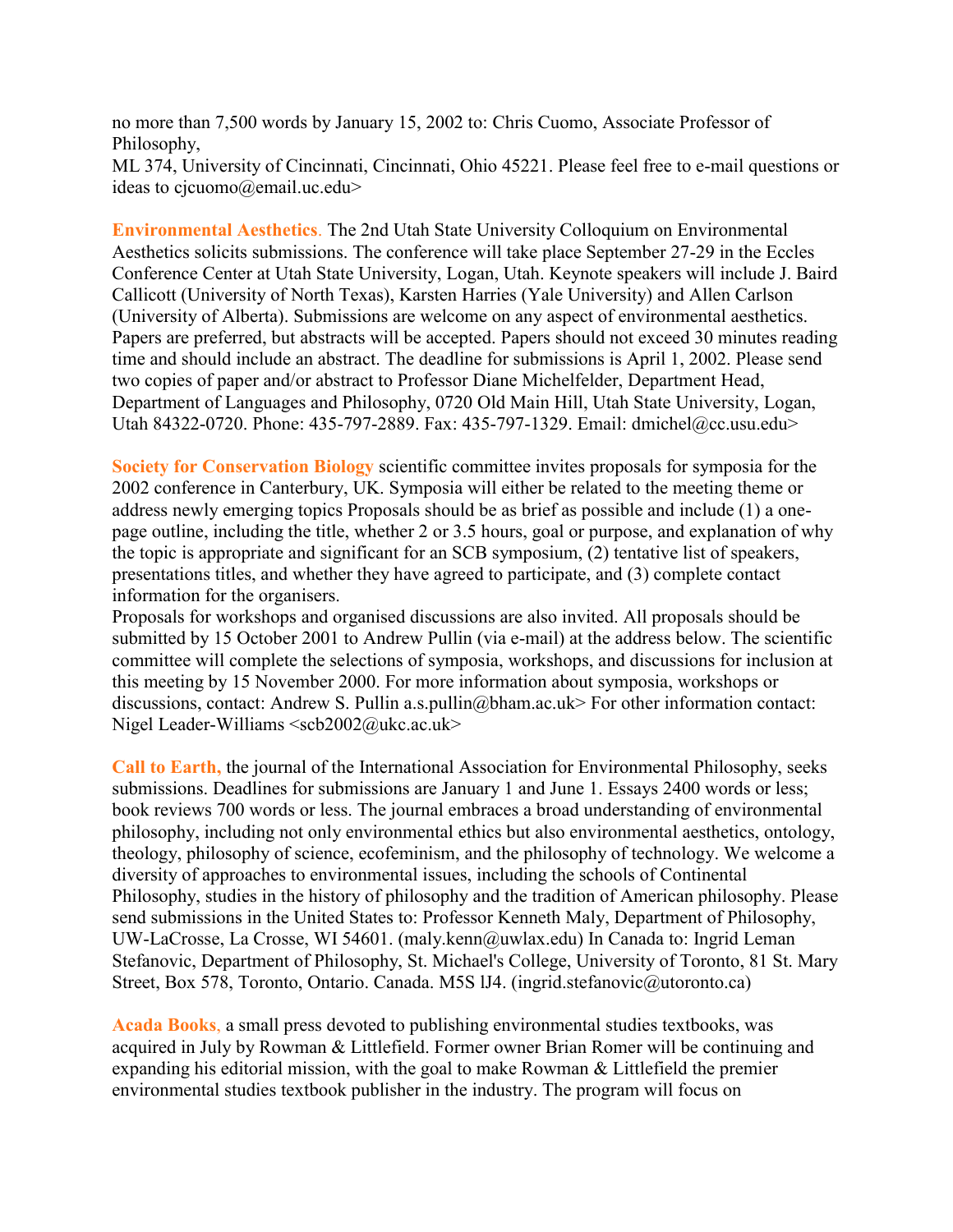environmental studies as a whole, with a commitment to publishing textbooks that support the discipline with its distinctive needs and wants. He invites submission of any environmentalrelated textbook proposals. Contact Brian Romer, Field Publisher, Rowman & Littlefield Publishers, 2825 SE 67th Ave., Portland, OR 97206. 503-788-1539. bromer@rowman.com>

**Philosophy & Geography** aims to publish the best and clearest philosophical work on the environment: Human and natural, built and wild, as well as clear-headed meditations on the nature of space and place. Typical articles will combine analytic rigor with a breadth of imagination. Send three copies of articles to Andrew Light, Assistant Professor of Applied Philosophy, Environmental Conservation Program, New York University, 246 Greene Street, Suite 300, New York, NY 10003. Email: andrew.light@nyu.edu> Fax: 212-995-4832. Authors should aim for manuscripts of about 10,000 words, including notes.

**Democracy & Nature:** The International Journal of Inclusive Democracy, aims to become the international forum for inclusive democracy, which encompasses radical green, feminist, indigenous and radical Third World movements. Past theme issues have included "Democracy, Ecology and Ethics," "Welfare and Democracy," and "Mas Media, Culture and Democracy." Forthcoming themes include "Globalisation, Feminism and Democracy" and "Post-modernism and the Democratic Project." Contributions to the journal, preferably but not exclusively on forthcoming themes, are solicited. Articles should not exceed 10,000 words and should include an abstract 150 words or less and a brief biography of no more than 100 words. Pleas send a computer (IBM) disc, preferably in Microsoft Word for Windows, and two letter-quality printed copies to Takis Fotopoulos, Editor, Democracy & Nature, 20 Woodberry Way, London N12 0HG, UK. Fax: +44 (0) 181-446-1633; email: editor@democracynature.org>

**The Association for Practical and Professional Ethics** will hold its 11th annual meeting February 28-March 3, 2002, in Cincinnati, Ohio. Paper submissions are invited on ethical issues in various fields, including the environment. Please send three copies of papers and a 250-word abstract to Dr. Brian Schrag, Executive Secretary, APPE, Indiana University, 618 East 3rd Street, Bloomington, IN 47405.

**The Seventh World Wilderness Congress** will be held in Port Elizabeth, South Africa, Nov. 2- 8, 2001. "Wilderness and People: An Action Agenda for Africa and the World" continues a notable series of conferences on wilderness. Website: www.worldwilderness.org. E-mail: info@worldwilderness.org. Fax 27(0) 31 4624656. In the U.S. contact the Wild Foundation, Fax 805 640-0230.

**Second National Conference on Science, Policy and the Environment:** Sustainable Communities: Science and Solutions. This conference will be held December 6-7, 2001, in Washington, DC. Sponsored by the Smithsonian National Museum of Natural History and the National Council for Science and the Environment. Website: www.NCSEonline.org. E-mail: conference@NCSEonline.org. Phone 202/530-5810.

**Outdoor America** seeks submissions to its "Thinking Like a Mountain" department, which serves as a forum for thought-provoking essays or articles about prominent outdoor issues. This offers outdoor writers a chance to look past the traditional "who, what, where and when" to focus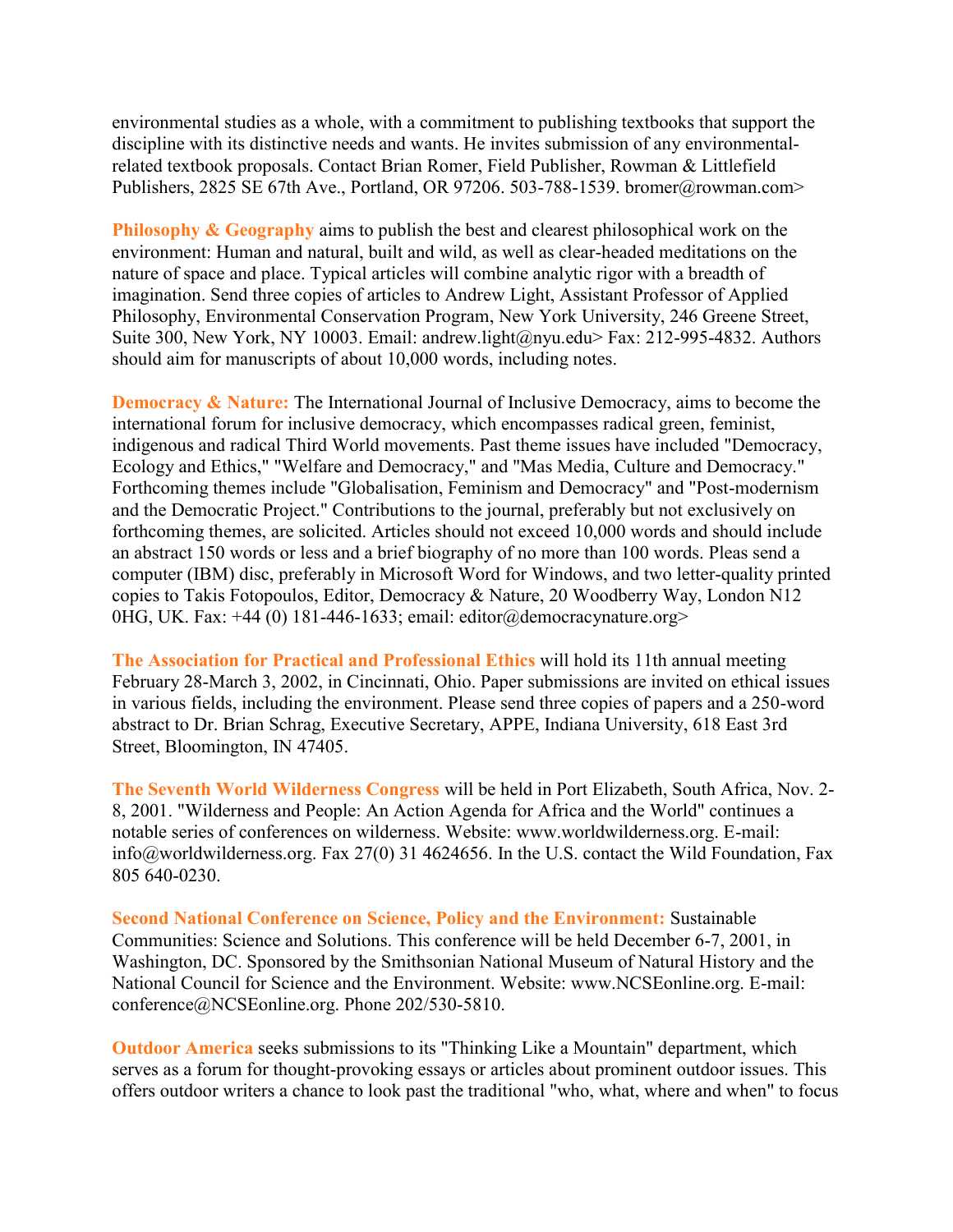on "why." Writers may explore ethical controversies or venture beyond the traditional framing of prominent outdoor issues, such as wildlife management, outdoor recreation and sustainability. Length: 2,500 words. Prizes: \$500 for accepted essays. Write to the "Thinking like a Mountain" Department, Editor, Outdoor America, 707 Conservation Lane,Gaithersburg, MD 20878-2983. URL: http://www.iwla.org/OA/tlm.html> EMAIL: oa@iwla.org>

**Challenges of Global Change**, an interdisciplinary conference, took place July l0-l3 in Amsterdam, The Netherlands. According to Laura Westra, this was a disappointing conference for an environmental ethicist. All social sciences and physical sciences. No references to ethics or even to laws. Only two people made brief references to North/South justice, Robert Watson from the World Bank and a UN Representative. Even the WHO was not allowed to participate properly: those, including well-known

epidemiologists, who tried to show the connection between health problems and climate change were confined to a small poster area only.

**The American Political Science Association** met in San Francisco, Aug.29-Sept.2,2001. Several sessions had an environmental flavor. Laura Westra and Richard Hiskes participated in a session on emergent risks and democracy, and there were several other interesting sessions on national and international dimensions of environmental issues.

**Intrinsic Value and Integrity of Plants in the Context of Genetic Engineering**, an Ifgene workshop, took place on 9 - 11 May, 2001 at the Goetheanum, Dornach, Switzerland. This multidisciplinary workshop looked at: moves towards recognition of the intrinsic value of nonhuman organisms; approaches of different knowledges to the living world; specific examples of consequences of transgenic and organic plant breeding; ecological integrity as an appropriate technology in crop production; and socioeconomic & cultural integrity: their relation to crop plant integrity and husbandry. Papers given included the following:

\* Dignity of plants and perception -- Christoph Rehmann-Sutter.

\* Dignity of living beings and the possibility of a non-egalitarian biocentrism -- Klaus Peter Rippe.

\* The intrinsic value of animals: its implementation in governmental regulations in the Netherlands and its implication for plants -- Henk Verhoog.

\* Dignity of Man and Intrinsic Value of the Creature (Wuerde der Kreatur) -- conflicting or interdependent legal concepts in legal reality? -- Hanspeter Schmidt.

\* Shamans and scientists -Jeremy Narby.

\* A Goethean view of plants: unconventional approaches -- Jochen Bockemuehl.

\* Ethical plant breeding techniques from an organic point of view -- Edith Lammerts van Bueren.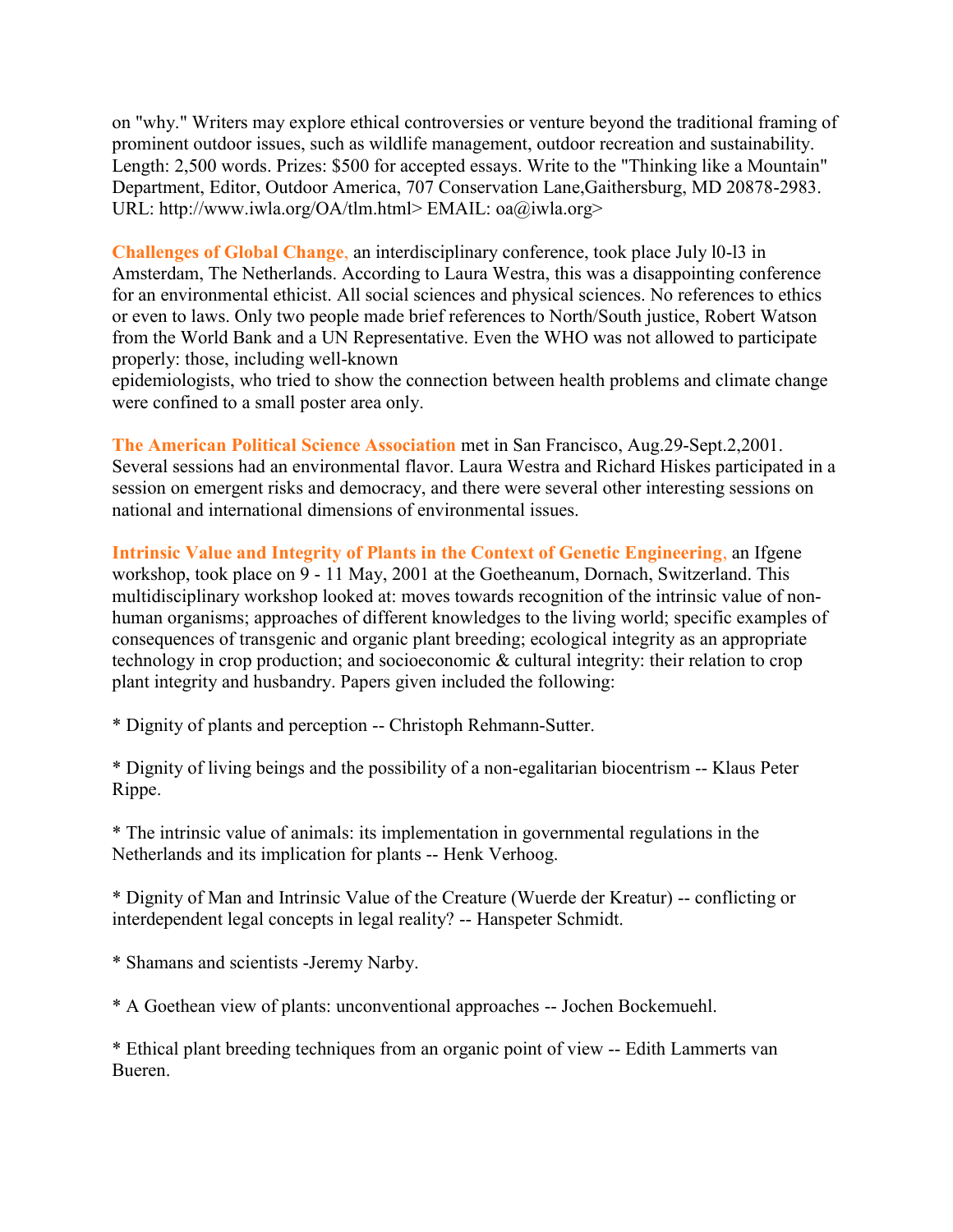- \* Does gene transfer violate the integrity of plants? -- Michel Haring.
- \* Solutions of agronomic problems based on 'ecological integrity' -- Florianne Koechlin.
- \* A practising horticulturist's view on the integrity of plants -- Christian Hiss.

\* The food plant from the processor's perspective: the example of the cocoa tree -- Craig Sams.

\* The socio-cultural question: does genetic engineering advance sustainable development? -- Miges Baumann.

A full proceedings may be ordered. Find a summary & downloadable order form at [http://www.anth.org/ifgene/papersMay2001.htm.](http://www.anth.org/ifgene/papersMay2001.htm) Order inquiries to: iohannes.wirz@goetheanum.ch> UK order enquiries to David Heaf: [101622.2773@compuserve.com>](mailto:101622.2773@compuserve.com)

Is Patriotism a Dirty Word? Remarks from the newsletter editor.

Since I first became involved in conservation issues, fifteen years ago, I've wondered why environmentalists are usually seen as "liberals" while our opponents are seen as "conservatives." After all, environmental protection measures typically limit the liberties of individuals and corporations, while most "conservative" politicians are anxious to unleash laissez-faire capitalism upon society and the landscape--surely the most powerfully transforming force in world history. Here the typical labels seem misleading, at best, and perhaps 180 degrees off the mark.

Conservationists are conservative. We know what we want to conserve-livable neighborhoods, endangered species, towns and cities on a human scale, rivers where kids can still fish and swim like their grandparents did. We work to protect these things from the indifference or hostility of large forces that would sweep them away. We work to protect them from people who see them as unimportant compared to money and material wealth. We try to remind the general public that these things can disappear, will disappear, without a communal commitment to their protection.

I wonder similarly about patriotism. The word comes from the Latin root 'patria' or homeland. So patriotism would seem to indicate a general concern to protect the land and the people of one's homeland, however extensively one defines them. On this view, environmentalists are patriots par excellence, literally committed to protecting the land. Social progressives, with their concern to shield the less fortunate among us from the vicissitudes of market forces and to share the benefits of capitalism among all their fellow citizens, also seem patriotic. They are concerned for their fellow Americans, or Poles, or Chileans, in a way that the corporate executive trying to wring the last penny out of the land or his workers, is not.

If patriotism means a concern for the land and its people, and more than that, action in their defense, then I think environmental and social activists are patriots. How, exactly, did this word become the exclusive property of "conservatives" and militarists? Largely, I think, through progressives giving up on the word and the thing itself.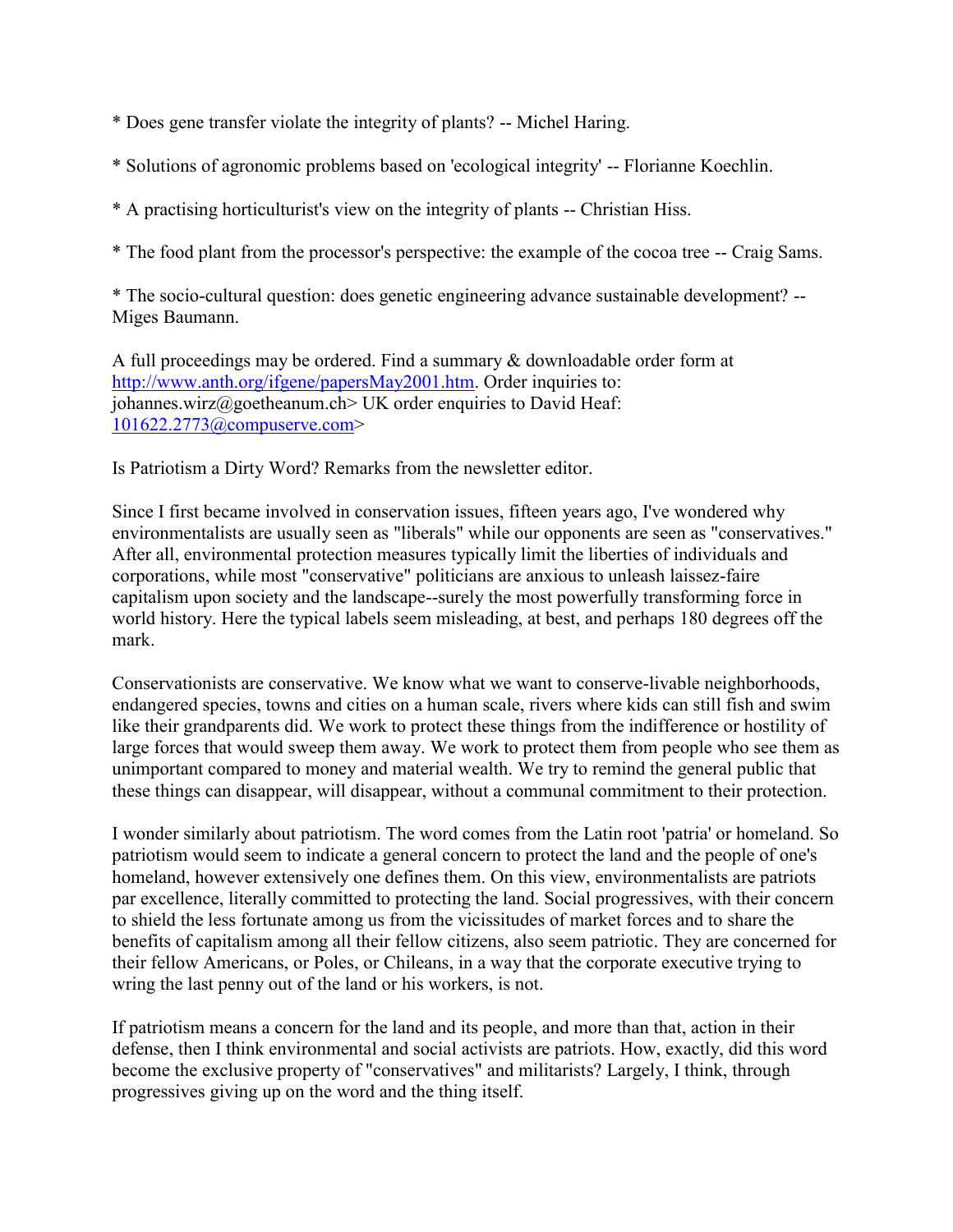In the US, disillusionment over the Vietnam War and its attendant government mendacity certainly played a leading role in sinking patriotism among progressives, in the last thirty years. So has a laudable internationalism: a concern for people and places farther afield. So has the realization that patriotism can lead us astray, by justifying acts of aggression against other people and nations, or even just indifference to them. The idea that patriotism is a refuge of the simpleminded, makes us simple- minded, has also played a role. Henry Thoreau well expresses the intellectual's distrust of patriotism in these words from Walden:

"Every man is the lord of a realm beside which the earthly empire of the Czar is but a petty state, a hummock left by the ice. Yet some can be patriotic who have no self- respect, and sacrifice the greater to the less. They love the soil which makes their graves, but have no sympathy with the spirit which may still animate their clay. Patriotism is a maggot in their heads."

The dangers of patriotism are undeniable. Yet I can't help but think that progressives have made a mistake in ceding patriotism to the conservatives and militarists. As we've seen in the wake of the events of September 11, patriotism is a powerful force. I would go further, and say that it is also sometimes a justified emotion. People need to band together in difficult times. We need to work with others to preserve what is important to us. Not only do we need to do this--it feels good to do it. We draw strength and inspiration from one another; we enjoy being part of larger efforts to achieve some common good. This emotional component need not overrule reason and morality. Like our other emotions, it is not something to suppress or be embarrassed about, but rather part of being human. It can be put to better or worse uses.

In any case, I'm not sure that patriotism is as easily avoided as intellectuals think. It is a commonplace to say that environmentalism takes the place of religion, for many secular environmentalists. In a similar way, I think environmentalism takes the place of patriotism among many who would recoil from the term. For many of my friends in the Poudre Canyon Group of the Sierra Club, our environmental work provides camaraderie and a sense of something more important than our selves. It is our way of contributing to our local community and helping to define the meaning America. Why not recognize this and call it by its proper name?

As we Americans have seen in the past few weeks, patriotism can be powerful. I think that is the main reason why it is a mistake to cede it to the militarists and reactionaries. Americans have just received a severe shock, and our political situation is now very fluid. In the coming months, those leaders who can speak convincingly to common concerns and articulate a convincing vision of the common good will likely find the way open for their favorite policies, including environmental policies. It is important that progressives speak to our fellow citizens' legitimate concerns and point out a way that will truly be good for our country and for the world.

American environmentalists are already locked in a struggle with our opponents about the meaning of America. What will future environmental historians identify as our most lasting contributions to world history? National parks and the world's first important international wildlife treaty (the Pan-American Migratory Bird Treaty), or our undermining a world commitment to combat greenhouse warming? A trailblazing commitment to preserving all native species (the Endangered Species Act), or a gluttonous consumerism that undermines human and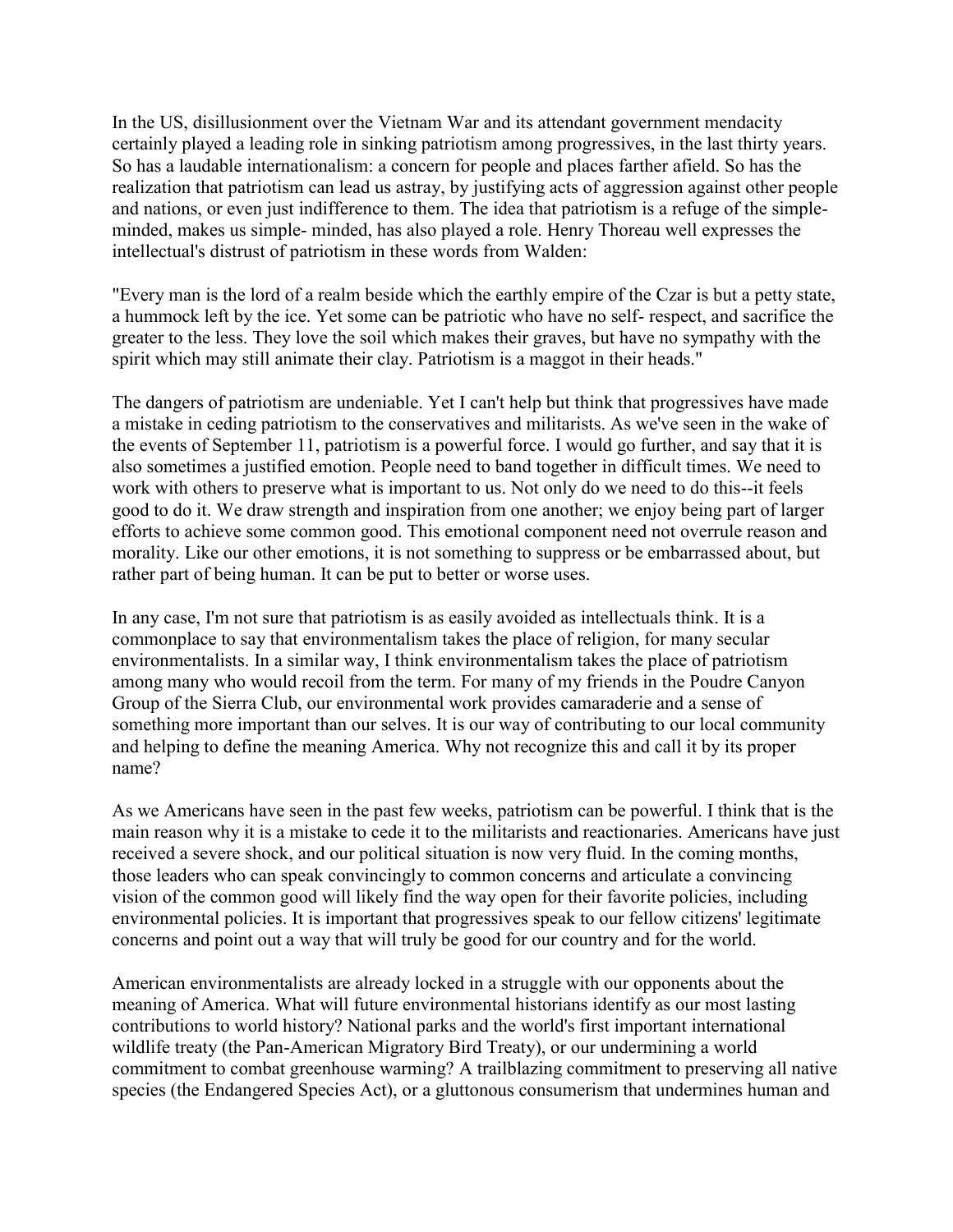ecosystem health worldwide? These questions are up for grabs. American environmentalists need to convince our fellow citizens that we have the nobler, more generous, more far-thinking conception of what our country should be. We need to appeal to their patriotic concern to motivate them to action.

The newsletter welcomes responses to this piece on the meaning and value of patriotism. The deadline for submissions to the next newsletter is December 7.

## **Environmental Ethics in Micronesia, Past and Present**.

Part I. Living on the Edge: Traditional Micronesian Environmental Ethics. By **James D. Sellmann**, Philosophy, University of Guam, from a presentation at the Pacific Science Inter-Congress, June 2000. E-mail: jsellman@uog9.uog.edu>

Environmental philosophy provides a gateway to develop a heuristic model to understand Micronesian philosophy. In large part to study Micronesian philosophy is to examine Micronesian environmental philosophy. Micronesian philosophy is based on correlative or analogical thinking--a type of thinking that is fairly common in the Asia-Pacific region and one that differs markedly from modern, scientific, causal thinking. In Micronesian correlative thinking the world consists of interacting bi-polar forces. Cosmology and ethics, is and ought, are not separate. Micronesian environmental ethics is rooted in environmental philosophy.

The Micronesia region is huge, larger than the United States, and consists of many hundreds of small islands (hence the name: micro-nesia, small island), organized into several nation states: The Commonwealth of the Northern Mariana Islands, the Federated States of Micronesia (once the Caroline Islands), the Republic of the Marshall Islands, the Republic of Belau, the Republic of Nauru, and the Republic of Kiribata (once the Gilbert Islands). In this huge region, the land area is little more than that of Rhode Island, and Guam, the southernmost of the Marianas, is the largest, about two hundred square miles.

There are two distinct island types in Micronesia that impact the cultures. There are the "high" islands, such as Guam, composed of volcanic and limestone rock, and the "low" lying coral atolls. The southern half of the island has exposed volcanics; the northern half of the island has limestone rocks overlaid on volcanics. Guam is really the highest mountain in the world, if you base elevation from the bottom of the Mariana Trench. The coral atolls, often lovely archipelagos and lagoons, offer sources of fish and are also unpredictable and subject to storms and overwash.

The peoples of the Pacific, and Micronesia in particular, constructed a worldview or philosophy based on their experience of living "on the edge" between conflict and harmony with this oceanic environment, abundant with sea and sparse with land. The various philosophies of Micronesia are first and foremost environmental philosophies. They are not abstract philosophies that speculate about the nature of abstract, eternal substances or ideas. The philosophies of Micronesia, like many of the world's ancient philosophies, develop out of human experiences with the forces of nature. Micronesian environmental experience presents people living with the forces of nature--fire, air, earth, water, wind, sun, moon, and stars, mountain and beach, river, reef, the ocean and its currents. The people are living with and making use of animals--dolphins,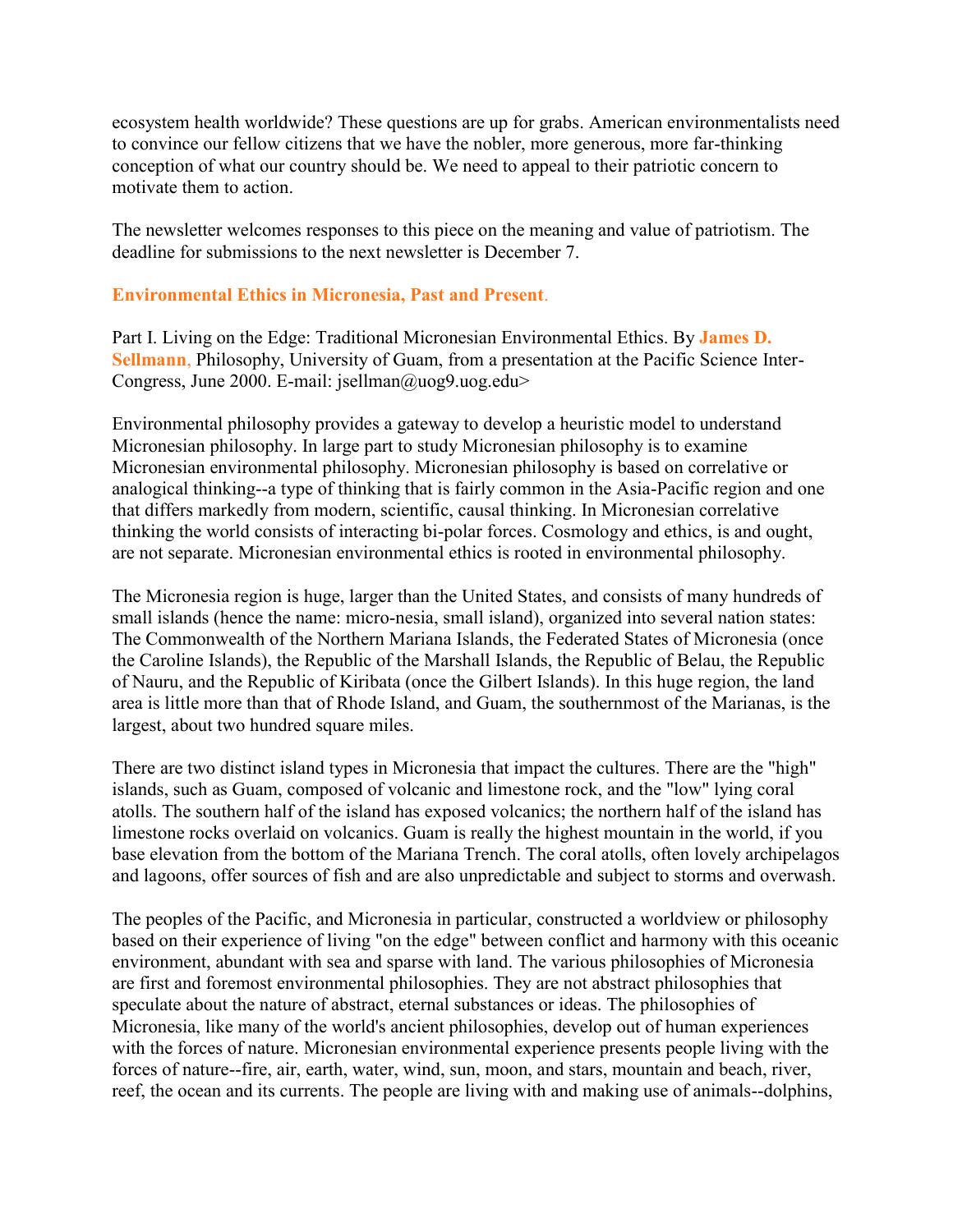turtles, fish, birds, rats and bats--and plants--fruits, tubers, the life giving coconut and breadfruit, herbs, medical herbs and trees.

Micronesian environmental philosophy is derived from people's experience of both living in harmony with and living in conflict with the forces of nature. The people have the ideal belief that the totems, taboos, and the medicine man's skills maintain a balance between the forces of nature. The medicine man and medicine woman are recognized for maintaining harmony between the forces and the people. For any number of reasons (for instance, broken taboos, incurring the wrath of the ancestors, the medicine man's lack of skill, and so on) or for no apparent reason at all, Micronesians find themselves trying to live while they perceive or believe that they are being threatened by the forces of nature, or a nature spirit or an ancestor. For example, they need fish but do not catch any; they seek a certain current, wind or star for navigation but cannot find it. Their crops need rain but drought persists; they are threatened by storms, typhoons, waves, relentless wind and rain, thunder and lightning and so on. Trying to balance between harmony and conflict with the natural environment, Micronesians shape their lives and their worldview. Their cosmology is value laden. There are no bare "facts." Things always have value built into them. Ideally one wants to live in harmony with the forces of nature to enjoy eating and cohabitating at leisure. But one may find oneself struggling to stay alive- starving without fish or fruit, drowning in the ocean, being blown off course or adrift without a breeze, and so on. When the forces of nature are in balance with each other and when humans abide by the taboos, then harmony prevails. When the forces of nature are out of balance or when human needs and desires are out of balance with the forces of nature, then conflict is apt to arise. So balance, an ideal, is always "on the edge"; and the real often tips over into struggle and need.

Micronesian environmental philosophy contains an environmental ethic. In living on the edge between harmony and conflict, one can move in either direction. There is an ethic to promote balance and harmony within the forces of nature and within human interactions with nature. This could be called the ideal Micronesian environmental ethic. However, there is also what can be called the practical Micronesian environmental ethic that is exhibited when people find that either the forces of nature or human interaction with nature are out of sorts such that imbalance and conflict arise. This practical ethic pits humans against the forces of nature. It may well explain why some contemporary Micronesians embrace an anthropocentric view of nature and the self-interested benefits of capitalism. When environmentally minded scientists or eco-tourists discover that Micronesian property holders want to build hotels, oil refineries, or fishing industry despite the environmental degradation that will result, they may be mystified because they naively think that the only cultural value is harmony. The experience of conflict, however, gives credence to other values such as domination and exploitation. Micronesians living on the edge between harmony and conflict with nature are currently shaping and re-shaping their cultural ocean and landscape.

The Micronesian way of life is rooted in their dynamic relationship with the environment. Their relationship with the environment is expressed symbolically in their cosmology and environmental philosophy. Based on correlative or analogical thinking, there is no sharp distinction between fact and value. The way the world is entails a value judgment. Ideally, Micronesians would like to live in harmony with nature, that is living with a mutual exchange of energies, both contributing to and being supported by nature. Practically, when the forces of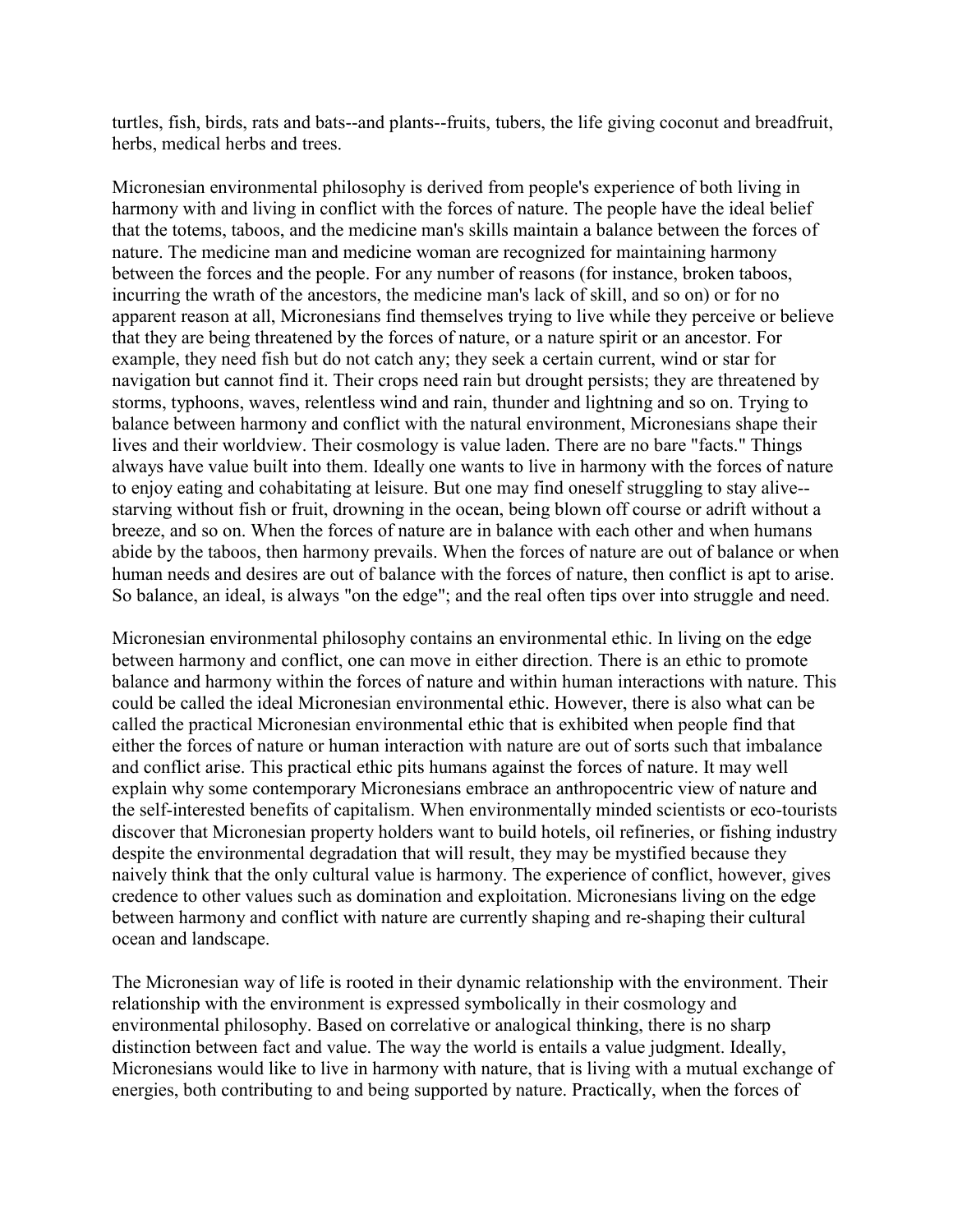nature are perceived to be in conflict with each other or in conflict with human life, then Micronesians exploit natural resources to survive. In this sense Micronesian environmental ethics, tries to maintain a balance while living on the edge between harmony and conflict with nature. When food is in short supply, the clan will exhaust a resource. Now that capitalism has taken root, when some individuals feel that capital is in short supply, they are willing to sell ancestral lands, develop industry, even oil refineries, harbor oil tankers or do whatever it takes to develop economic interests. These exploitive activities are just as much a part of Micronesian environmental philosophy and ethics as is protecting resources and living in harmony with nature.

Part II. Guam Today: Still "on the Edge." Colonial Legacy and American Presence, by **Holmes Rolston, III**, also at the Pacific Science Inter-Congress.

Guam is a U.S. territory, acquired from the Spanish in 1898 at the end of the Spanish American War. During World War II, the Japanese captured it in 1941, with little fight as it was not fortified. The Americans liberated Guam in 1944, with an intense battle. A U.S. Naval base and a U.S. Air Force base dominate the island. There is also a massive tourist business, mostly Japanese, both the visitors and the owners. The indigenous culture, whose worldview is sketched above, is Chamorro; but this mixed with the Spanish for four hundred years, since 1668.

Across Micronesia in general, environmental conservation is mixed, with the more settled areas more troubled. A general problem is that, where life is already "on the edge," human impacts register sooner and more extensively on small islands than in continental environments. Flying foxes and insect-eating bats were the only mammals to reach Micronesia naturally. On Guam, most historians believe that the pre-Spanish Chammoros did not have pigs, dogs, or chickens; they were introduced by the Spanish. Other Pacific islanders had pigs, some had dogs. Ancient mariners also brought along rats and mice. Jesuit missionaries introduced water buffalo. The Philippine deer, Cervis mariannus, was introduced by the Spanish two hundred years ago. Black francolins have been introduced as game birds. Most of this upsets already fragile environments.

After World War II, the brown tree snake was accidentally introduced into Guam, probably on military vehicles. With no natural predators and abundant prey, the snake population steadily spread throughout the island. Some forested areas have up to 12,000 snakes per square mile. As the snakes dispersed, forest bird and fruit bat populations plummeted. By the late 1980's, twelve species of birds and the little Mariana fruit bat had disappeared from Guam. Guam may be the first place on Earth to lose all of its native birds, which will also have many ramifications in the native ecosystems. These ecosystems, always on the edge, have already been pushed beyond any recovery of their original integrity.

Introduced feral pigs and deer, over-hunting, and habitat loss from human development are also major factors in the decline and loss of Guam's native plants and animals. Soil erosion, pollution of various kinds, especially sewage from tourist developments, mostly raw sewage dumped at sea, and over-fishing seriously impact Guam's coral reefs. About 25% of the coral reefs are designated as reserves or preserves, sometimes more, sometimes less well protected. Visitors who stay terrestrial may think the fauna and flora somewhat depauperate; visitors who go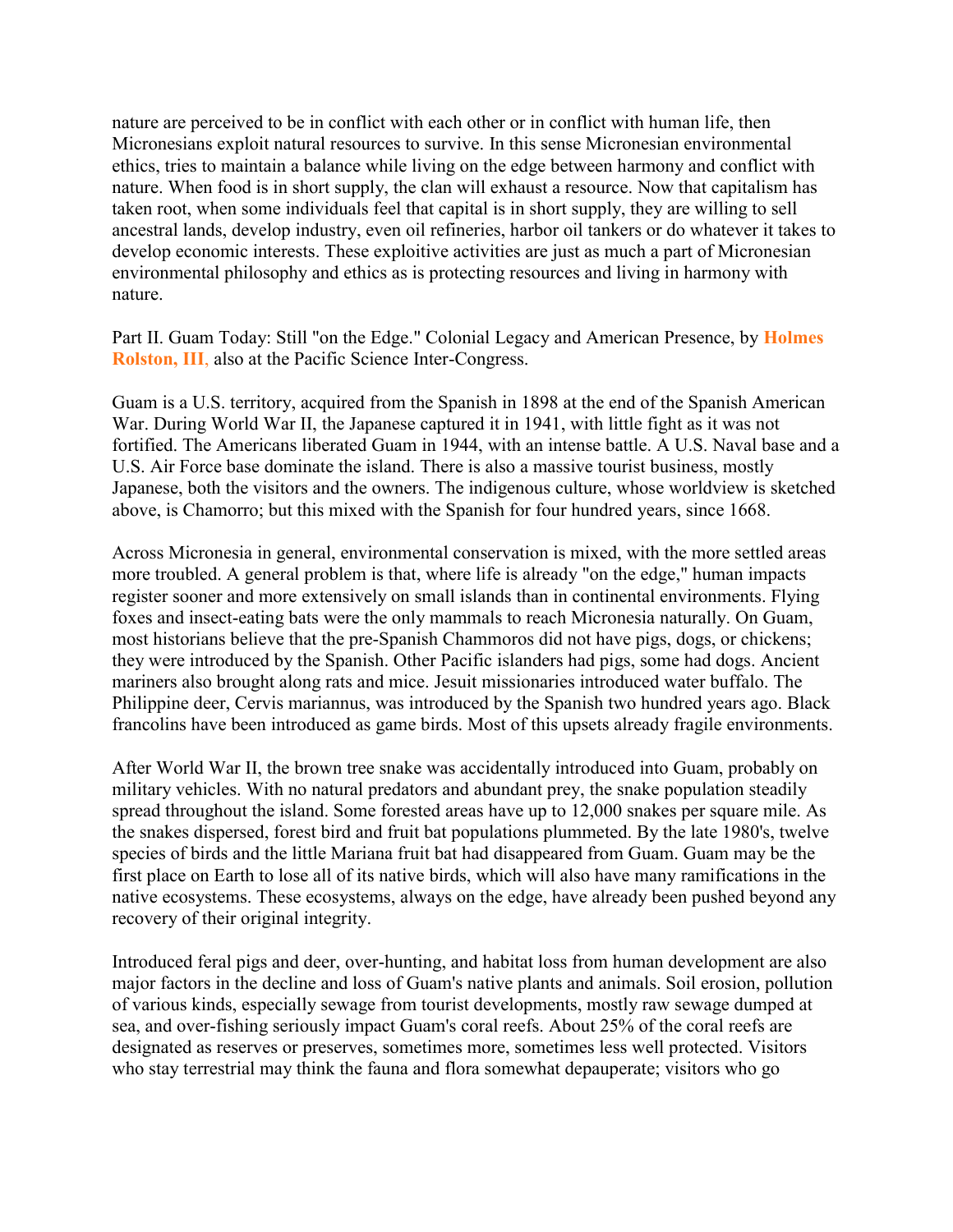underwater are startled with the biodiversity. More careful observation finds this too equally threatened.

Guam National Wildlife Refuge, at the far north, is the only federal wildlife preserve. One of three units is open to the public, the Ritidian area; two others are on military lands. The refuge is a turtle sanctuary for greenback and hopefully hawksbill turtles. Biologists there regularly see greenback turtles, but they have never seen hawksbills, which may be extinct in the region. The refuge also protects the endangered Mariana fruit bat, considered quite edible by the local peoples.

Guam has salt-tolerant vegetation along the coastal strands, with swamps and marshes on some southern coasts and rivers. In southern ravines there are ferns and palms, sword grasses, which give way to high savanna. Dense forests once covered the northern limestone plateau, which today is mainly scrub brush. In 1947, following the devastation of the war, a shrubby tree called tangan tangan (Leucaena) was seeded from aircraft to protect from erosion. It now grows in impenetrable thickets over much of the north of the island, preventing erosion and supplying some fuelwood, but having forever altered native ecosystems.

Guam, as with much of Micronesia, is a microcosm of the planet. Development is overwhelming, the colonial legacy is ambiguous, the military presence disproportionate, bringing prosperity and a degrading environment. But there is positive awakening both to threats and opportunities, revealed for example by the hundreds of papers at the Pacific Science Inter-Congress with conservation concerns, including two sessions on environmental ethics (See Newsletter, vol. 12, no. 2, Summer 2001.) Environmental ethics is one of the offerings in applied philosophy at the University of Guam.

## **MEDIA**

**Sounds of Silence: Antarctic Symphony.** The British Antarctic Survey, with the Philharmonic Orchestra, commissioned a symphony from Peter Maxwell Davis, who traveled to Antarctica in the summer 1997-1998 in preparation for the work. The British composer led the Philharmonia in the premier of the resulting Antarctic Symphony at Royal Festival Hall, on May 6, 2001. Ralph Vaughn Williams, though he never traveled to Antarctica, wrote Sinfonia Antarctica in 1953, developed from his score for the film Scott in the Antarctic. Information on performances atwww.maxopus.com. Brief story in Science 292(15 June, 2001):2017.

**In the Light of Reverence**, 2001, a PBS documentary on Native American religious freedom, ethics and environment. 72 minutes. For purchase call KCTS at 800-937-5387. The video follows three controversies.

(1) The Lakota and Devil's Tower in Wyoming. The Lakota wish for no one to climb Devil's Tower, which they call the Lodge of the Bear. A compromise forbade climbing in June; this was overruled in court. Voluntary requests by the Park service followed, and June climbing has dropped by 85%, though climbers protest that they too have religious experiences on the tower. Not climbing the Lodge of the Bear is voluntary in June; not climbing Mt. Rushmore is illegal all year.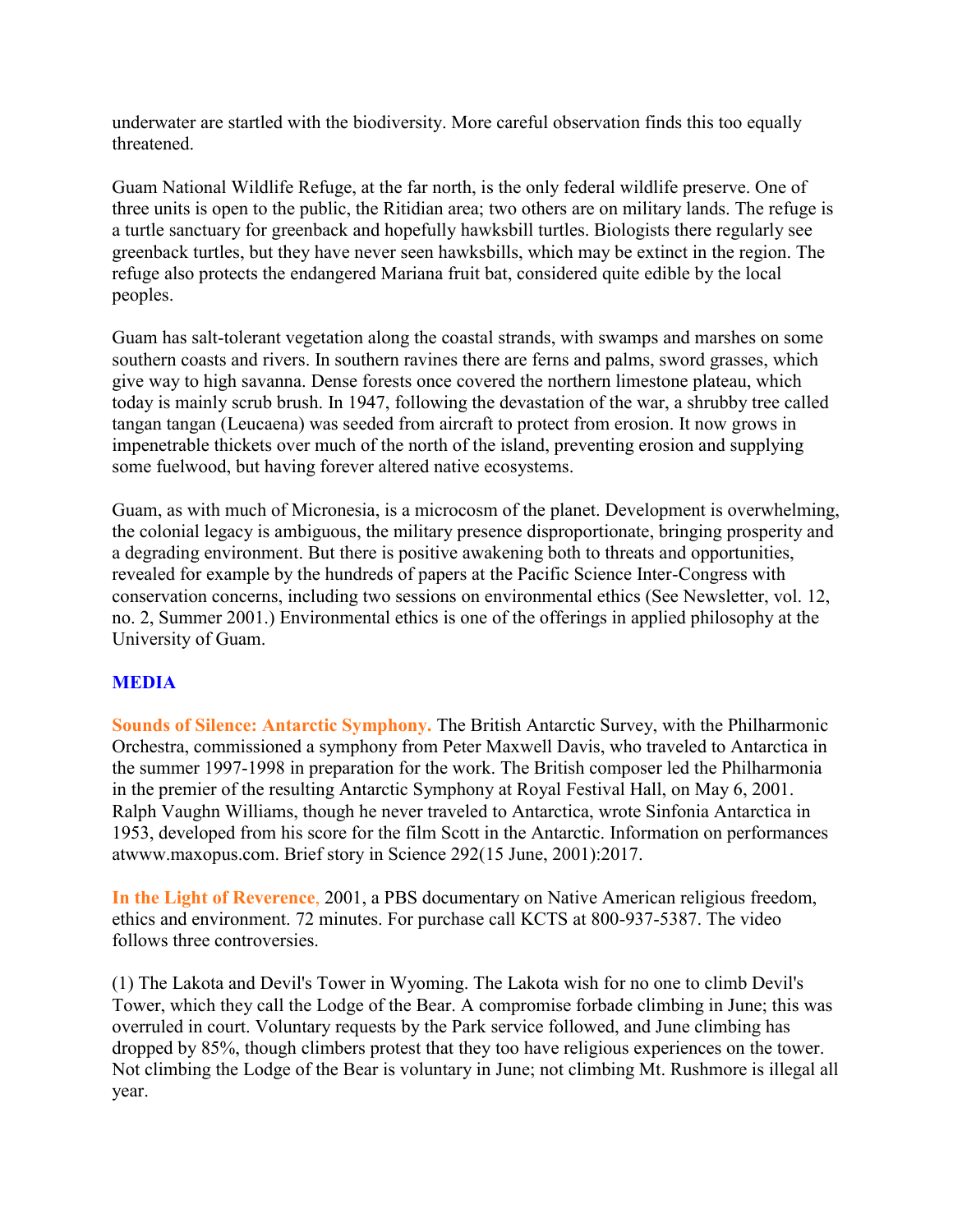(2) The Hopi in Northern Arizona and mining on sacred lands. At Woodruff Butte, on private land, Hopis protest mining for stone building materials that upsets a pilgrimage to sacred sites, also archaeological sites. Mining the site for stone for re-paving Interstate 40 has been prohibited but private mining continues. Operators might preserve some sites, but Indians claim the whole area sacred and that they cannot reveal specific sites without weakening the sites. At Black Mesa, Arizona the Hopis signed a mining lease for coal, but Hopi's now claim that the mining company is extracting too much water from the aquifer, and affecting sacred springs.

(3) The Wintu at Mt. Shasta in northern California protesting a ski lodge and development. The narrative features Florence Jones, a shaman of Wintu tribe. The Forest service proposed a ski area, but the Wintu claim the area as church. New agers who come to a sacred spring there imitate Native Americans, but are not always welcomed by the native Americans who consider their springs profaned. The ski area proposal has withdrawn. Property owners in the area complain that tribal religions are being used to deprive them of property rights.

**The Salmon Forest.** 52 minutes. Produced, directed and written by Caroline Underwood for CBC's "The Nature of Things." On Canada's Pacific coast is the world's largest tract of intact temperate rainforest, one of the most biologically diverse and lush places on earth. Here millions of spawning salmon support dense concentrations of forest life and grizzle bears, black bears, bald eagles, seals, otters, gulls, and countless invertebrates thrive. While much life here remains secret and unknown, this film looks at the astounding links biologists have recently discovered between different components of the ecosystem. Free preview for purchase evaluation. Call toll free 1-800-543-3764 or order online at www.bullfrogfilms.com>

**The God Squad and the Case of the Northern Spotted Owl.** 57 minutes. Produced, directed and photographed by Emily Hart. This video investigates the controversial Endangered Species Committee proceedings over the Northern Spotted Owl and 44 proposed federal timber sales in southwest Oregon. In May 1992, a cabinet-level committee selected economic interests over the survival of a species. While the proceeding ostensibly focused on the owl and a limited number of timber sales, the controversy was a microcosm of a much larger debate concerning the fate of the Pacific Northwest's old growth forests and the Endangered Species Act. The story-behindthe-story, as told in surprisingly candid interviews with President Bush's cabinet members and others. Order from Bullfrog Films, contact information above.

## **RECENT ARTICLES AND BOOKS**

Thanks to Greg R. Pritchard for editorial help in compiling this bibliography (as he has done earlier several times). Greg lives in rural Victoria, Australia, and is doing a Ph.D. on ecocriticism and whaling literature through Deakin University. E-mail:  $\text{gregp}(\partial \theta)$  deakin.edu.au> --Alexander, Charles P., "For the Birds," Time 157 (no. 2, June 4, 2001):66-67. Bird watching is hotter than ever, though 15% of 800 species that reside in or migrate through the U.S. are in serious decline. Main trouble: sprawl. Can fifty million birdwatchers turned conservationists save the environment? David Allen Sibley's The Sibley Guide to Birds has sold half a million copies in the first six months, the fastest selling bird book in history.

--Allen, William, "Restoring Hawaii's Dry Forests," Bioscience 50(no.12, 2000 Dec 01): 1037-.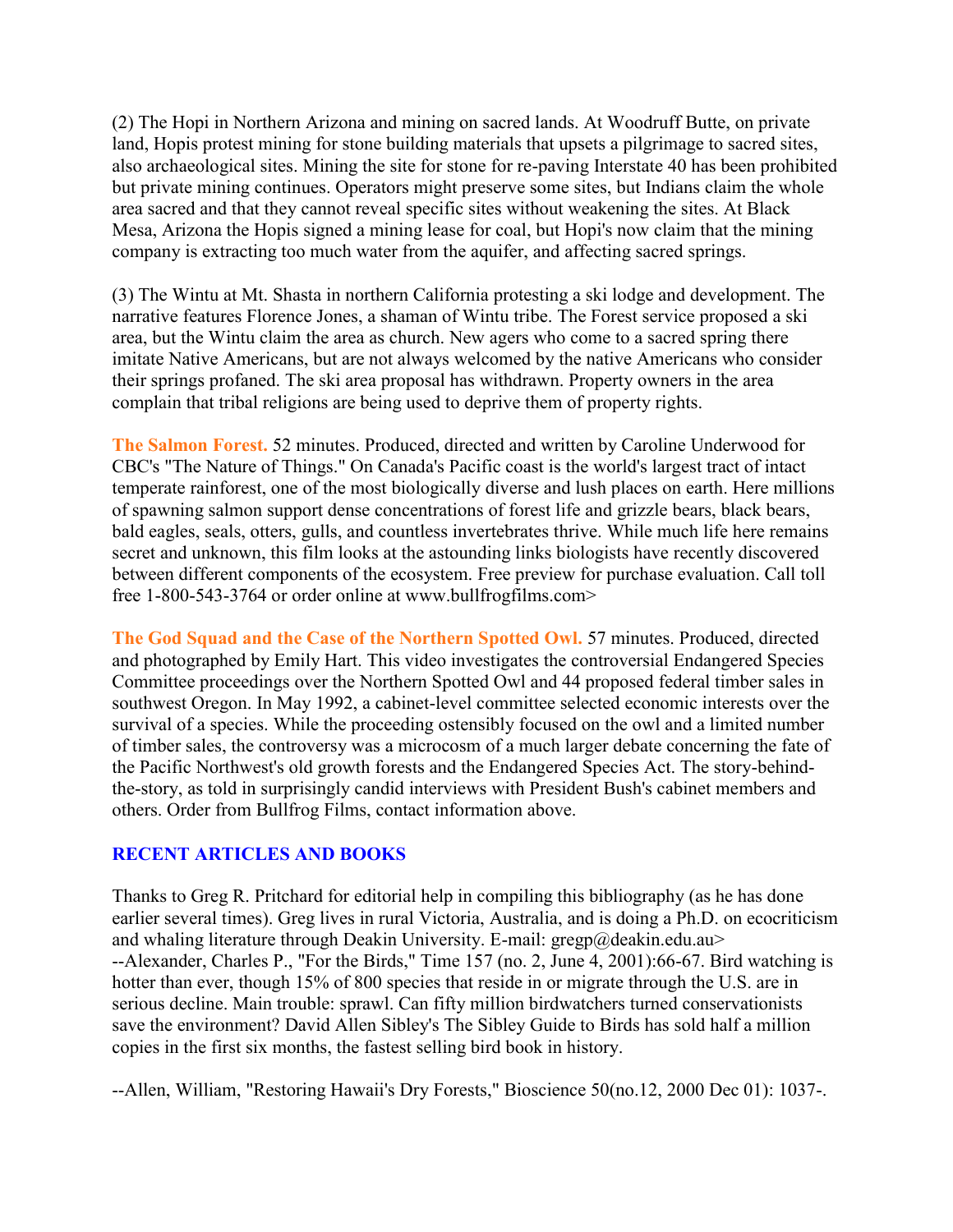--Arntzen, Sven, "Natural Beauty, Ethics and Conceptions of Nature", in Ales Erjavec, Lev Kreft and Marija Bergamo (utg.), Proceedings of the XIVth International Congress of Aesthetics Pt. II, Acta philosophica XX

(Ljubljana: Filozofski institut ZRC SAZU, 1999), pp. 291-301.

--Asquith, Nigel M., "Misdirections in Conservation Biology," Conservation Biology 15(no.2, 2001): 345-.

--Auer, Matthew R., Rafael Reuveny, and Lisa Adler, "Environmental Liability and Foreign Direct Investment in Central and Eastern Europe," The Journal of Environment And Development 10(no.1, 2001 Mar 01): 5-.

--Baker, Beth, "Environmentalists Sue Small Business Administration over Urban Sprawl," Bioscience 51(no.1, 2001 Jan 01): 14-.

--Barnhill, David Landis, and Gottlieb, Roger S., eds., Deep Ecology and World Religions. Albany, NY: State University of New York Press, 2001. This book grew out of a session on deep ecology and world religions at the 1997 American Academy of Religion, Annual Meeting. Sample chapters: Mary Evelyn Tucker, "Confucianism and Deep Ecology"; Eric Katz, "Faith, God, and Nature: Judaism and Deep Ecology"; Nawal Ammar, "Islam and Deep Ecology"; John B. Cobb, Jr., "Protestantism and Deep Ecology." And others.

--Berger, Joel, Anne Holyman, and William Weber, "Perturbation of Vast Ecosystems in the Absence of Adequate Science: Alaska's Arctic Refuge," Conservation Biology 15(no.2, 2001 Apr 01): 539-.

--Berkeley, Bill, "Race, Tribe, and Power in the Heart of Africa," World Policy Journal 18 (no. 1, Spring, 2001):79-97. "This is an essay about evil. Its setting is Africa." "The bad guys in Africa are black and white, and shades in between. These stories are a measure of how much Africans have in common with the rest of mankind, not how much the differ. ... Today there is genuine cultural diversity in the gallery of twentieth century demonology, the late arrival of black fascism providing the ultimate testimony that political sin, as with all other kinds of sin and virtue, knows no color." And even more discouraging for wildlife conservation in Africa. Abridged from a forthcoming book: The Graves Are Not Yet Full: Race, Tribe and Power in the Heart of Africa (Basic Books, 2001). Berkeley is a journalist, with assignments for the New York Times. --Borman, Margaret, "Can Governments Encourage a Reduced Fish Harvest to Allow Global Stocks to Regenerate Their Numbers," Journal of Environmental Law And Litigation 15(no.1, 2000): 127-.

--Botkin, Daniel, B., "The Naturalness of Biological Invasions," Western North American Naturalist 61(no. 3, 2001):261-266. "A serious conundrum exists about invasive species: Biological invasions are natural and necessary for the persistence of life on Earth, but some of the worse threats to biological diversity are from biological invasions. ... If species never invaded new territories, they would be extinguished by catastrophic events in their previous habitats. ... One can either preserve a `natural' condition, or one can preserve natural processes, but not both. The preservation of natural processes requires change. ... Either preserve the natural processes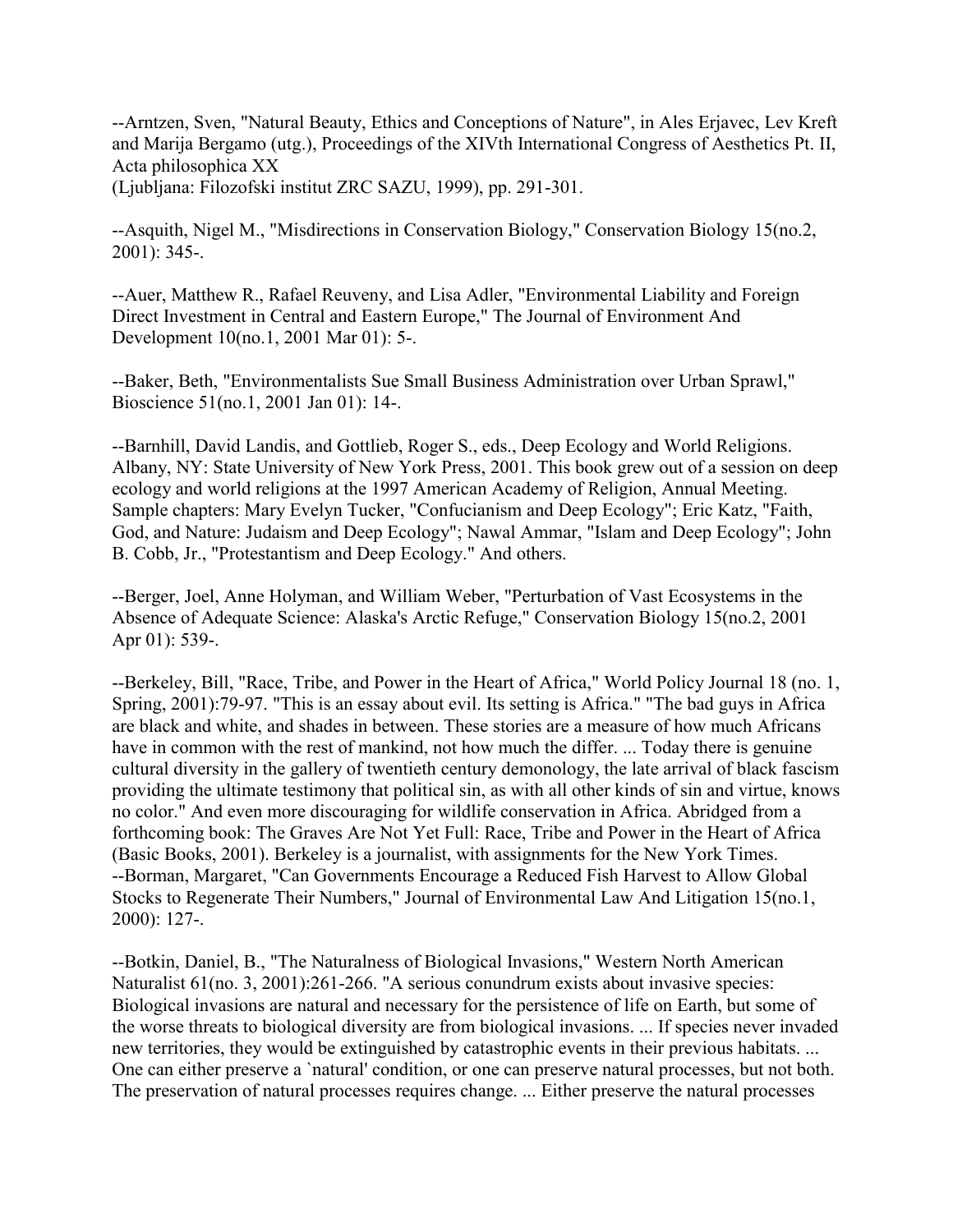and therefore preserve life over the long run, or preserve a single condition and either threaten the persistence of life or else substitute a great amount of human intervention for natural, dynamic processes." Botkin is in ecology at the University of California, Santa Barbara.

--Boudouris K. and Kalimtzis K., eds., Philosophy and Ecology, vol. I, 256 pages. Vol. II, 256 pages. Athens, Greece: Ionia Publications. 256 pages. Contributors seek the relevancy of Greek philosophy with respect to our present-day environmental crisis.

Vol. I: [http://www.hri.org/iagp/vol31.html>](http://www.hri.org/iagp/vol31.html)> Vol. II: [http://www.hri.org/iagp/vol32.html>](http://www.hri.org/iagp/vol32.html)> Samples from Vol. I:

\* John P. Anton, "Aristotle and Theophrastus on Ecology"

\* Warwick Fox, "Deep ecology and Virtue Ethics"

\* Keekok Lee, "Aristotle: Towards an Environmental Philosophy"

\* Theodore Tsolis, "Nature and Decay: Stoic Determinism and its Ecological Connotations"

\* Laura Westra, "The Significance of Freedom and Limit in Aristotle's Notion of the Good and the New Earth Charter"

Samples from Vol. II:

\* Sven Arntzen, "Is Presocratic Philosophy of Nature a Source of Man-nature Dualism?" \* G. Boger, "Aristotle on the Intention and Extension of Person and the Focal Concern of

Environmental Philosophy"

\* Konstantine Boudouris, "The Moral, Political and Metaphysical Causes of the Ecological Crisis"

\* Warwick Fox, "Ethics and the Environment: Rethinking the Foundations of Value"

\* Keekok Lee, "Anthropocentrism: Its Roots in Modern Western Philosophy and its Involvement with Modern Science/technology"

\* Vitomir Mitevski, "Discovery of Harmony in Nature in Early Greek Philosophy"

\* John O'Neill and Vernon Pratt, "Aristotelian Ethics and Post-Aristotelian Biology"

\* Alexandar H. Zistakis, "Culture and Nature: How Culture Determines our Conception of Nature"

And many more. (Thanks to Sven Arntzen, Telemark College, Norway.)

--Bradie, Michael, "The Moral Status of Animals in Eighteenth-Century British Philosophy." Pages 32-51 in Maienschein, Jane, and Ruse, Michael, eds., Biology and the Foundations of Ethics. New York: Cambridge University Press, 1999. Bradie is in philosophy, Bowling Green State University, Ohio.

--Bricker, Jennie L., and David E. Filippi, "Endangered Species Act Enforcement and Western Water Law," Environmental Law 30(no.4, 2000): 735-. Ms. Bricker and Mr. Filippi examine the intersection between the federal Endangered Species Act and western state water law. While the federal fish agencies are calling on water users to contribute a "proportionate share" of their water rights to meet instream flow needs for listed fish populations, the authors contend that a more precise, predictable, and fair approach is one that adheres to the basic principles of the prior appropriation doctrine.

--Briggs, James, "Ski Resorts and National Forests: Rethinking Forest Service Management Practices for Recreational Use," Boston College Environmental Affairs Law Review 28(no.1, 2000 Fall): 79-.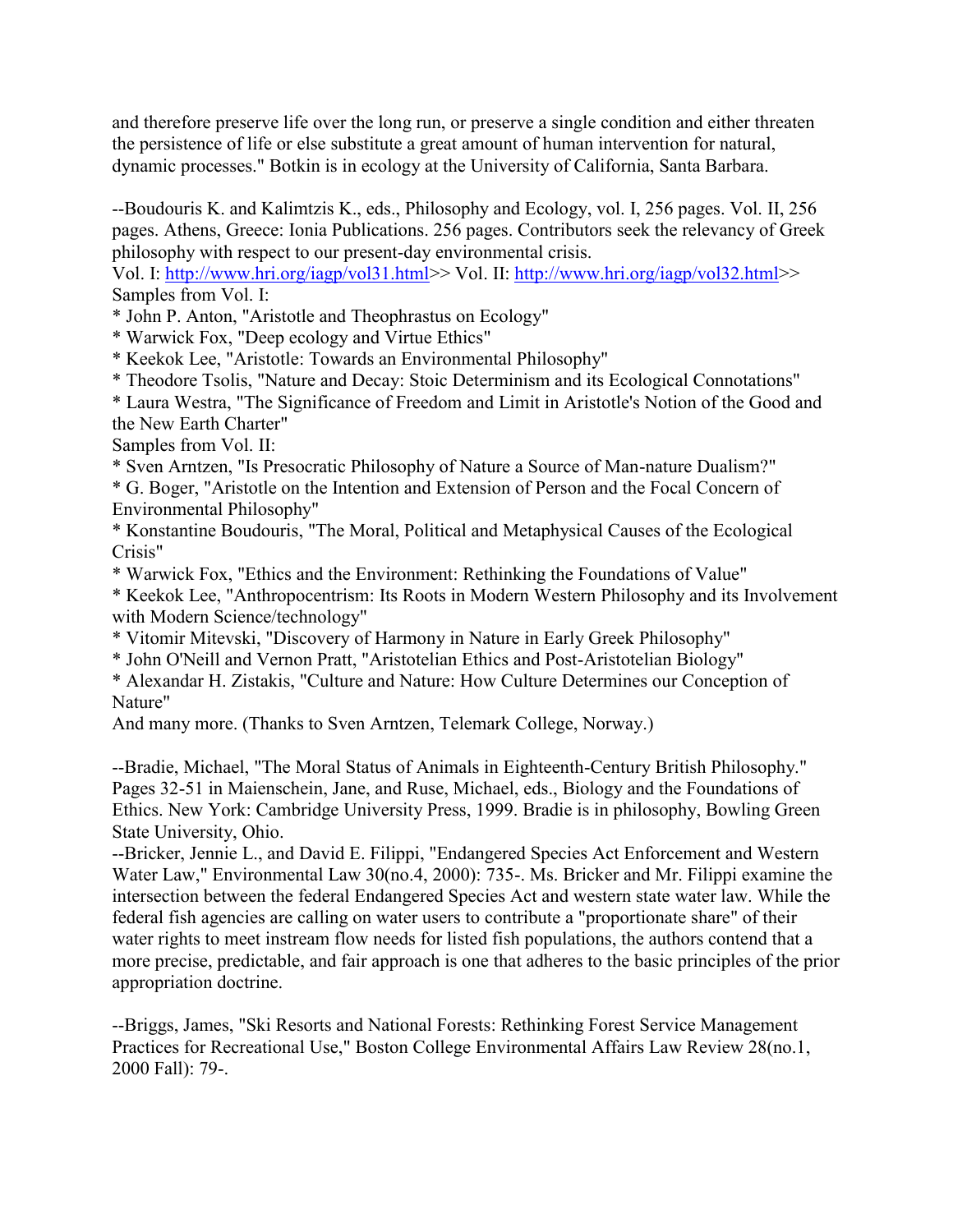--Broussard, Shorna R., Stephen B. Jones, and Connie A. Flanagan, "Forest Stewardship Education: Fostering Positive Attitudes in Urban Youth," Journal Of Forestry 99(no.1, 2001 Jan 01): 37-. Philadelphia students who participated in a forestry-based environmental education program were more knowledgeable about forestry and gained a great understanding of forest management, shifting their attitudes in favor of harvesting trees sustainably.

--Cameron, James, David J. Robertson, and Paul Curnow, "Legal and Regulatory Strategies for Ghg Reductions - a Global Survey," Natural Resources & Environment 15(no.3, 2001 Wint): 176-.

--Cannaughton, Kent, "Sustainability: The Key Forest Policy Issue of the New Millennium?," Journal of Forestry 99(no.2, 2001 Feb 01): 7-. The Journal presents this special section on forest sustainability in the hope that it will generate discussion and further responses on this elusive but increasingly critical concept.

--Carlsson, Fredrik, and Peter Martinsson, "Do Hypothetical and Actual Marginal Willingness to Pay Differ in Choice Experiments? Application to the Valuation of the Environment," Journal of Environmental Economics And Management 41(no.2, 2001): 179-.

--Castelletta, Marjorie, Navjot S. Sodhi, and R. Subaraj, "Heavy Extinctions of Forest Avifauna in Singapore: Lessons for Biodiversity Conservation in Southeast Asia," Conservation Biology 14(no.6, 2000 Dec 01): 1870-.

--Cawthorne, Jane, "Risky Business: Rethinking the Social and Ecological Impact of Biotechnology," Environments 28(no.2, 2000): 65-.

--Ciochon, Russell and Nisbett, Richard, eds., The Primate Anthology: Essays on Primate Behavior, Ecology, and Conservation from Natural History. Englewood Cliffs, NJ: Prentice-Hall, 1998. Twenty years of field studies and conservation efforts with primates.

--Clark, Tim W., "Developing Policy-Oriented Curricula for Conservation Biology: Professional and Leadership Education in the Public Interest," Conservation Biology 15(no.1, 2001 Feb 01): 31-.

--Coates, D.J., and K.A. Atkins, "Priority Setting and the Conservation of Western Australia's Diverse and Highly Endemic Flora," Biological Conservation 97(no.2, 2001): 251-.

--Cocklin, Chris, and Meg Keen, "Urbanization in the Pacific: Environmental Change, Vulnerability and Human Security," Environmental Conservation 27(no.4, 2001 Dec 01): 392-.

--Cole, David N., "Management Dilemmas That Will Shape Wilderness in the 21st Century," Journal of Forestry 99(no.1, 2001 Jan 01): 4-. The future of the wilderness system hinges on how we compromise between recreational access and wilderness protection.

--Cook, J.A., and S.O. MacDonald, "Should Endemism Be a Focus of Conservation Efforts Along the North Pacific Coast of North America," Biological Conservation 97(no.2, 2001): 207-.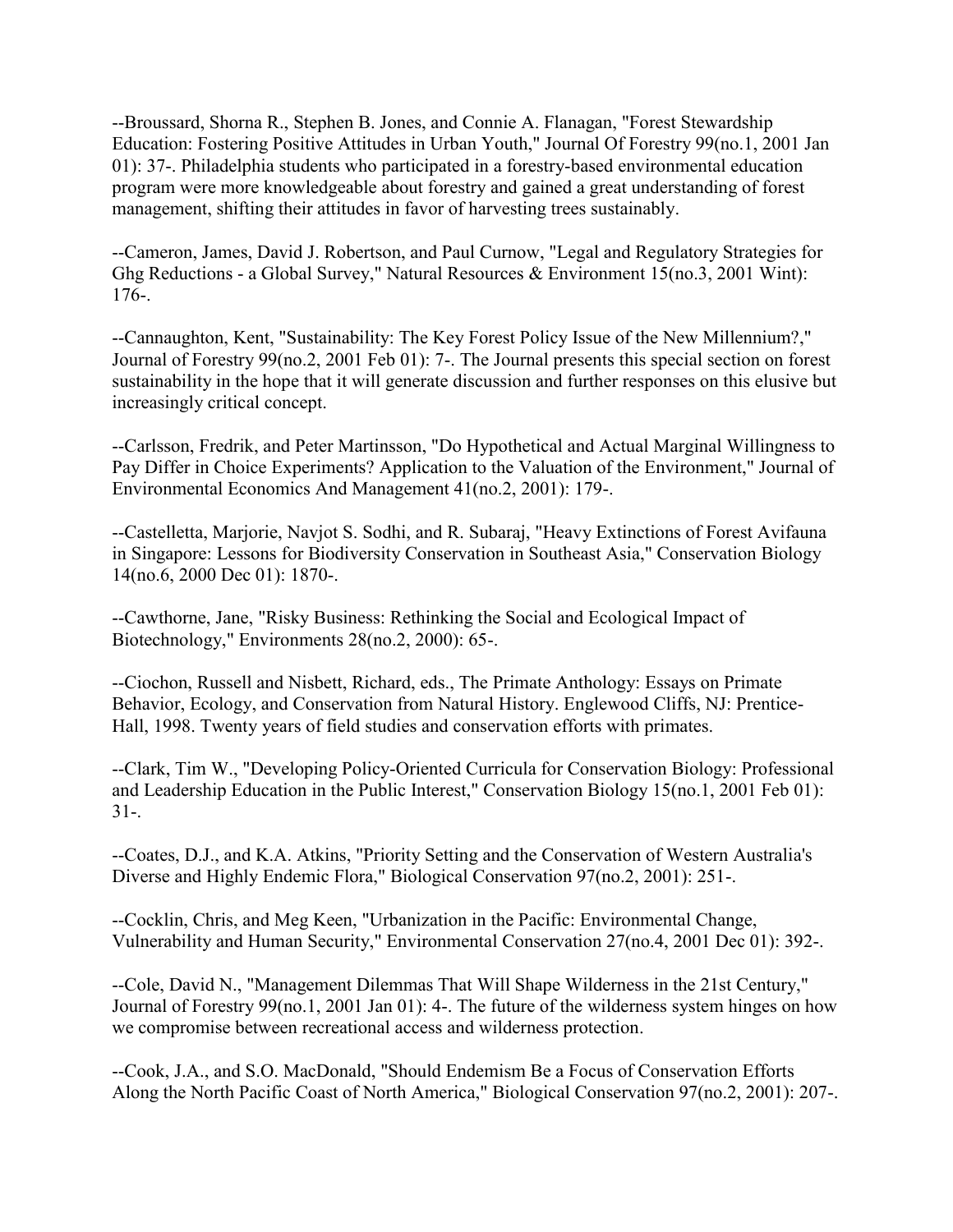--Corey, Michael A., Evolution and the Problem of Evil. Lanham, MD: University Press of America, 2000. An approach that synthesizes the tenets of modern developmental psychology with the basic concepts of classical theism. The problem of evil, as well as the general fate of humans, is placed in a much larger and more optimistic contest than traditionally imagined.

--Creel, Scott, "Four Factors Modifying the Effect of Competition on Carnivore Population Dynamics as Illustrated by African Wild Dogs," Conservation Biology 15(no.1, 2001 Feb 01): 271-.

--Cuaron, Alfredo D., "A Global Perspective on Habitat Disturbance and Tropical Rainforest Mammals.," Conservation Biology 14(no.6, 2000 Dec 01): 1574-.

--Curtin, Deane, Chinnagounder's Challenge: The Question of Ecological Citizenship. Bloomington: Indiana University Press, 1999. Environmental ethics with a focus on the third world. The arguments used in the West are often out of context in other cultures. Systematic features of the ways we in the West tend to organize moral experience encourage us to believe we have understood profoundly different cultures when we do not. In result, when we try to help, we fail.

Nature and culture; living at the margins. The British utilitarians and the invention of the "Third World." The politics of agricultural "modernization." Gandhian legacies: indigenous resistance to "development" in contemporary India and Mexico. Recognizing women's environmental expertise. Radical first world environmental philosophy: a new colonialism? Callicott's land ethic. (Callicott is too monist; not pluralist enough; despite his claimed multiculturalism, in his monist zeal, "Callicott simply wipes entire continents off the map of environmental ethics" (p. 112). Ecosophy T and the Buddhist tradition. Ecological feminism and the place of caring. Democratic discourse in a morally pluralistic world. Putting down roots: ecocommunities and the practice of freedom.

Chinnagounder appears late in the book, a old man, over a hundred years old, in a village in India, who lives in the back of a stable on sheets of cardboard, and asks disconcerting questions. Curtin is in philosophy, Gustavus Adolphus College, St. Peter, MN.

--Davies, Lincoln L., "Lessons for an Endangered Movement: What a Historical Juxtaposition of the Legal Response to the Civil Rights and Environmentalism Has to Teach Environmentalists Today," Environmental Law 31(no.2, 2001): 229-. The twentieth century's two most important social movements, civil rights and environmentalism, derive from divergent paths but increasingly share a similar trajectory - one in which they are falling out of public favor as problems deemed already solved. In this Article, Mr. Davies examines from a historical perspective the legal treatment of these two movements to illustrate what environmentalists might change in the next century to ensure the accomplishment of their objectives and in turn, the health of our planet.

--DeGraaf, John, Wann, David, and Naylor, Thomas H., Affluenza: The All-Consuming Epidemic. San Francisco, CA: Berrett-Koehler, 2001. London: McGraw-Hill, 2001. 275 pages. The modern world in developed countries has what amounts to a disease of consumption; we are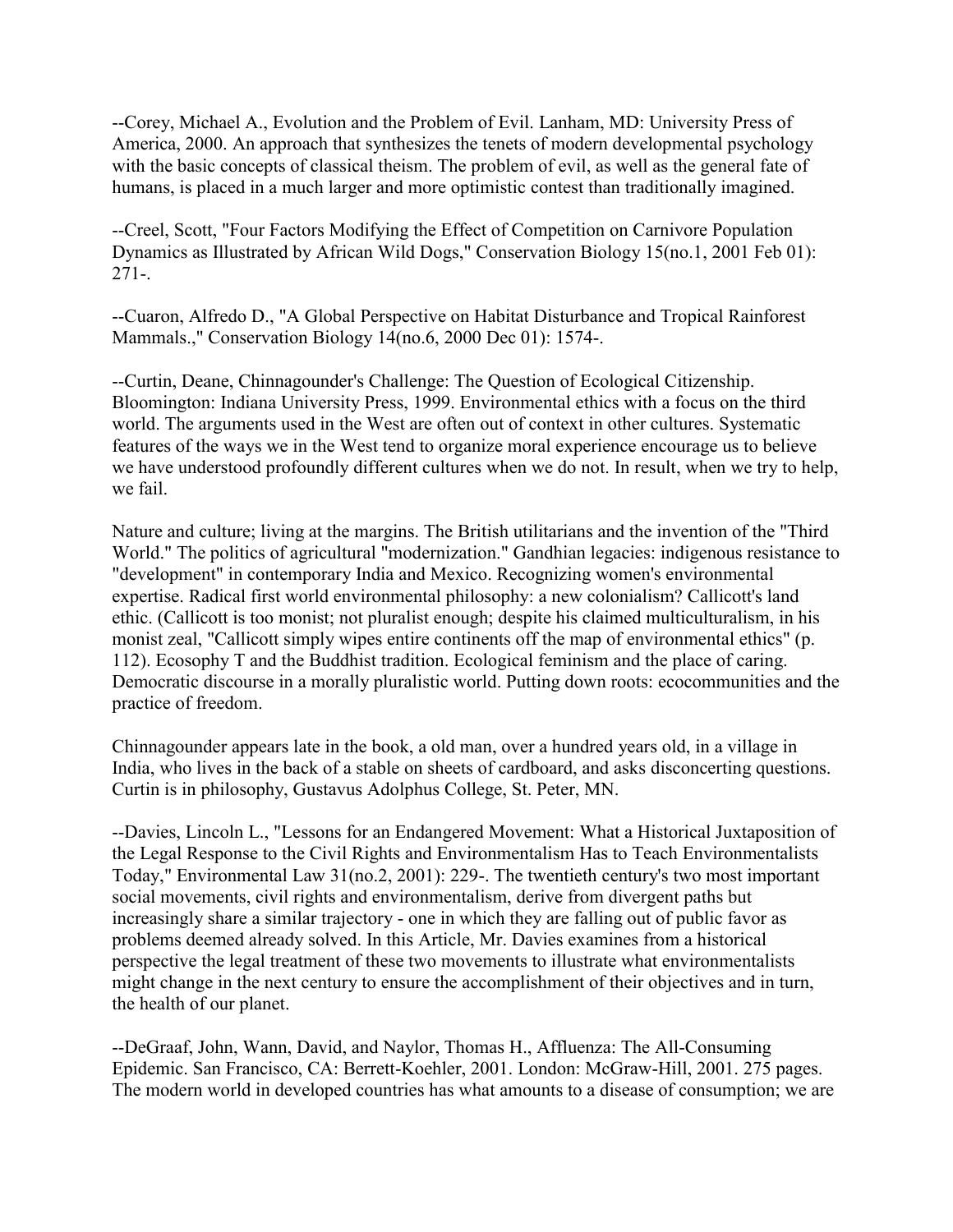typically consuming three times as much in goods and services as people did a half century ago. Surveys show that we are less happy. The disease is addictive and epidemic. De Graaf is an emeritus professor of economics, Duke University.

--Derr, Mark, "It Takes Training and Genes to Make a Mean Dog," New York Times, Feb. 4, 2001, D1, D5. Pit bulls, Rottweilers, German shepherds, mastiffs and other breeds have been selected by breeders for aggressiveness, although they also have to be trained to be aggressive, often by abuse. This does not particularly represent what they are by original wild nature. Any breed can sometimes become aggressive, and dog experts dislike banning any particular breed. Pit bulls and Rottweilers account for more than half of the fatal attacks on humans in the U.S. About 40% of American dog owners get dogs primarily for protection. They often favor such breeds, but are naive or careless about keeping such dogs out of situations where this aggressiveness will erupt in unwanted attacks.

--Dower, Nigel, "Does Global Citizenship Require Modern Technology?" CPTS Ends and Means (Journal of the University of Aberdeen Centre for Philosophy, Technology and Society), 5(no. 1, spring 2001): 9-24. Yes and no, with a lot of highly contentious issues in between. Yes, if one seeks to be someone who can effectively exercise global responsibility in the modern world. No, if (like Stoics of old, without technology) one has a conception of self identity and human being that accepts a global citizenship. "Modern technology is necessary for the actualisation of the idea of global citizenship in the modern world (though it is not necessary for the idea itself)" (p. 11). "Global citizenship then requires modern technology, not in the sense of needing it as it is, but in the sense of its being grounded in the facts of modern technology. We have seen this in at least three ways: as the causal context of our global problems, as that which enables global citizenship to be effectively expressed in action, but also as something to be controlled, modified and developed in the light of our global values. Perhaps we could conclude by saying that technology needs a global human face, but at the same time that global citizenship needs a flexible but strong technological backbone" (p. 24) Dower is in philosophy, University of Aberdeen, Scotland.

--Drake, Deanne C., and Robert J. Naiman, "An Evaluation of Restoration Efforts in Fishless Lakes Stocked with Exotic Trout," Conservation Biology 14(no.6, 2000 Dec 01): 1807-.

--Edwards, David, and Henderson, Caspar, "Can we trust the media on the environment?," The Ecologist 30 (No. 4, 2000 Jun 01): 22-23. Edwards says yes, Caspar no.

--Eichler, Margrit, "Introduction," Environments 28(no.2, 2000): 1-. In/equity and Un/sustainability: Exploring Intersections.

--Ellison, Peter, On Fertile Ground: A Natural History of Human Reproduction. Cambridge, MA: Harvard University Press, 2001. Mounting evidence that the physiological regulation of ovulation, fertilization, implantation, and the maintenance of a pregnancy among humans is particularly specialized to protect high-quality, large-brained offspring. Implantation and nurturance of the human fetus with a haemochorial placenta, which endures a large and consistent supply of nutrients, differ from those in most mammals. Fetal growth is more rapid in humans than in gorillas and chimpanzees. Birth in humans is a treacherous affair, because the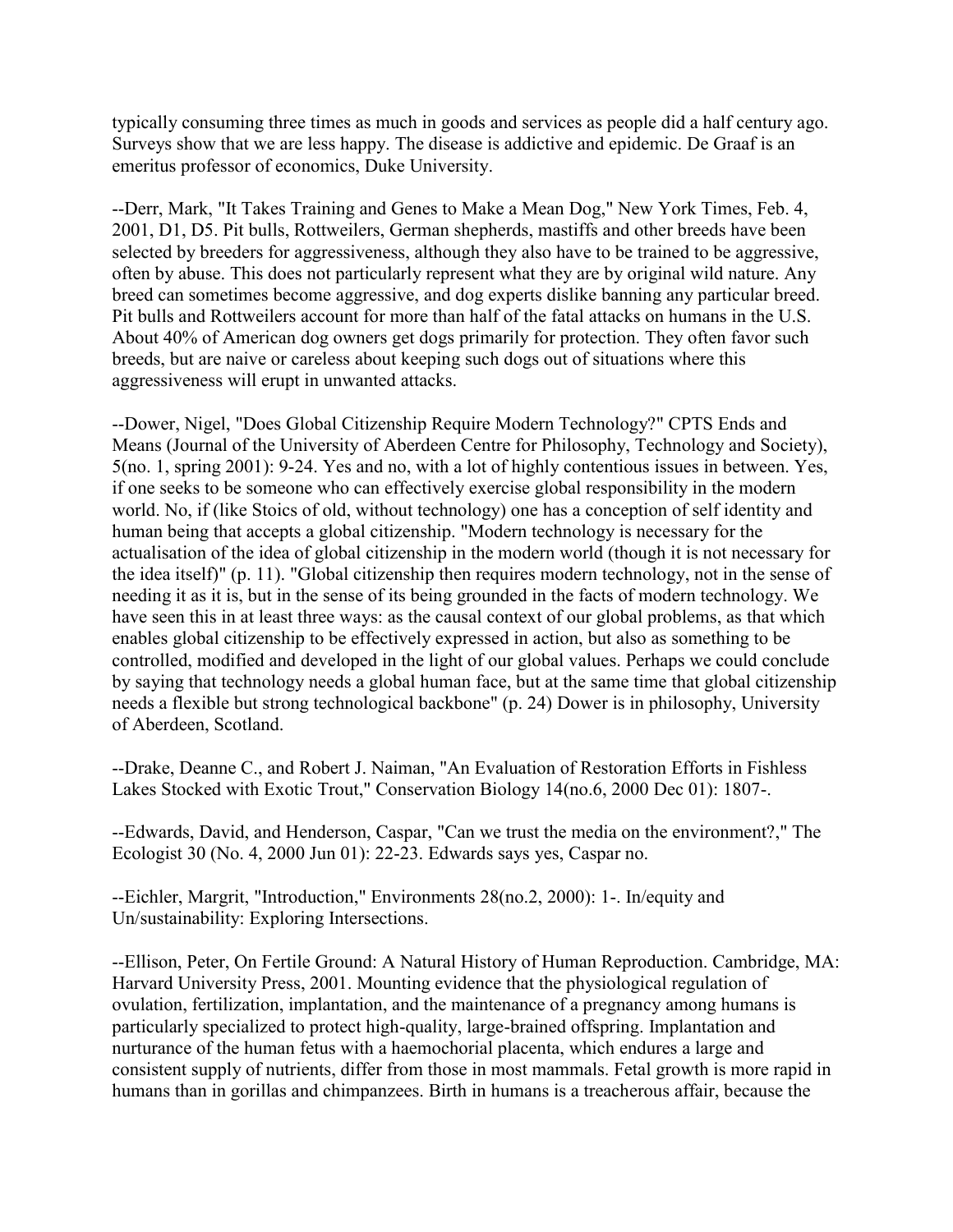pelvis is barely large enough to allow the baby's enormous head to pass through. Natural selection has compromised conflicting demands of female locomotion, brain growth, and birth complications to produce a delicate fitness-maximizing balance.

Human mothers store exceptional amounts of fat, during and after pregnancy, to support an equally exceptional rate of brain growth in the fetus and nursing newborn. These offspring then require a long period of nurture and education into culture. Raising humans requires a massive investment, typically about eighteen years. Ellison is an anthropologist at Harvard University.

--Fairfax, Sally K., "The Gentle Use of Working Landscapes, " Different Drummer, vol. 3, no. 3, Summer 1996 (published by the Thoreau Institute, Randal O'Toole, senior economist). Websites: [http://www.teleport.com/~rot/ddrummer.html; http://www.ti.org/envirotofc.html R](http://www.teleport.com/~rot/ddrummer.html)eprinted in It's Not Easy Being Green, spring 2001, pp. 7-10 (Newsletter of the Christian Environment Project, P.O Box 80092, Portland OR 97280).

"Preoccupation with parks, wilderness, and the preservation of wild spaces for recreation is destructive.... because it miseducates us and our children about the relationship between humans and the natural world, and because it focuses attention on the wrong lands and the wrong activities .... Environmentalists, in my experience, have expended far too much effort lobbying the federal government for the preservation of untrammeled wilderness ... in the pursuit of the utterly nutso (sic) belief that if we can simply bar humans from those areas, they will be preserved, preferably forever.... The preservation of the world, I would argue, is not in `wildness', but in the working landscape. And defining that is more appropriately a regional, local and community undertaking than a role for the federal government....

The garden rather than the wilderness is the appropriate metaphor for the touchstone of land management. [But for environmentalists] The ideal landscape is not an agrarian setting as in Jefferson, where decent hardworking folk toil to make a living from the earth, but one which is totally removed from human use, except for the privileged to retreat for leisure and refreshment. No room is left in this vision for people to live and work in the natural world....The preoccupation with wilderness leaves no opportunity to learn about gentle use of the land.... " Fairfax is professor of forestry at UC-Berkeley, and the author of the second edition of Samuel Trask Dana's Forest and Range Policy: Its Development in the United States, 1956, 2nd ed., 1980, McGraw-Hill, a well-known text. (Thanks to Bill Willers, Biology, University of Wisconsin-Oshkosh.)

--Foster, Charles H.W., "Nonprofits in Forestry: Lessons from Three New England States," Journal of Forestry 99(no.1, 2001 Jan 01): 27-. Leaders of New England conservation organizations are enthusiastic about their individual roles and convinced that working together- with each other, with industry, and with government--has genuine potential for promoting good forestry.

--Frodeman, Robert, ed., Earth Matters: The Earth Sciences, Philosophy, and the Claims of Community. Upper Saddle River, NJ: Prentice Hall, 2000. 15 contributors. Part I. Rock Logic: The Nature of the Earth Sciences. Part II. The Earth Sciences in the Life of the Community. Includes: Polkinghorn, Brian, "A Multi-Disciplinary Approach to Managing and Resolving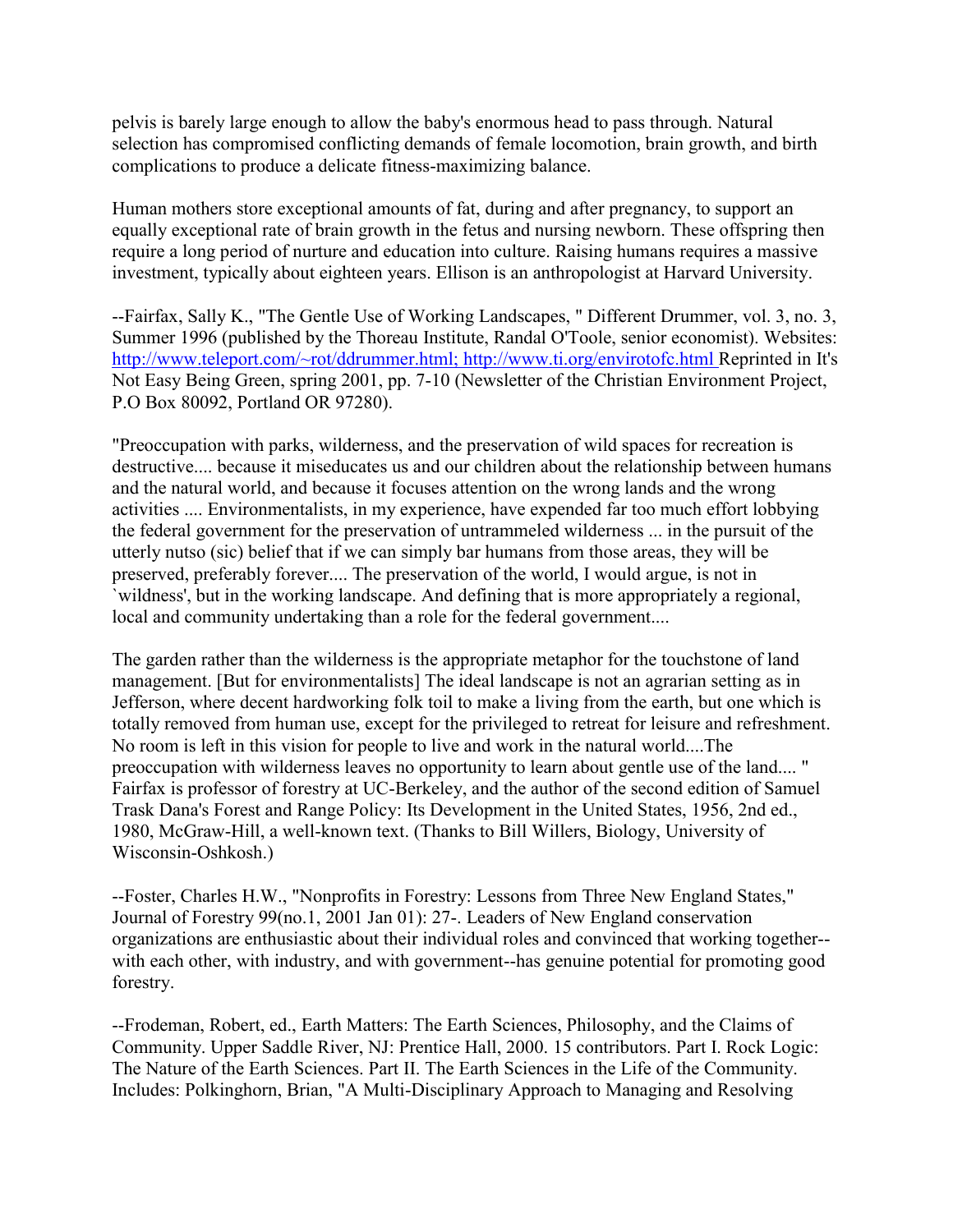Environmental Conflicts"; Sarewitz, Daniel, "Science and Environmental Policy: An Excess of Objectivity," (a geologist illustrates prevalent, false ideas of objectivity); Borgmann, Albert, "The Transparency and Contingency of the Earth"; Oelschlaeger, Max, "Natural Aliens Reconsidered: Causes, Consequences, and Cures"; McLean, Scott, Moores, Eldridge M., and Robertson, David A., "Nature and Culture" (report of a program by this name at the University of California, Davis); Part III. Philosophic Approaches to the Earth. Includes: Benammar, Karim, "Sacred Earth"; Lingis, Alphonso, "Ecological Emotions". And more.

--Gibbons, J. Whitfield, David E. Scott, and Christopher T. Winne, "The Global Decline of Reptiles, Deja Vu Amphibians," Bioscience 50(no.8, 2000): 653-.

--Gleick, Peter H., "Global Water: Threats and Challenges Facing the United States: Issues for the New U.S. Administration," Environment 43(no.2, 2001): 18-. The lack of clean water in developing nations undermines regional economic and political security. Poor management of U.S. water may also have destabilizing repercussions by threatening world food supplies. What can be done to address these issues.

--Global Bioethics, Problemi di Bioetica, vol. 14, January 2001, no. 1. An online journal published at Firenze University, Italy and Firenze University Press. Special issue on environmental ethics. [http://digital.casalini.it/fup/1128-7462\\_vol14\\_1.htm](http://digital.casalini.it/fup/1128-7462_vol14_1.htm)

\* C. L Soskolne, "International transport of hazardous waste: legal and illegal trade in the context of professional ethics"

- \* R. F. Noss, "Sustaining Ecological Integrity"
- \* J. R. Sterba, "Environmental justice without environmental racism"
- \* P. A. Vodopianov, "The Determining Factors of Ecosystem Stability Preservation"
- \* Franco Pedrotti, "Biological Ethics in the Thought of Oscar De Beaux"
- \* Philip Cafaro, "Less is More"
- \* Mauro Tognon and Paolo Carinci, "Bioethics and Contaminated Vaccines
- \* Sven Arntzen, "Integrity and Uses of Nature"
- \* Willy Weyns, "Policy impact assessment: the European Press union and the environment
- \* Rosangela Barcaro, "The Right to Die Debate: A Survey"
- \* Stig Wandén, "Ethics, Prices and Biodiversity"
- \* Gene C. Sager, "Environmental Education Ponderings From Down Under"
- \* Global Bioethics: Domains and Mission Statement

--Goforth, Robyn L., and Carol R. Goforth, "Appropriate Regulation of Antibiotics in Livestock Feed," Boston College Environmental Affairs Law Review 28(no.1, 2000 Fall): 39-.

--Gorte, Ross W., "Multiple Use in the National Forests: Rise and Fall or Evolution?" Journal of Forestry 97 (no. 10, November, 1999):19-23. Nobody much likes "multiple use" any more; "ecosystem management" has replaced it. But is this multiple use rejected or resurrected under a more fashionable name? Different commentators see it different ways. "Multiple use" seemed unable to resolve conflicts when they grew intense. "Ecosystem management" seems fuzzy, an uncertain replacement, although "ecosystem management" in some form is likely to be official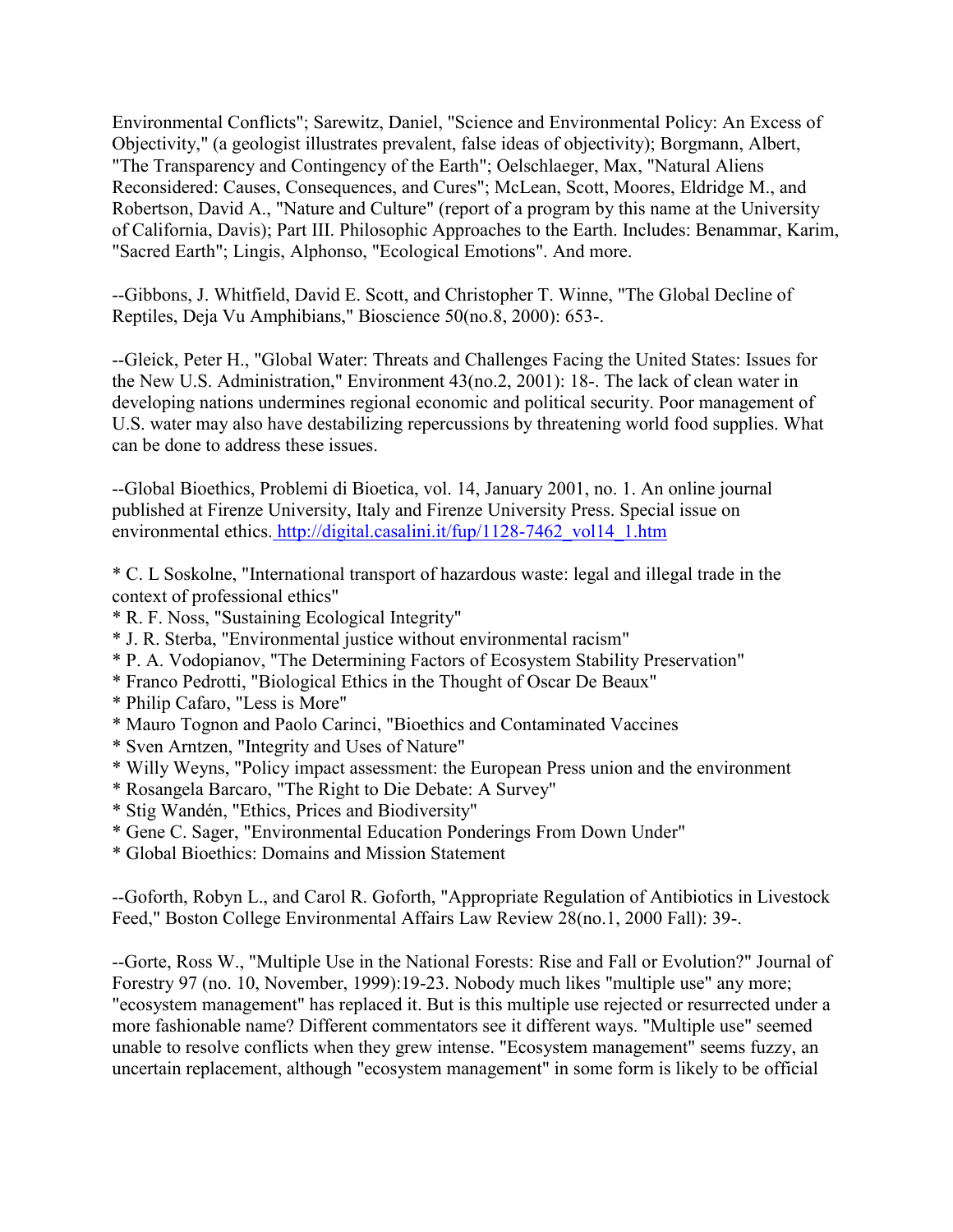management policy for the foreseeable future. Gorte is a natural resource economics and policy specialist with the U.S. Library of Congress.

--Gossling, Stefan, "Tourism -- Sustainable Development Option?," Environmental Conservation 27(no.3, 2000 Sep 01): 223-.

--Gowans, Matthew, A Latter-day Saint Environmental Ethic, M. A. thesis, Colorado State Universitu, summer 2001. The Church of Jesus Christ of Latter-day Saints supports a strong environmental ethic. This is developed (1) in teaching regarding the intrinsic value of the "soul," a concept applied not only to humans but to animals, plants, and all living beings (recalling both Biblical and Mormon texts and Aristotle's concept of soul). All creation can express a kind of joy in life. (2) Teachings regarding stewardship show that God expects humans to be stewards of the Earth, a concept defended against criticisms. The principle of sacrifice emphasizes human interdependency and selfless sacrifice. (3) Latter-day saints work for a promised "Zion," a vision of harmony and flourishing on Earth.

--Guha, Ramachandra, "The Prehistory of Community Forestry in India," Environmental History 6(no.2, 2001 Apr 01): 213-.

--Haapala, Arto, "Aesthetics, Ethics, and the Meaning of Place", in Ales Erjavec, Lev Kreft and Marija Bergamo (utg.), Proceedings of the XIVth International Congress of Aesthetics Pt. I, Acta philosophica XX (Ljubljana: Filozofski institut ZRC SAZU, 1999), pp. 253-264.

--Hains, Chris, Development and Conservation Issues in Africa, M. A. thesis, Colorado State University, summer 2001. The thesis evaluates ways in which development and nature conservation, both valuable goals, can be achieved in Africa. Objections to prevailing forms of development, that they do not succeed for pragmatic reasons and that Western ideas about development and conservation are misplaced impositions on Africa. Although improving the lives of humans and conserving nature can be difficult, there is adequate evidence that these goals are attainable. Nor is it always necessary to favor human centered development over the conservation of nature. Some conservation projects, even if they do not focus on improving the welfare of humans, can still be justified. Hains, who spent two years in the Peace Corps in Lesotho (South Africa), is now in a Ph.D. program in African history, University of Minnesota.

--Hamilton, A., A. Cunningham, and F. Kayanja, "Conservation in a Region of Political Instability: Bwindi Impenetrable Forest, Uganda," Conservation Biology 14(no.6, 2000): 1722-.

--Harding, Elaine K., Elizabeth E. Crone, and Eric L. Walters, "The Scientific Foundations of Habitat Conservation Plans: A Quantitative Assessment," Conservation Biology 15(no.2, 2001}: 488-.

--Hart, John, "A Jubilee for a New Millennium: Justice for Earth and Peoples of the Land," Catholic Rural Life, Spring 2001, pp. 23-31. Adapted from Hart's keynote address at the annual meeting of the National Catholic Rural Life Conference, November 2000. The Divine Spirit calls people to care for their niche in creation, to care for each other, and to care for all life. In the Christian tradition, creation and incarnation are woven together in the biblical Jubilee Year,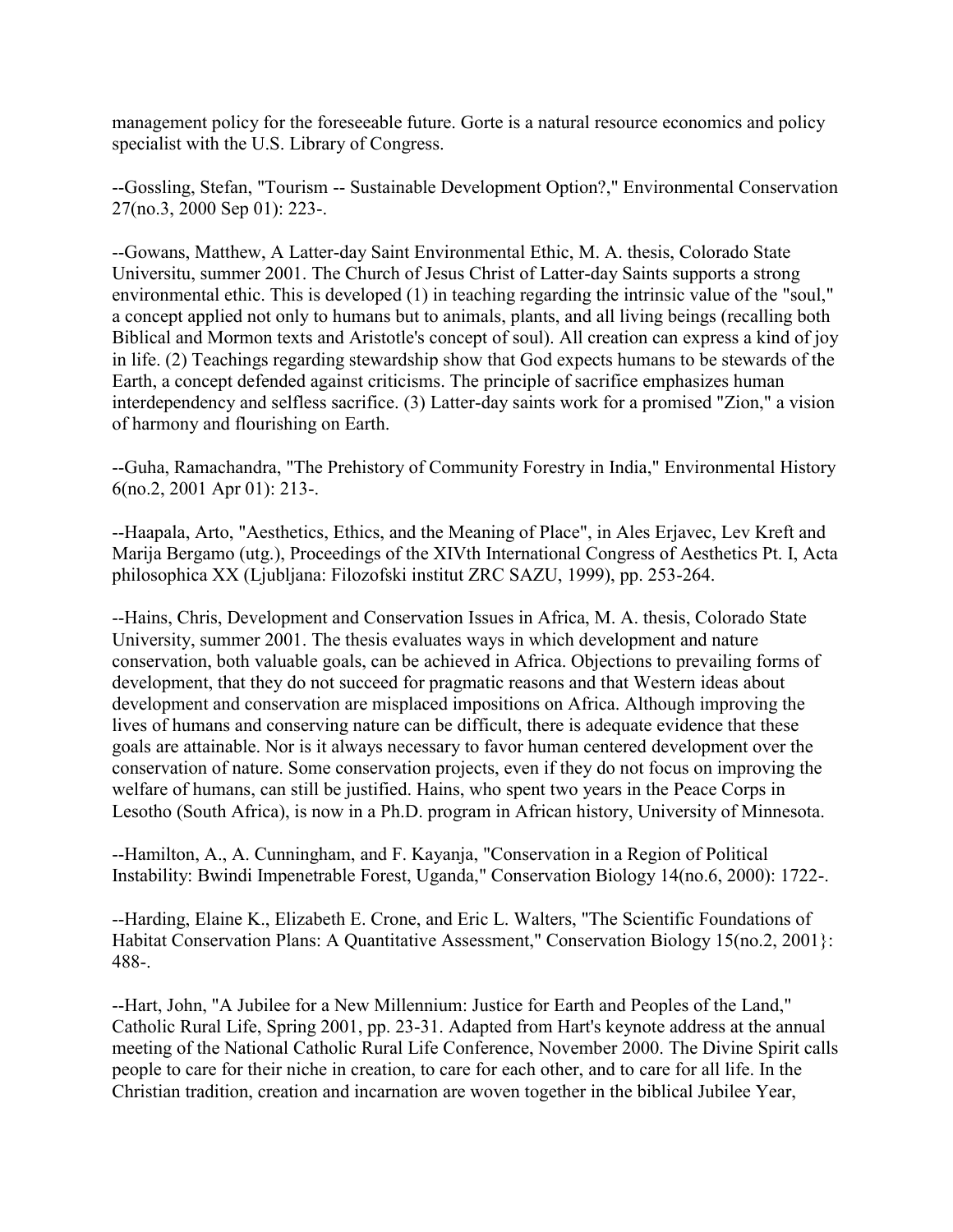which serves as a periodic reminder for people to acknowledge and actively fulfill their responsibilities to God, to each other, and to all creation. Hart is in theology and environmental studies, Carroll College, Helena, MT.

--Haught, John F., "Is Religion Responsible for the Ecological Crisis?" Pages 183-201 in Haught, Science and Religion: From Conflict to Conversation. Mahway, NJ: Paulist Press, 1995.

--Heaf, David J., and Wirz, Johannes, eds., Intrinsic Value and Integrity of Plants in the Context of Genetic Engineering, Proceedings of an Ifgene workshop on 9-11 May 2001 at the Goetheanum, Dornach, Switzerland. ISBN 0-9541035-0-5. Summary & downloadable order form at:

http://www.anth.org/ifgene/papersMay2001.htm

Ecological integrity as an appropriate technology in crop production, socioeconomic and cultural integrity: their relation to crop plant integrity and husbandry. Examples:

\* Christoph Rehmann-Sutter, "Dignity of plants and perception"

\* -Klaus Peter Rippe, "Dignity of living beings and the possibility of a non-egalitarian biocentrism"

- \* Edith Lammerts van Bueren, "Ethical plant breeding techniques from an organic point of view"
- \* Michel Haring, "Does gene transfer violate the integrity of plants?"
- \* Christian Hiss, "A practising horticulturist's view on the integrity of plants"

--Helmy, Eric, "Teeth for a Paper Tiger: Redressing the Deficiencies of the Recovery Provisions of the Endangered Species Act," Environmental Law 30(no.4, 2000): 843-. The recovery planning provisions of the Endangered Species Act suffer from two notable defects: the Secretaries of the Interior and Commerce need not promulgate recovery plans within any specified time frames, and such plans are not enforceable. In this comment, Mr. Helmy illustrates the ecological consequences and legal inadequacies of these defects. He then suggests how legislatures, administrative agencies, and practitioners may rectify or circumvent these defects to effect species recovery.

--Henderson, Caspar, "Coral Decline," The Ecologist 31(no.1, 2001 Feb 01): 58-. The stunning collapse of coral reef systems around the world.

--Hepburn, Ronald W., The Reach of the Aesthetic: Collected Essays on Art and Nature. Aldershot, Hampshire, UK: Ashgate, 2001. Ten essays, many of them already celebrated as seminal contributions to aesthetics, especially to the aesthetic appreciation of nature. Examples: "Trivial and serious in the aesthetic appreciation of nature", "Restoring the sacred as a concept of aesthetics"; "Values and cosmic imagination." And more. Hepburn is emeritus in philosophy, University of Edinburgh.

--Hettinger, Ned, "Defining and Evaluating Exotic Species," Western North American Naturalist 61(no. 3, 2001):257-260. Exotics are species that are foreign to an ecological assemblage in the sense that they have not significantly adapted to resident biota or to local abiotic conditions, and resident species have not significantly adapted to them. Although they need not be human introduced nor damaging, when they are, a negative appraisal of such exotic species can be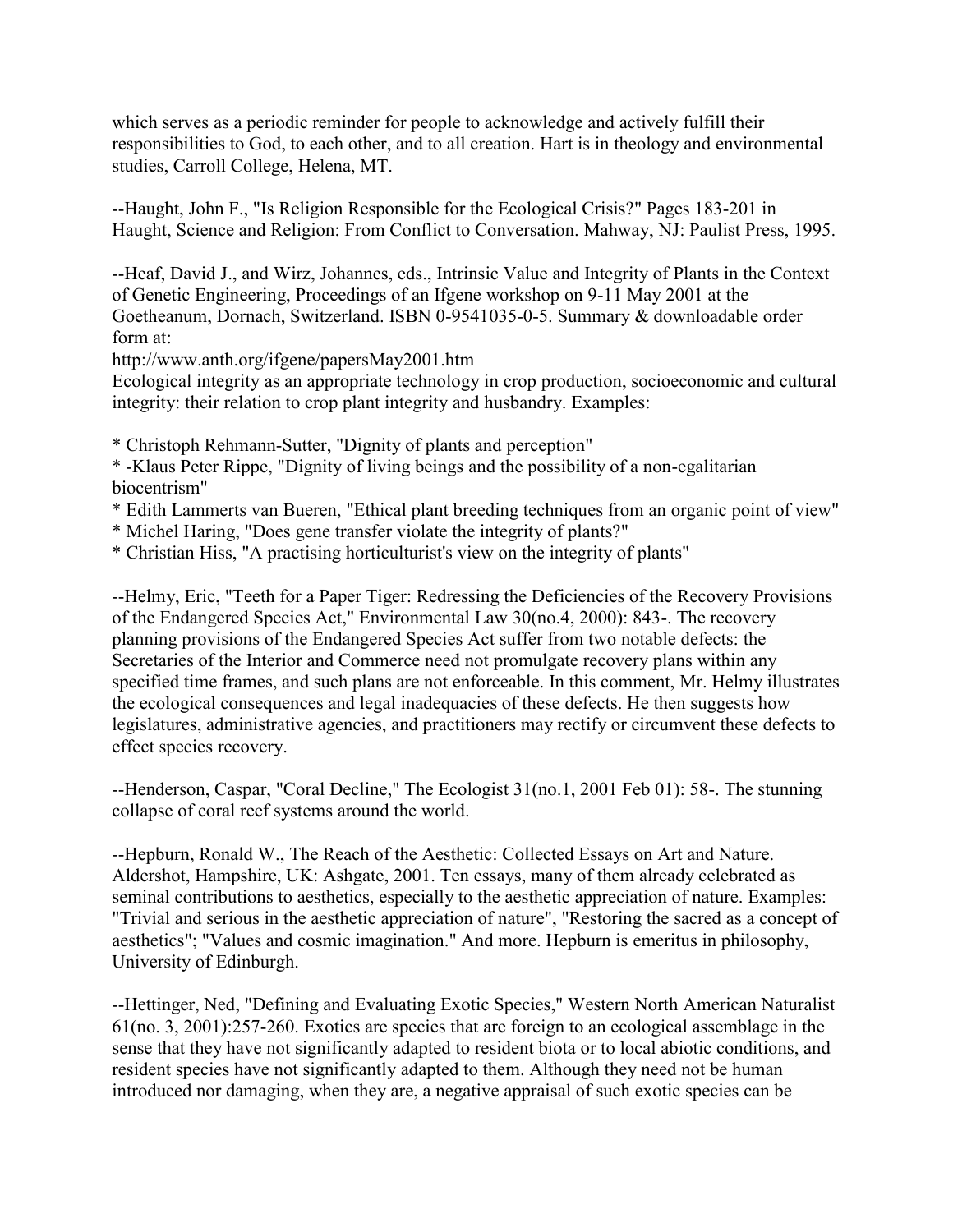justified. Human introduction of exotics into natural systems typically increases human influence over those systems, thus diminishing their wildness. Valuing nature for its wildness is a rationale for the national parks' policy of letting nature take its course. Thus, Yellowstone Park has a strong reason for removing human-introduced exotics and for welcoming naturally migrating exotics. Disvaluing exotics that are neither human introduced nor damaging simply because they are foreign smacks of xenophobia. But given that wanton human mixing of species threatens to homogenize the earth's biological communities, biological nativism is justified as a way to preserve the diversity between such communities. Hettinger is in philosophy at the College of Charleston, Charleston, SC.

--Hill, Barry E., and Nicholas Targ, "The Link between Protecting Natural Resources and the Issue of Environmental Justice," Boston College Environmental Affairs Law Review 28(no.1, 2000 Fall): 1-.

--Hoare, Richard, "African Elephants and Humans in Conflict: The Outlook for Co-existence," Oryx 34 (no. 1, 2000):34-36.

--Hughes, Jennifer B., Gretchen C. Daily, and Paul R. Ehrlich, "Conservation of Insect Diversity: A Habitat Approach," Conservation Biology 14(no.6, 2000 Dec 01): 1788-.

--Jackson, Leland J., Anett S. Trebitz, and Kathryn L. Cottingham, "An Introduction to the Practice of Ecological Modelling," Bioscience 50(no.8, 2000 Aug 01): 694-.

--James, Alexander, Kevin J. Gaston, and Andrew Balmford, "Can We Afford to Conserve Biodiversity?," Bioscience 51(no.1, 2001): 43-.

--Jensen, Mari N., "Common Sense and Common-Pool Resources," Bioscience 50(no.8, 2000 Aug 01): 638-.

--Johnson, K. Norman, Chair, and Committee of Scientists, USDA, "Sustaining the People's Lands: Recommendations for Stewardship of the National Forests and Grasslands into the Next Century," Journal of Forestry 97 (no. 5, May, 1999):5-12. Thirteen "scientists" (although various of its members: law professor, natural resource policy specialist, would not usually be called scientists) report their recommendations to the Secretary of Agriculture. "The committee believes that sustainability in all of its facets--ecological, economic, and social--is the guiding star for stewardship of the national forests and grasslands." "The committee recommends that ecological sustainability provide a foundation upon which the management for national forests and grasslands can contribute to economic and social sustainability. Johnson, chair of the committee, is in forest management and policy, Oregon State University.

One committee member, Roger A. Sedjo complains that the report is "Mission Impossible," Journal of Forestry 97 (no. 5, May, 1999):13-14. The report's "recommendation that `sustainability should be the guiding star for the stewardship of the national forests' is fundamentally different from the concept of management for `the sustainable production of multiple outputs'." Another problem is that National Forests locally plan for one thing; the U.S. Congress budgets for something else.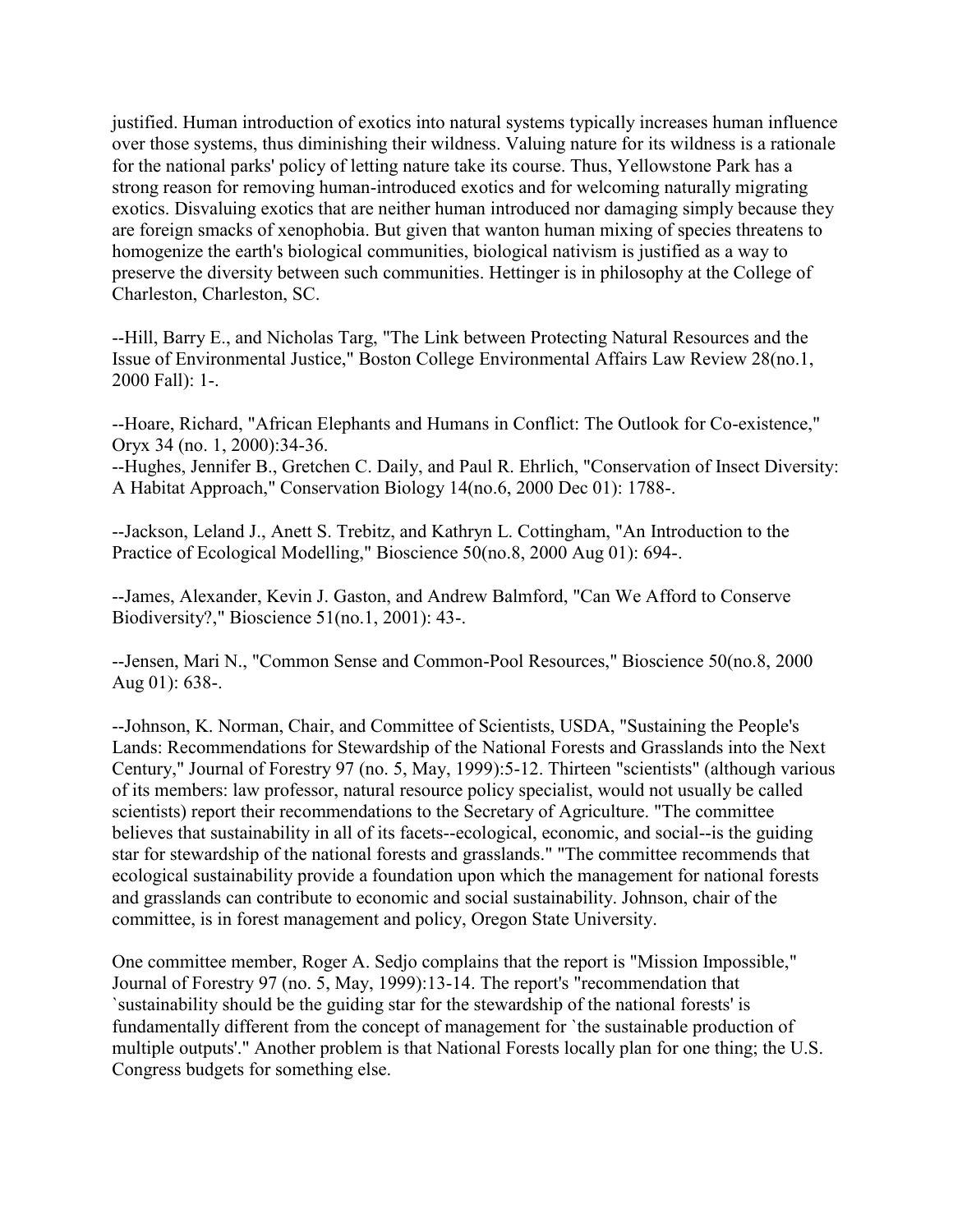--Kaiser, Jocelyn, "Recreated Wetlands No Match for Original," Science 292(6 July 2001):25. A report by the National Research Council finds that the "no net loss" of wetlands program is a failure, and a major reason is that re-created wetlands, which developers are allowed to make in lieu of native wetlands that they sacrifice for development, are little more than cattail ponds. The report is available on web: Compensating for Wetland Losses Under the Clean Water Act, NRC, June 2001: [www.nap.edu/books/0309074320/html](http://www.nap.edu/books/0309074320/html)

--Kautz, Randy S., and James A. Cox, "Strategic Habitats for Biodiversity Conservation in Florida," Conservation Biology 15(no.1, 2001 Feb 01): 55-.

--Kaya, Z., and D. J. Raynal, "Biodiversity and Conservation of Turkish Forests," Biological Conservation 97(no.2, 2001): 131-.

--Kelly, N. M., "Changes to the Landscape Pattern of Coastal North Carolina Wetlands under the Clean Water Act, 1984-1992," Landscape Ecology 16(no.1, 2001): 3-.

--Kimmerer, Robin Wall, "Native Knowledge for Native Ecosystems," Journal of Forestry 98 (no. 8, August, 2000):4-9. "When European settlers first set foot on this continent, they were awe-struck by the bounty of the forest, its abundance of plant foods, fish, and game. They described the indigenous people as living off the `provender of the forest primeval.' The colonists were right about the abundance but mistaken about its source. Far from being a wilderness, the land was intensively managed by Native Americans to increase the availability of food." "Indigenous knowledge systems have much to offer in the contemporary development of forest restoration. ... Native people's traditional knowledge of the land differs from scientific knowledge, both have strengths that suggest the value of a partnership between them." Kimmerer is in forestry, SUNY College of Environmental Science and Forestry, Syracuse.

--Kitossa, Tamari, "Same Difference: Biocentric Imperialism and the Assault on Indigenous Culture and Hunting," Environments 28(no.2, 2000): 23-.

--Kline, Philip, "Grizzly Bear Blues: A Case Study of the Endangered Species Act's Delisting Process and Recovery Plan Requirements," Environmental Law 31(no.2, 2001): 371-. Analyzes the Endangered Species Act's delisting process by specifically focusing on the current delisting controversy surrounding the grizzly bear. Mr. Kline discusses the current procedure, recent changes, and the current debate surrounding reauthorization.

--Knegtering, E., H.J. Van Der Windt, and A.J.M. Schoot Uiterkamp, "Trends in the Legal Status of Indigenous Species," Environmental Conservation 27(no.4, 2000): 404-.

--Koontz, Tomas M., "Money Talks--but to Whom? Financial Versus Nonmonetary Motivations in Land Use Decisions," Society & Natural Resources 14(no.1, 2001): 51-.

--Lacy, Peter M., "Our Sedimentation Boxes Runneth Over: Public Lands Soil as the Missing Link in Holistic Natural Resource Protection," Environmental Law 31(no.2, 2001):433-. Mr. Lacy explores the extent of the United States "soil law" in the handful of soil-related provisions buried in various public land and natural resource laws, concluding that the lack of a public lands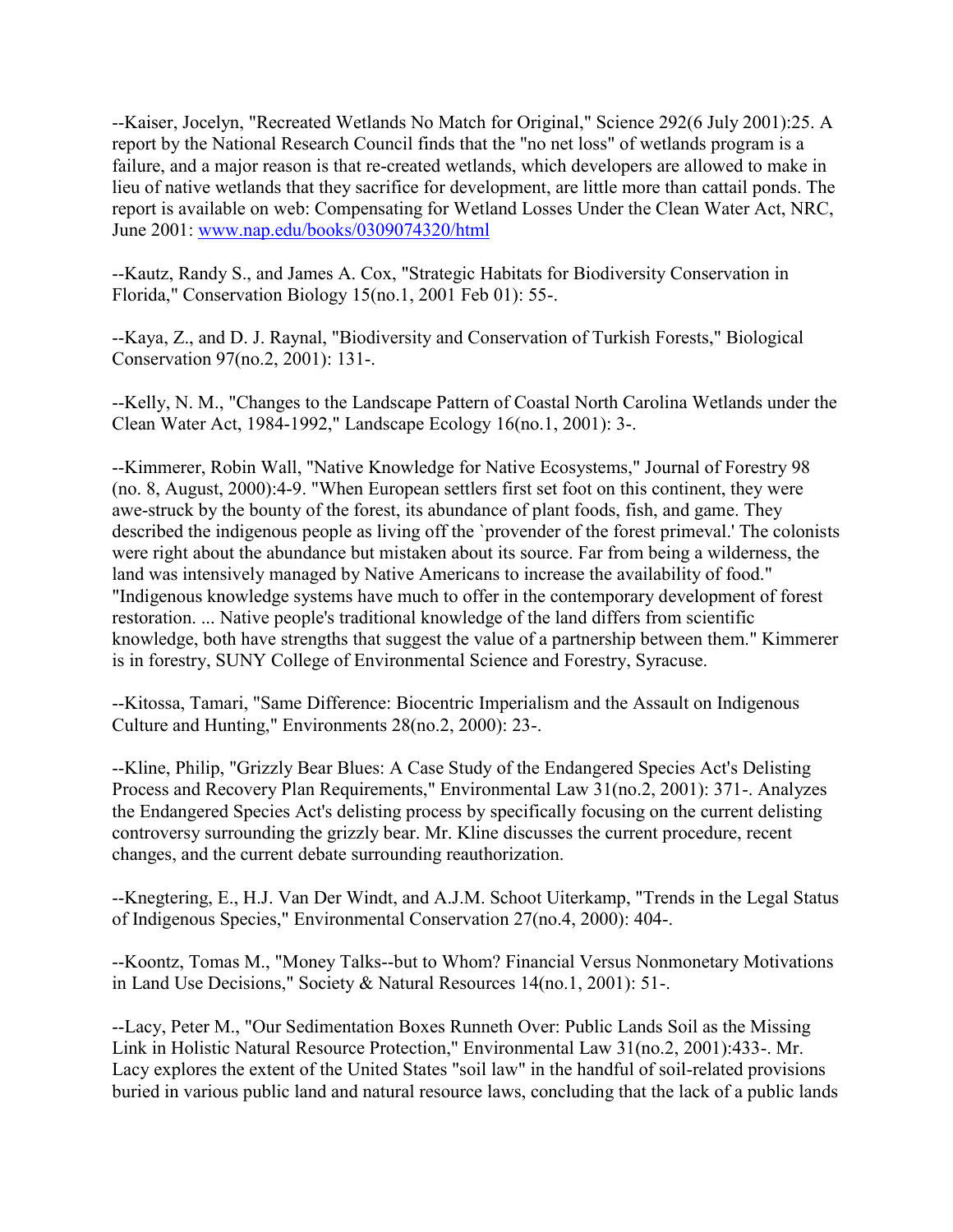soil law leaves the soil resource significantly under-protected. He argues that because soils are critical and life-sustaining ecosystem components, and holistic approach to natural resources protection requires that soils be protected to avoid undermining much of the legal protection afforded to other natural resources.

--Laidlaw, Ruth K., "Effects of Habitat Disturbance and Protected Areas on Mammals of Peninsular Malaysia," Conservation Biology 14(no.6, 2000): 1639-.

--Lambert Colomeda, Lorelei Anne, Keepers of the Central Fire: Issues in Ecology for Indigenous Peoples. Boston: Jones and Bartlett, 1999.

--Land Ethic: Meeting Human Needs for the Land and its Resources. No editor listed. Bethesda, Md: Society of American Foresters, 1998. ISBN 0-939970-76-7. Preface by William Forbes. Introduction by James E. Coufal. Two dozen contributions, often previously published, often in the Journal of Forestry. The ongoing discussion among foresters (and philosophers, including J. Baird Callicott) about the Society of American Forester's professional land ethic.

--Langholz, Jeff, James Lassole, and John Schelhas, "Incentives for Biological Conservation: Costa Rica's Private Wildlife Refuge Program," Conservation Biology 14(no.6, 2000): 1735-.

--Lea, Nancy Smith, "Colliding Modes of Transportation; Issues of Inequity and Unsustainability," Environments 28(no.2, 2000): 51-.

--Lehari, Kaia, and Sarapik, Virve, eds., Koht ja Paik, Place and Location, Estonian Academy of Arts, Proceedings. 2000. ISSN 1406-2895. ISBN 9985-60-901-8. Papers are either in English only or in Estonian and also translated into English. Features environmental aesthetics. From a seminar, "Place and Location," held at the Estonian Art Academy, December 1998. Twleve contributors. Samples:

- \* Yrjö Sepänmaa, "Face to Face with the Landscape,"
- \* Arnold Berleant, "The Wilderness City: An Essay on Metaphorical Experience"
- \* Kaia Lehari, "The Road that Takes and Points"
- \* Marja Kallasmaa, "Places, Names and Place Names"

(Thanks to Sven Arntzen, Telemark College, Norway.)

--Lewis Jr., William M., Stephen K. Hamilton, and James F. Saunders III, "Ecological Determinism on the Orinoco Floodplain," Bioscience 50(no.8, 2000 Aug 01): 681-.

--Light, Andrew, and David Roberts, "Toward New Foundations in Philosophy of Technology: Mitcham and Wittgenstein on Descriptions," Research In Philosophy & Technology 19 2000): 125-.

--Linzey, Andrew, "Against Biodiversity," The Animals' Agenda 21(no.2, March, 2001): 21-. "Managing" nature can often mean meddling where we don't belong.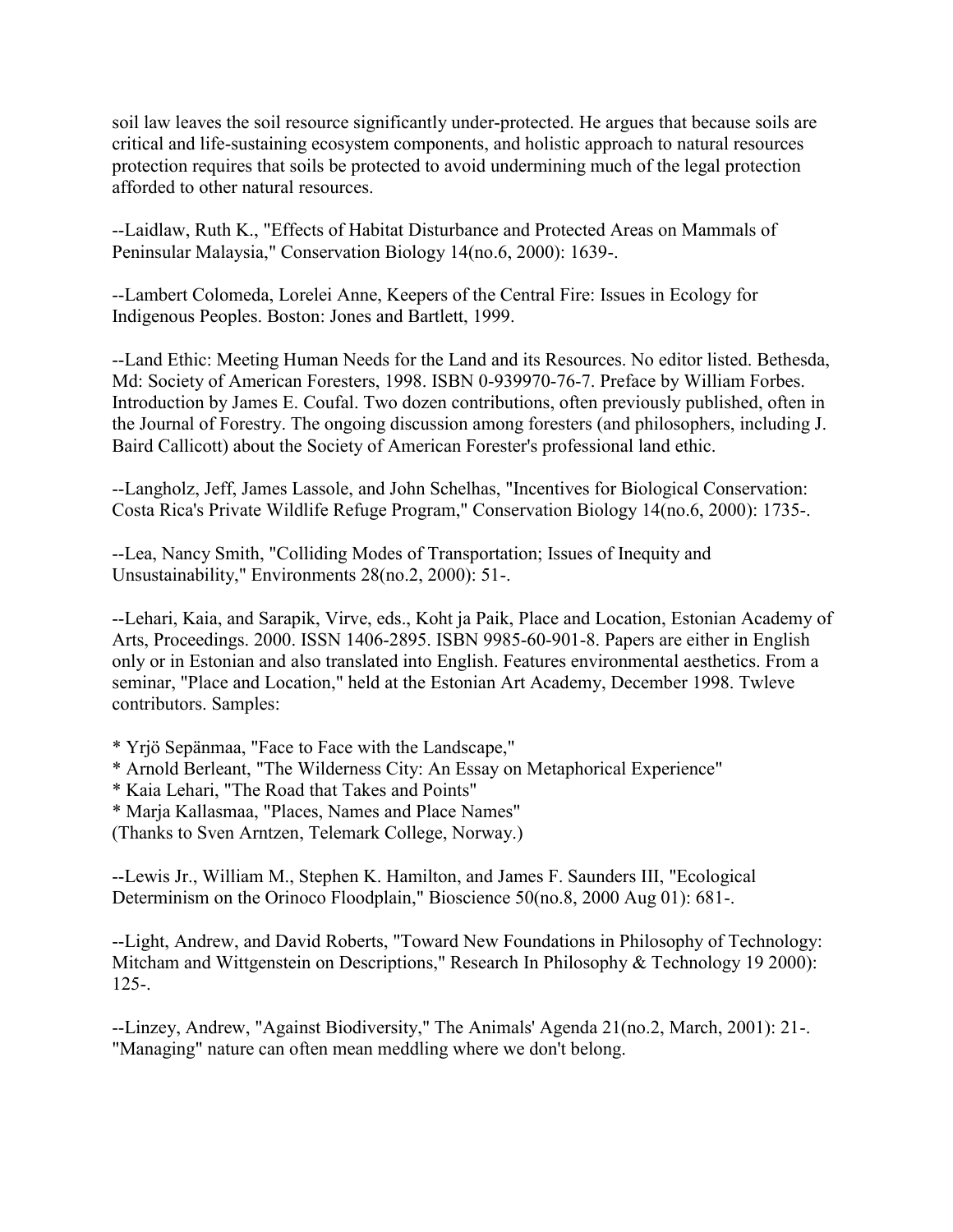--Liston-Heyes, Catherine, "Setting the Stakes in Environmental Contests," Journal of Environmental Economics And Management 41(no.1, 2001): 1-.

--Lomborg, Bjorn, The Skeptical Environmentalist: Measuring the Real State of the World. Cambridge: Cambridge University Press, 2001. Each decade sees its new environmental obsessions. In the 1960s it was pesticides and the population explosion. In the 1970s there was the oil crisis, the imminent failure of the food supply and the fear of nuclear power. In the 1980s the deserts were advancing, acid rain was killing trees, the ozone layer was thinning and the elephant was on the brink of extinction. In the 1990s we had retreating rain forests, falling sperm counts, plagues of new diseases, genetically modified crops and, of course, climate change. How many of these came true? If you take the trouble to examine the facts, you will find a remarkable thing. On all but the most recent scares, where the jury is still out, the alarmists were badly wrong. There has been no rise in cancer caused by chemicals, population growth slowed rather than accelerated, oil reserves grew rather than fell, food production per head increased even in poor countries, nuclear accidents were few and minor, deserts did not advance, acid rain killed no forests, the damage to the ozone layer was minimal, the elephant was never in danger of extinction, rain forests are still 80 per cent intact, sperm counts did not fall. Lomborg concedes that humans probably are adding to natural warming trends by producing greenhouse gases. But he is scathing about the exaggerated claims and mistaken remedies offered by the environmental movement, and argues that we should be spending money now on improving the lot of the developing world, rather than trying to limit carbon dioxide emissions by regulation. "Global warming is not anywhere near the most important problem facing the world". Lomberg is a Danish statistics professor.

--Lopes, M. Aparecida, and Stephen F. Ferrari, "Effects of Human Colonization on the Abundance and Diversity of Mammals in Eastern Brazilian Amazonia," Conservation Biology 14(no.6, 2000): 1658-.

--Loy, Frank E., "The United States Policy on the Kyoto Protocol and Climate Change," Natural Resources & Environment 15(no.3, 2001 Wint): 152-.

--MacCleery, Douglas W., "Aldo Leopold's Land Ethic: Is It Only Half a Loaf?" Journal of Forestry 98 (No. 10, October, 2000):5-7. Leopold's land ethic, increasingly embraced by Americans, only gets us halfway there; the rest of the ethic is reducing consumption. "If one accepts the extension of ethics to the management of land, it would seem to be a relatively minor leap of logic to accept the idea that one's consumption choices--which also affect land--have an ethical content as well." But few Americans make this connection. Most live with a disconnect- wanting the full loaf when half a loaf might be enough. "Any ethical or moral foundation for ecological sustainability is weak indeed unless there is a corresponding focus on the consumption side of the natural resource equation." MacCleery is in forest management with the USDA Forest Service, Washington. With three commentaries, one by John Lemons, one by Valerie A. Luzadis, one by Alberto Goetzl.

--May, David S., "Intellectual Property and Environmental Law," Natural Resources & Environment 15(no.3, 2001 Wint): 195-.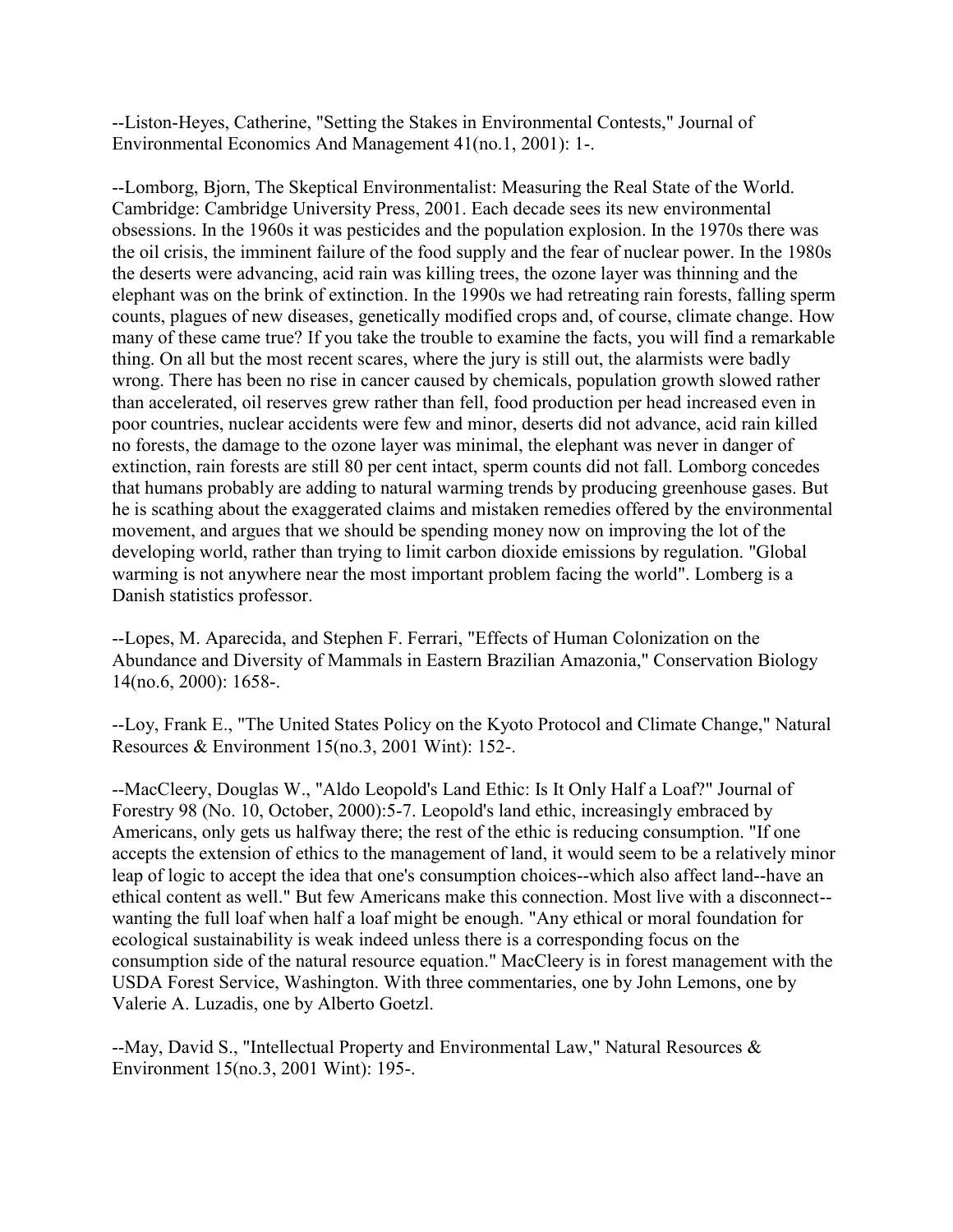--McCarty, John P., "Ecological Consequences of Recent Climate Change," Conservation Biology 15(no.2, 2001 Apr 01): 320-.

--McDorman, Ted L., "The 1999 Canada-United States Pacific Salmon Agreement: Resolved and Unresolved Issues," Journal of Environmental Law And Litigation 15(no.1, 2000): 1-.

--McFague, Sally, Life Abundant: Rethinking Theology and Economy for a Planet in Peril. Minneapolis: Fortress, 2001. The global marketplace and consumer society seduces us with an attractive and compelling vision of an abundant life, but behind the vision are injustices, a growing chasm between rich and poor around the globe, and the destroying or degrading of our Earth's ecosystems, upon which we and all species depend. Christians glimpse a very different abundant life, one that is congruent with ecological realities, with justice, and with God's intention for the entire creation. McFague is at the Vanderbilt School of Theology.

--McNeill, J. R., Something New under the Sun: An Environmental History of the Twentieth Century. New York: W. W. Norton, 2000.

--McShea, Robert J. and McShea, Daniel W., "Biology and Value Theory." Pages 307-327 in Maienschein, Jane, and Ruse, Michael, eds., Biology and the Foundations of Ethics. New York: Cambridge University Press, 1999. "A Biologically based, naturalistic, species-universal, and prescriptive value theory" (p. 307). "The `emotive,' `human nature,' or `psychological' basis" of ethics. "Feeling or emotion is the sole possible motivation to action, ... all or almost all humans have the same evolved species-specific feelings" and a universal prescriptive ethic can be based on these emotions. Robert McShea, deceased, taught political science at Boston University; Daniel McShea is in zoology at Duke University.

--Meffe, Gary K., "Crisis in a Crisis Discipline," Conservation Biology 15(no.2, 2001): 303-.

--Milani, Raffaele, "The Aesthetic Exploitation of Landscape", in Ales Erjavec, Lev Kreft and Marija Bergamo (utg.), Proceedings of the XIVth International Congress of Aesthetics Pt. II, Acta philosophica XX (Ljubljana: Filozofski institut ZRC SAZU, 1999), pp. 121-130.

--Mitchell, Don, "The Lure of the Local: Landscape Studies at the End of a Troubled Century," Progress In Human Geography 25(no.2, 2001): 269-.

--Morriss, Andrew P., and Richard L. Stroup, "Quartering Species: The `Living Constitution,' the Third Amendment, and the Endangered Species Act," Environmental Law 30(no.4, 2000): 769-. Mr. Morriss and Mr. Stroup argue that the Endangered Species Act (ESA) violates the Third Amendment by forcing landowners to quarter endangered species. They further claim that the ESA fails to protect endangered species by misallocating the burdens of that quartering.

--Muller, Robert N., and David S. Naehr, "Are Universities Leaders in the Stewardship of Conservation Lands?," Bioscience 50(no.8, 2000): 707-.

--Myers, Norman and Kent, Jennifer, Perverse Subsidies: How Misused Tax Dollars Harm the Environment and the Economy. Covelo, CA: Island Press, 2001.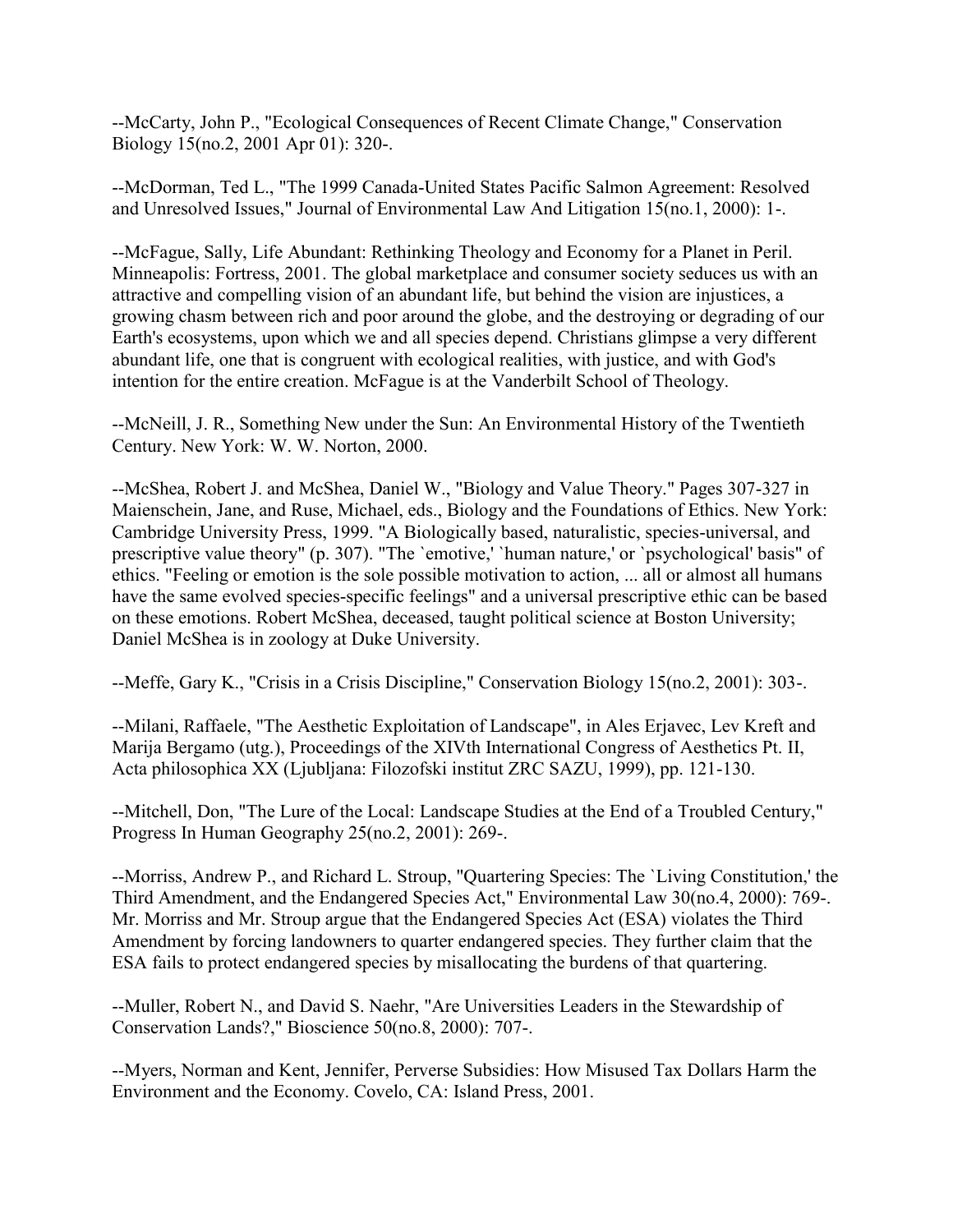--Mynott, Pam, "Beleaguered British Badgers," The Animals' Agenda 20 (No. 3, 2000 May 01): 11.

--Newberry, Beatrice, "Running with gorillas," The Ecologist 30 (No. 4, 2000): 44-45. A unique conservation project in West Africa (Gabon) is turning the received wisdom about gorilla survival on its head, and may provide new hope for the survival of the great apes.

--Nicholson, Charles F., Robert W. Blake, and John Schelhas, "Environmental Impacts of Livestock in the Developing World," Environment 43(no.2, March, 2001): 7-. The combination of population growth and rising demands for meat and dairy products is increasing stress on the environmental and natural resources. How can the world produce enough food while minimizing deforestation, loss of biological diversity, and greenhouse gas emissions.

--Nixon, Will, "The Species Only a Mother Could Love," The Amicus Journal 21 (no. 2, Summer 1999):28-32. "Freshwater mussels are the most endangered order of animals in the country. Does anybody give a damn?" 10% of species are already extinct. 70% of the remaining 300 species are at risk. 69 species are formally protected under the Endangered Species Act. One problem: "It's hard to feel sorry for a mussel. It is simply not that easy to get worked up about a cold-blooded, gluey morsel of mollusk flesh lodged in a drab brown shell at the bottom of a creek." Other problems: Dams and degraded rivers and streams.

--Nunez, Theodore W., "Catholic Social Ecology: A Reply to Bookchin," Providence: Studies in Western Civilization 5: 3/4 (Fall/Winter 2000): 115-129.

--Nunez, Theodore W., "Land Use Policy and the Ecological Common Good: Responding to the Problem of Urban Sprawl." Pages 1-36 in Eigo, Francis A., ed. Ethical Dilemmas in the New Millennium (II). Villanova, PA: Villanova Univ. Press, 2001.

--Nurden, Robert, "Baka Beyond," The Ecologist 31(no.4, 2001 May 01): 54-. Robert Nurden shows how central Africa's Baka pygmies are suffering both from `development' and from wellmeaning attempts to help them.

--Ogden, John C., "Maintaining Diversity in the Oceans: Issues for the New U.S. Administration," Environment 43(no.3, April, 2001): 28-. The notion of the ocean as an inexhaustible resource is being exploded by the realities of overfishing, habitat destruction, coastal population growth, and ocean warming. Cooperation among nations, states, and organizations is essential to maintain marine diversity.

--Place, Frank, and Keijiro Otsuka, "Population, Tenure, and Natural Resource Management: The Case of Customary Land Area in Malawi," Journal of Environmental Economics And Management 41(no.1, Jan., 2001): 13-.

--Pletscher, Daniel H., and Michael K. Schwartz, "The Tyranny of Population Growth," Conservation Biology 14(no.6, 2000): 1918- .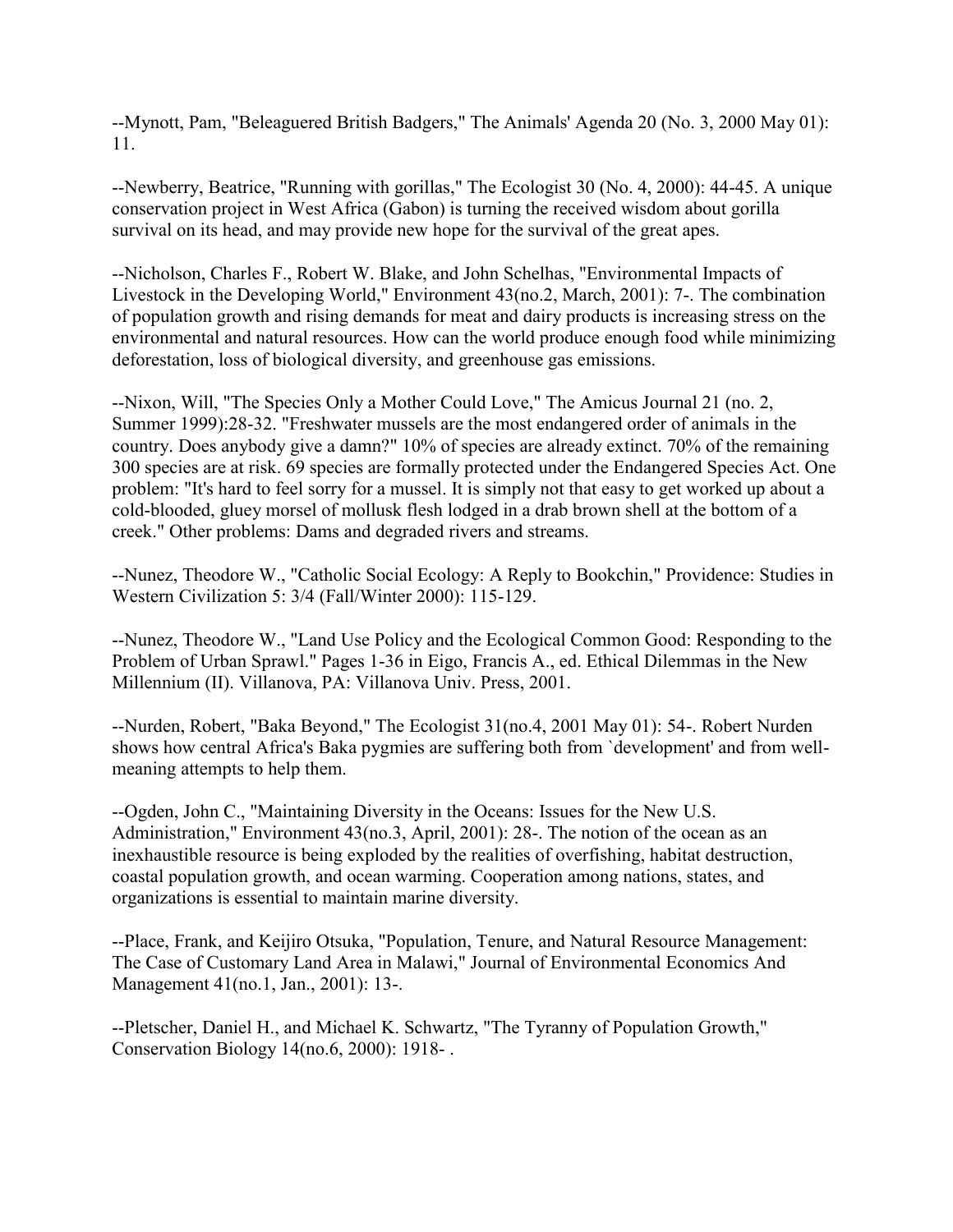--Pollution in the Arctic and Antarctic. Polar Record, vol. 37, no. 202, July 2001 is a theme issue devoted to pollution and its remediation in frozen ground, Arctic and Antarctic, permafrost, fuel spills, waste disposal, landfills.

--Pompetzki, Monika, "Papers," Environments 28(no.2, 2000): 11-. Domination, Alienation, Integration: Three Models of Human-Environment Relations Applied to Land Use in Niagara.

--Pottinger, Lori, "Dammed If You Do," The Ecologist 31(no.1, 2001 Feb 01): 50-. The new report from the World Commission on Dams is a strong condemnation of much of the world's dam-building.

--Pouta, Eija, and Mika Rekola, "The Theory of Planned Behavior in Predicting Willingness to Pay for Abatement of Forest Regeneration," Society & Natural Resources 14(no.2, 2001): 93-.

--Povilitis, Tony, "Toward a Robust Natural Imperative for Conservation," Conservation Biology 15(no.2, 2001): 533-.

--Powers, Melissa, "The Spirit of the Salmon: How the Tribal Restoration Plan Could Restore Columbia Basin Salmon," Environmental Law 30(no.4, 2000): 867-. Columbia River salmon have undergone significant losses in populations due to habitat degradation and destruction. In the face of continued salmon population declines and the real threat of extinction, several fish management entities have developed various salmon recovery plans over the years. Ms. Powers argues for state and federal agencies to adopt the Columbia River Inter-Tribal Fish Commission's "Spirit of the Salmon" tribal restoration plan. She contends that the tribal restoration plan is the best hope for salmon recovery in the Columbia River Basin. Ms. Powers details the plan's main elements, how the plan could lead to salmon recovery, and the significance of the plan as a unique exercise of tribal sovereignty.

--Pressey, R.L., and R.M. Cowling, "Reserve Selection Algorithms and the Real World," Conservation Biology 15(no.1, Feb. 2001): 275-.

--Puth, Linda M., and Karen A. Wilson, "Boundaries and Corridors as a Continuum of Ecological Flow Control: Lessons from Rivers and Streams," Conservation Biology 15(no.1, Feb. 2001): 21-.

--Putz, Francis E., Geoffrey M. Blate, and John Robinson, "Tropical Forest Management and Conservation of Biodiversity: An Overview," Conservation Biology 15(no.1, Feb. 2001): 7-.

--Radcliffe, Samuel J., "A Professional Code of Ethics for the 21st Century: The Ethics Committee's Proposal," Journal of Forestry 98 (no. 7, July 2000):16-21. Report by the chair of the Society of American Forester's Ethics Committee, proposing a new Code of Ethics for the SAF. Radcliffe is president, George Banzhaf & Company, Milwaukee.

--Radcliffe, Samuel J., "Core Values, Ethics, and Forestry." Pages 151-158 in Forestry Forum: The Land Ethic. Bethesda, MD: The Society of American Foresters, 1998. Radcliffe is president, George Banzhaf & Company, Milwaukee.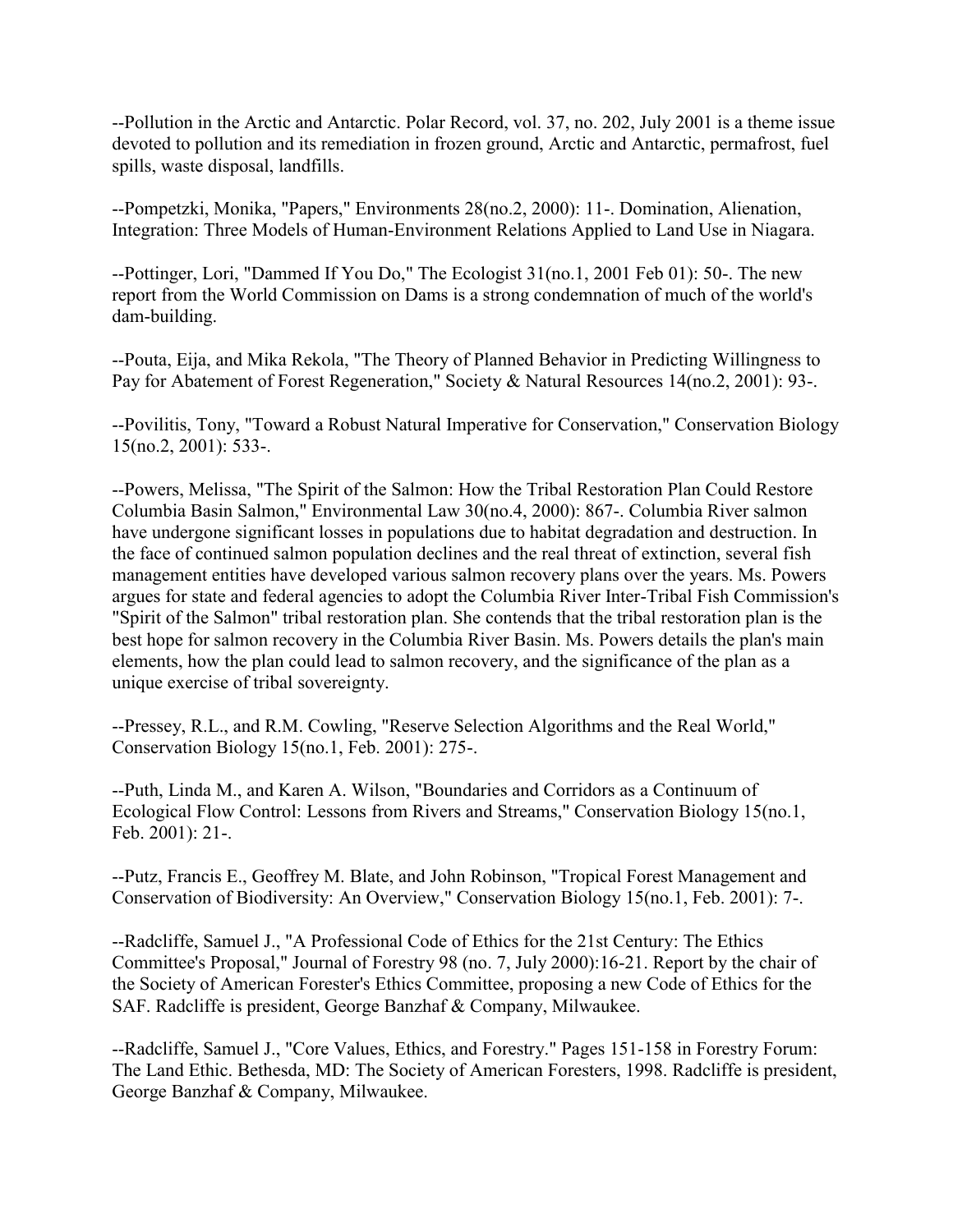--Rangan, Haripriya, and Marcus B. Lane, "Indigenous Peoples and Forest Management: Comparative Analysis of Institutional Approaches in Australia and India," Society & Natural Resources 14(no.2, Feb. 2001): 145-.

--Redford, Kent H., and Andrew Taber, "Writing the Wrongs: Developing a Safe-Fail Culture in Conservation," Conservation Biology 14(no.6, Dec. 2000): 1567-.

--Reid, Walter V., "Biodiversity, Ecosystem Change, and International Development: Issues for the New U.S. Administration," Environment 43(no.3, Apr. 2001): 20-. Unless major steps are taken to restore and protect the Earth's ecosystems, scientists predict that tens of thousands of species will likely go extinct. Why is it in the best interest of the United States to address the biodiversity problem? What domestic and international actions should the U.S. administration take?

--Reiner, David M., "Climate Impasse: How the Hague Negotiations Failed," Environment 43(no.2, Mar. 2001): 36-. The recent climate negotiations at The Hague, which promised to build on progress made during earlier talks, ended in disappointment. Ambiguities in the Kyoto Protocol and the intransigence of individual nations and alliances contributed to this failure.

--Reinhart, Daniel P., et al, "Effects of Exotic Species on Yellowstone's Grizzly Bears," Western North American Naturalist 61(no. 3, 2001):277-288. Exotic species may lead to the loss of substantial quality grizzly bear foods, including much of the bison, trout, and pine seeds that Yellowstone grizzly bears currently depend on.

--Rekola, M., E. Pouta, and C.-Z. Li, "Incommensurable Preferences in Contingent Valuation: The Case of Natura 2000 Network in Finland," Environmental Conservation 27(no.3, Sept. 2000): 260-.

--Revkin, Andrew C., "A Message in Eroding Glacial Ice: Humans Are Turning Up the Heat," New York Times, Feb. 12, 2001, p. A1, A4. Kilimanjaro's icecap is on a hasty retreat, at a pace such that the snows of Kilimanjaro will disappear in fifteen years. Snow and ice on tropical alpine mountains is disappearing fastest of all, though this is retreating from Montana to Mount Everest to the Swiss Alps. Scandinavia seems to be an exception, apparently because shifting storm tracks in Europe are dumping more snow there. Various adverse effects on people and wildlife.

--Rigg, Catherine M., "Orchestrating Ecosystem Management; Challenges and Lessons from Sequoia National Forest," Conservation Biology 15(no.1, Feb. 2001): 78-.

--Rolston, Holmes, III, "Natural and Unnatural; Wild and Cultural," Western North American Naturalist 61(no. 3, 2001):267-276. In a theme issue on exotic species in Yellowstone National Park. Originally the Aubrey L. Haines Distinguished Lecture at the Fifth Biennial Scientific Conference on the Great Yellowstone Ecosystem, National Park Service, Yellowstone National Park, WY, October 11-13, 1999.

Yellowstone National Park's mission and policy can be clarified by analysis of the "natural" and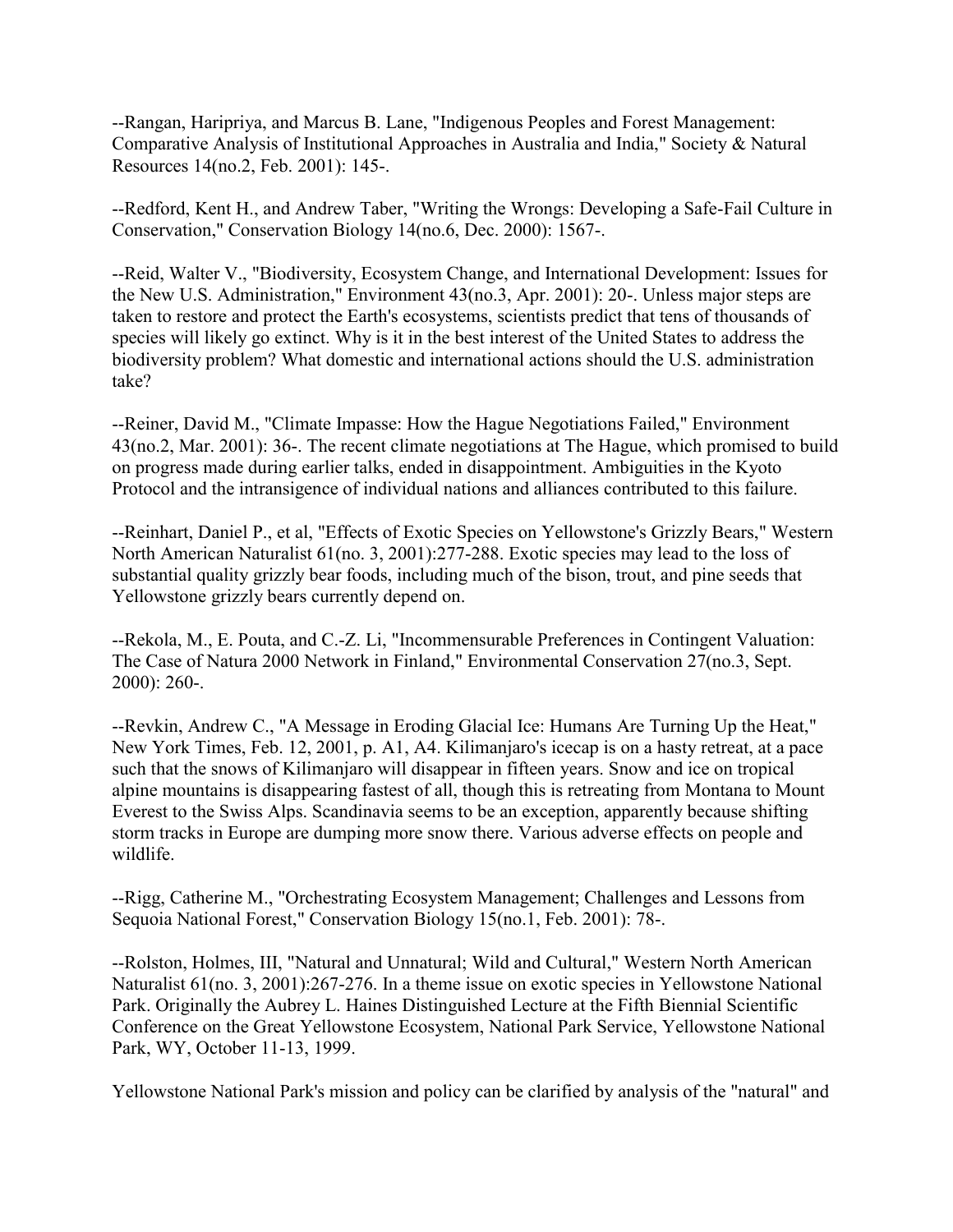the "unnatural." "Nature" is a comprehensive word, on some uses excluding nothing; more useful is a contrast distinguishing "nature" and "culture." Specifying "wild nature" denotes spontaneous nature absent human influence. Critics claim that the meaning of "wild nature," especially of "wilderness" is a foil of "culture." Pristine nature, often romanticized, is contrasted with a technological and industrial culture. By this account, "wilderness" is a social construction.

Nevertheless "wild nature" successfully denotes, outside culture, an evolutionary and ecological natural history, which remains present on the Yellowstone landscape, jeopardized by numerous human influences, including the invasions of exotic species. Natural processes have returned in the past, as when native Americans left the landscape. Natural processes can be preserved today, because of, rather than in spite of, park management. Over much of the North American landscape nature is managed and at an end. Yellowstone provides an opportunity to encounter and to conserve "untrammeled" nature as an end in itself, past, present, and future. Key words: nature, natural, wild, pristine, wilderness, culture, management, exotics. Rolston is in philosophy at Colorado State University.

--Rolston, Holmes, III, "Enforcing Environmental Ethics: Civic Law and Natural Value." Pages 349-369 in James P. Sterba, ed., Social and Political Philosophy: Contemporary Perspectives (London: Routledge, 2001). How far ought environmental values be enforced by legislation? Although caring and virtue may be preferred over law-like ethics, enforcement is more widespread than often recognized, extending from Acts of Congress to lighting campfires. The environment is a commons and this necessitates our acting in concert, with enforcements ranging from incentives to penalties, prison, even death. Environmental ethics needs and stands in some tension with democracy. Legislation ought protect animals, species, and ecosystems. Ought it ever defend these against basic human interests? Can such legislated ethics function internationally, as with a universal human right to a quality environment? Rolston is in philosophy at Colorado State University.

--Rosenzweig, Cynthia, and William D. Solecki, "Climate Change and a Global City: Learning from New York," Environment 43(no.3, Apr. 2001): 8-. This case study of metropolitan New York--supported by data from the Metropolitan East Coast Regional Assessment--analyzes the multidimensional and interactive effects of climate change on megacities. The complex nature of these impacts promises to challenge urban environmental managers worldwide.

--Ross, Stephen David, The Gift of Property: Betraying Genitivity, Economy, and Ecology, An Ethic of the Earth. Albany, State University of New York Press, 2001.

--Rothenberg, David and Ulvaeus, Marta, eds., The World and the Wild. Tucson, AZ: University of Arizona Press, 2001. Wilderness as a global issue. Wilderness has an important place in the environmental thought and policy of any nation, industrial or developing. With contributions from Nepal, Borneo, Brazil, Chile, Mexico, Papua New Guinea, Kenya, India, South Africa, and the United States. Wilderness is not a northern colonialist conceit irrelevant in the plans of third world countries. Contributors include: Vance Martin, Pramod Parajuli, Zeese Papanikolas, Sahotra Sarkar, Philip Cafaro and Monish Verma, David Western in exchange with John Terborgh, Ian Player, William W Bevis, Kathleen Harrison, Tom Vanderbilt, Antonio Carlos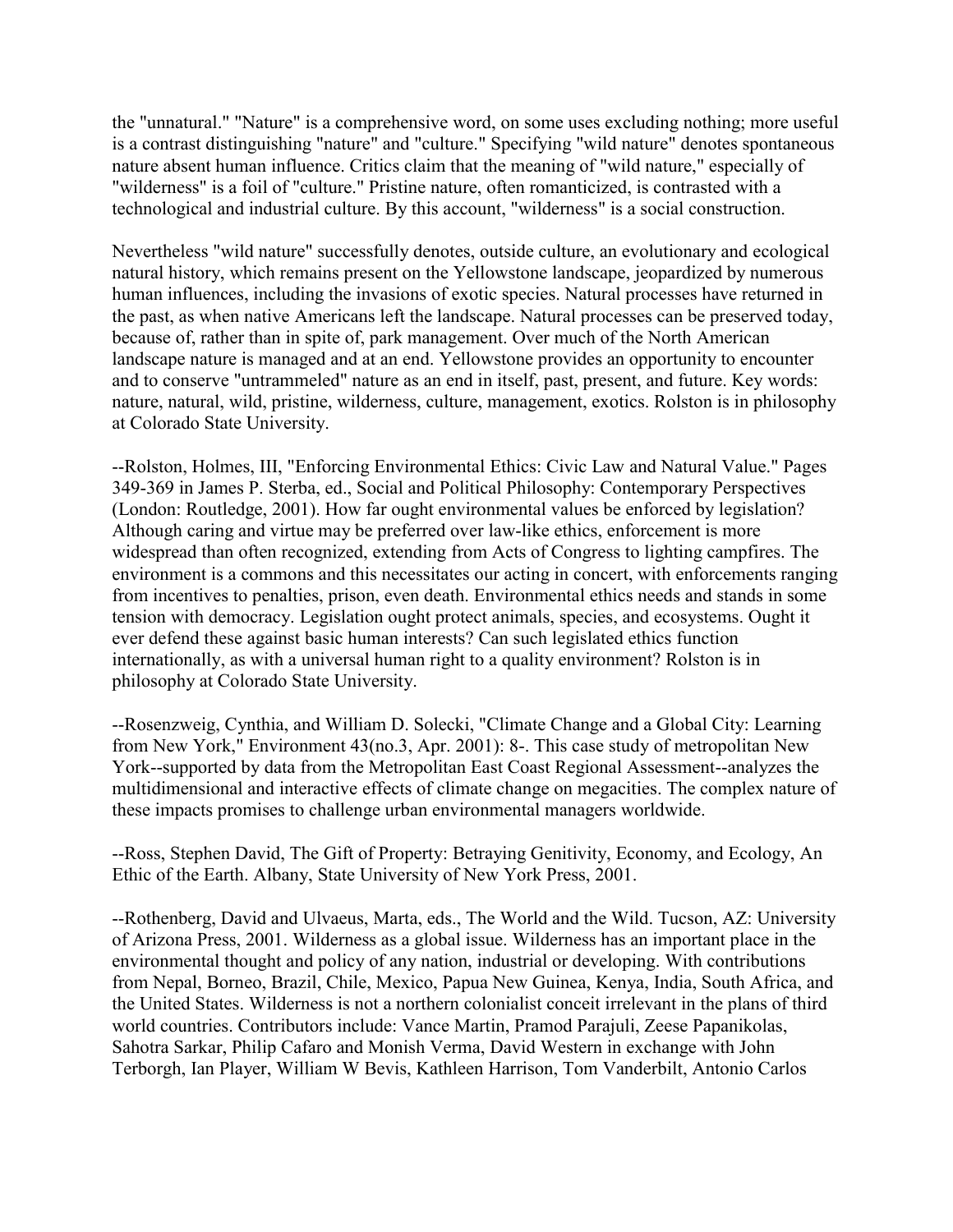Diegues, Dan Imhoff, Edward A. Whitesell, Evan Eisenberg, and Damien Arabagali. Reprints, often from Terra Nova.

--Rowland, F. Sherwood, "Climate Change and Its Consequences: Issues for the New U.S.," Environment 43(no.2, Mar. 2001): 28-. Most scientists agree that global warming exists. Although uncertainty remains about its effects, its threat should be addressed by implementing actions to control the drivers of climate change, developing climate models with greater predictive power, and exploring responses to its possible effects.

--Russell, Keith C., and Chuck Harris, "Dimensions of Community Autonomy in Timber Towns in the Inland Northwest," Society & Natural Resources 14(no.1, Jan. 2001): 21-.

--Rutledge, Daniel T., Christopher A. Lepczyk, and Jianguo Liu, "Spatiotemporal Dynamics of Endangered Species Hotspots in the United States," Conservation Biology 15(no.2, Apr. 2001): 475-.

--Sarewitz, Daniel, "Science and Environmental Policy: An Excess of Objectivity." Pages 79-98 in Frodeman, Robert, eds., Earth Matters: The Earth Sciences, Philosophy, and the Claims of Community. Upper Saddle River, NJ: Prentice-Hall, 2000. Scientists and decision makers alike tend to view the role of science in environmental policy as prescriptive. The goal is to create objective information that can cut through the morass of politics and enable wise decisions. Sarewitz claims that in the real world this happy result rarely emerges. What one finds instead are politicians using science to back their political positions. But rather than seeing this as a problem caused by politicians distorting the scientific facts for partisan purposes, Sarewitz suggests another possibility: that nature itself resists unitary characterization. The appeal to science to resolve our environmental questions thus presents us with an "excess of objectivity." Science can better serve to help us reach solutions we have set adjudicating social goals prior to the science. Sarewitz is with the Center for Science, Policy, and Outcomes, Columbia University, and long worked for the U.S. Congress in science policy.

--Schullery, Paul and Whittlesey, Lee, "Mountain Goats and the Greater Yellowstone Ecosystem: A Prehistoric and Historical Context," Western North American Naturalist 61(no. 3, 2001):289-307. Native mountain goats were near Yellowstone in the past but no authority has located them there previously. Some goats are now found in Yellowstone, presumably migrating from introduced populations in nearby Montana, though possibly from native populations in Idaho further away. Park policy does not welcome the goats. Both authors are with Yellowstone National Park, Yellowstone Center for Resources.

--Schullery, Paul, "What is Natural? Philosophical Analysis and Yellowstone Practice," Western North American Naturalist 61(no. 3, 2001):255-256. Introducing a series of articles on exotics in Yellowstone National Park, from the 5th Biennial Science Conference on the Greater Yellowstone Ecosystem.

--Schuster, Ervin G., and Krista M. Gebert, "Property Tax Equivalency on Federal Resource Management Lands," Journal of Forestry 99(no.5, May 2001): 30-. A look at the relationship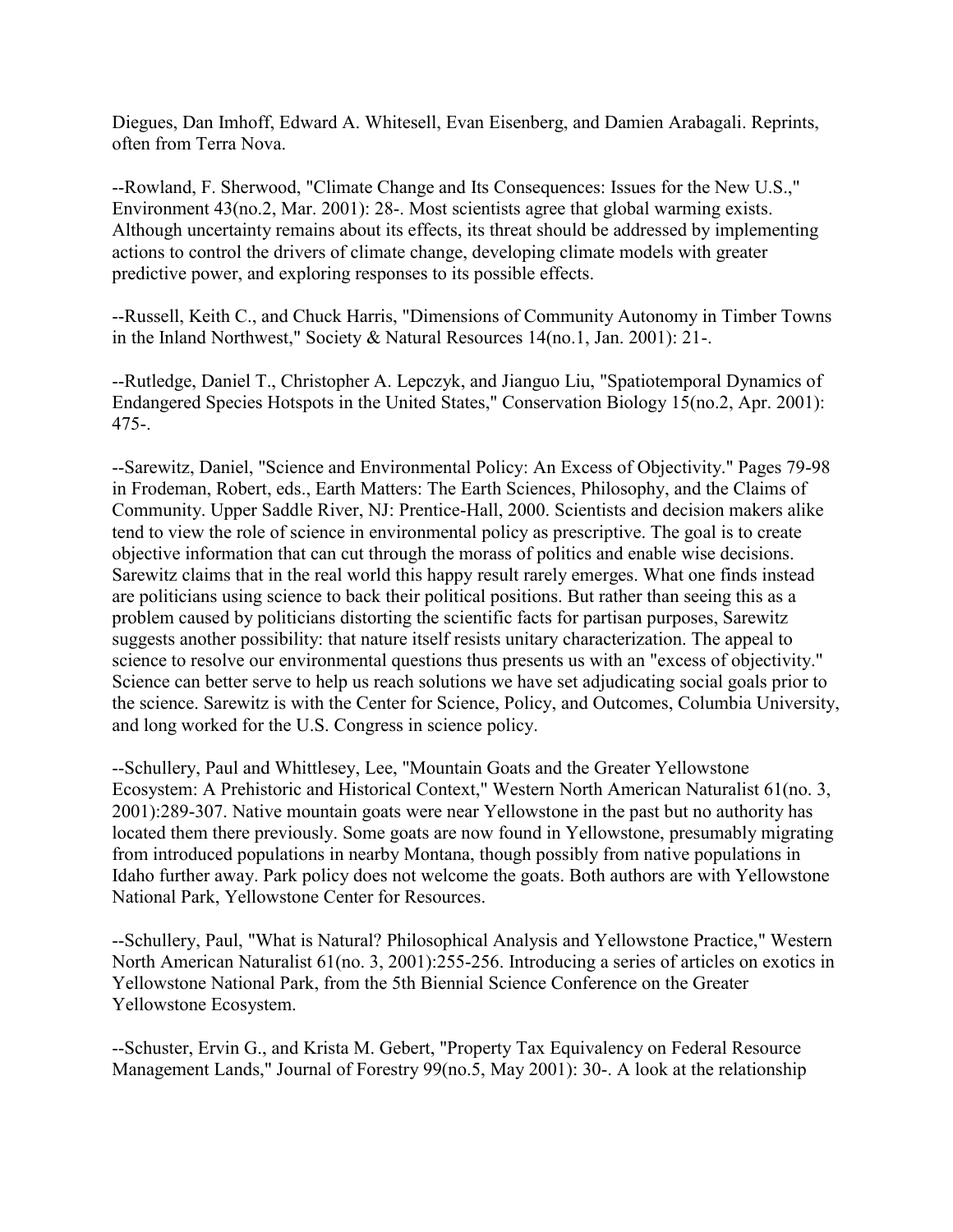between federal land payments and the likely property taxes those lands would generate if taxed at the same rate as other lands.

--Shaikh, Sobia Shaheen, "Ideas," Environments 28(no.2, 2000): 77-. Conceptualizing Linked Social and Ecological Injustice.

--Sideris, Lisa H., The Limits of Theodicy: Ecological Theology, Natural Selection, and the Problem of Suffering in Nature, Ph.D. dissertation, Department of Religious Studies, Indiana University, 2000. A critical examination of Christian environmental ethics. Much ecological theology has ignored natural science, particularly evolutionary perspectives. This neglect produces practical and theoretical problems, many of which revolve around the problem of suffering in nature, and whether it can and ought to be eradicated. Invoking an an ecological model of nature that resembles pre-Darwinian and Romantic views, such ethicists issue an imperative to love and liberate nature from a suffering which is, in fact, integral to nature. Sideris proposes an alternative approach that incorporates elements of science and theology, arguing that it is possible to extend a qualified, less-interventionist, and more discriminating ethic of love to nature. The advisor was Richard B. Miller.

--Simberloff, Daniel, "Biological Invasions--How Are They Affecting Us, and What Can We Do about Them?" Western North American Naturalist 61(no. 3, 2001):308-315. Nonindigenous species affect native ecosystems, communities, and populations in myriad ways, from plants (and a few animals) that overgrow entire communities, to plants and animals that hybridize individual native species to a sort of genetic extinction. Further, nonindigenous species sometimes interact to worsen each other's impact. These impacts are commonly seen in national parks throughout the United States.

The key policy change required to alleviate this threat is a shift from blacklists of prohibited species and a presumption of harmlessness to a combination of white and blacklists and a presumption that any species may be damaging. This new guiding philosophy must be inculcated at international and national levels, which will not be easy during a period when free trade is seen as an unmitigated blessing. Within the United States, enhanced cooperation and coordination will be required among all parties (i.e. federal, state, and local agencies as well as private entities) charged with managing invasions. Internationally, the key forum is the World Trade Organization.

Various management tools available to combat nonindigenous species have produced some striking successes, but new research could improve their effectiveness and reliability. There is a particular need for research on ecosystem management to control introduced species. In the face of the increasingly publicized onslaught of invaders, there is a widespread tendency to view increased biotic homogenization as inevitable. However, advances in both policy and technology could greatly slow this process and perhaps (in consort with restoration measures) even reverse it. The necessary pressure and resources to effect these changes must come from an increasingly alarmed and vocal public. Simberloff is in ecology and evolutionary biology, University of Tennessee, Knoxville.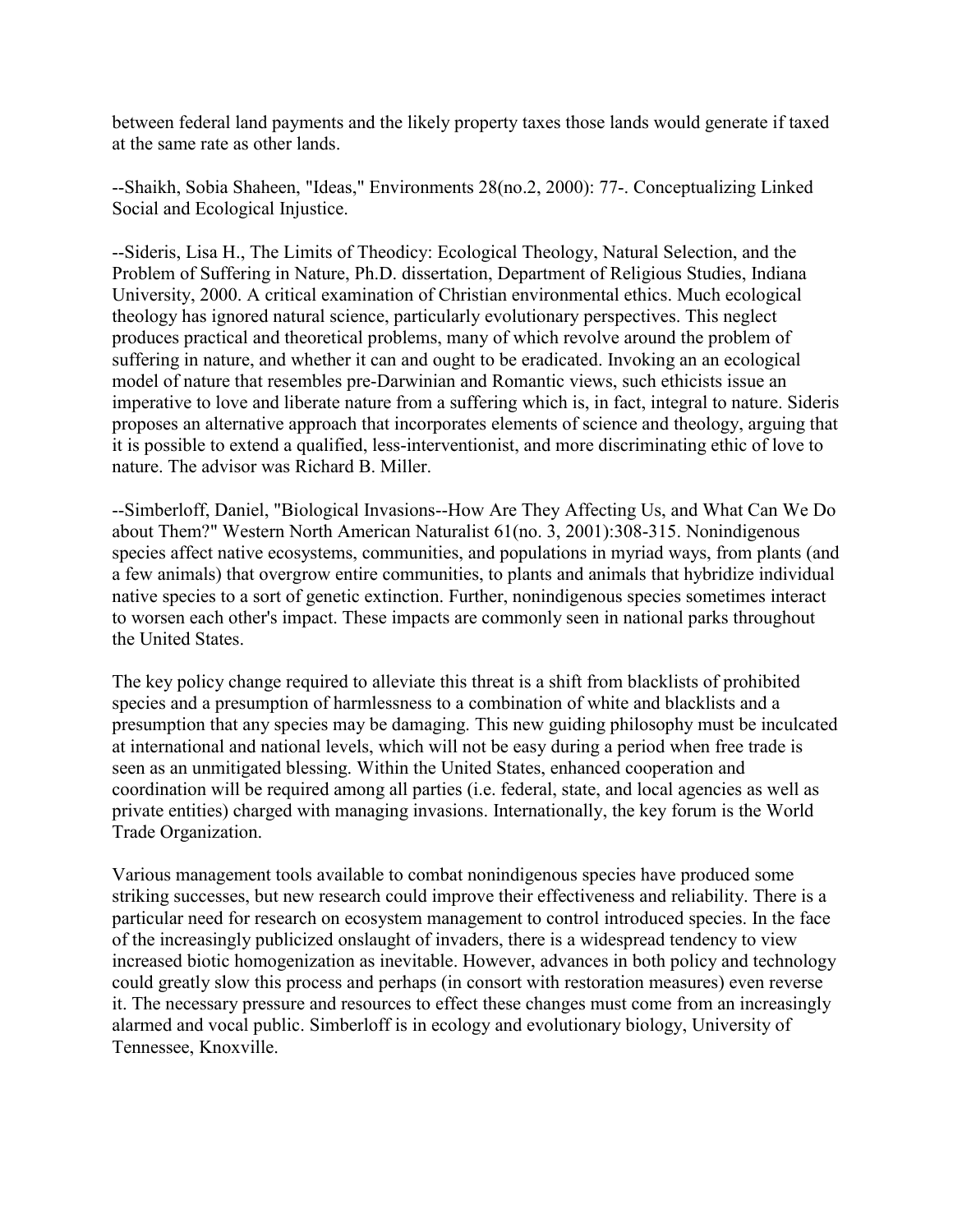--Sixel, Freidrich W., in cooperation with Luther, Bladev R., Nature in Our Culture: A Study in the Anthropology and Sociology of Knowing. Lanham, MD: University Press of America, 2001. Environmental problems are not a consequence of incorrect science but of the history of Western society. The dominant culture that has developed in modernity serves, primarily, the dominance of that culture. An egoistic instrumentalism forces the modern individual to view everything in terms of its usefulness. Only a culture that resurrects in itself its own "Nature-ness" will rectify our present problematic Nature. With particular attention to Goethe.

--Smith, David M., "Geography and Ethics: Progress, or More of the Same?," Progress In Human Geography 25(no.2, 2001): 261-.

--Smyth, A. V., "Foresters and the Land: The Evolution of SAF's (Society of American Foresters') Land Ethic," Journal of Forestry 93(no. 9, 1995):22-25.

--Society of American Foresters, The Land Ethic: Meeting Human Needs for the Land and its Resources. No editor listed. Bethesda, MD: Society of American Foresters, 1998. About fifteen reprints, largely from the Journal of Forestry, dealing with the land ethic. Leopold and his critics. J. Baird Callicott and his critics. Laura Westra on integrity. James Coufal. Jack Ward Thomas. And others.

--Sonnekus, L. P., and Breytenbach, G. J., "Conservation Business: Sustaining Africa's Future," Koedoe (Research Journal, South African Parks) 44, no. 1, 2001, pp. 105-123. Protected areas in Africa suffer from a lack of funds and are often surrounded by extremely poor communities. Many conservation staff assume that business and profitability are unethical and will destroy natural resources. But there are ways to integrate entrepreneurial thinking with conservation principles and ethics. This is illustrated from a workshop that assisted conservationists at the South African Wildlife College (near Kruger National Park). The group involved identified many innovative ways in which they could derive sustainable income from natural resources while simultaneously achieving their conservation objectives. Sonnekus is in education, University of South Africa, Pretoria. Breytenbach is with the South African Integrated Development Initiative, Cramerview, R.S.A.

--Spear, John R., "Conservation Medicine: The Changing View of Biodiversity," Conservation Biology 14(no.6, 2001): 1913-.

--Sterba, James P., "Environmentalism: The Human Bias in Traditional Ethics and How to Correct It." In Sterba, Three Challenges to Ethics: Environmentalism, Feminism, and Multiculturalism. New York: Oxford University Press, 2001. Singer's Utilitarian Environmentalism. Regan's Kantian environmentalism. Taylor's Kantian environmentalism. Priority principles for biocentric pluralism, correcting other positions. Two examples (modifying Taylor): (1) A Principle of Human Defense: Actions that defend oneself and other human beings against harmful aggression are permissible even when they necessitate killing or harming individual animals or plants or even destroying whole species or ecosystems. (2) A Principle of Human Preservation: Actions that are necessary for meeting one's basic needs or the basic needs of other human beings are permissible even when they require aggressing against the basic needs of individual animals and plants or even of whole species or ecosystems. (pp. 33- 34). Two other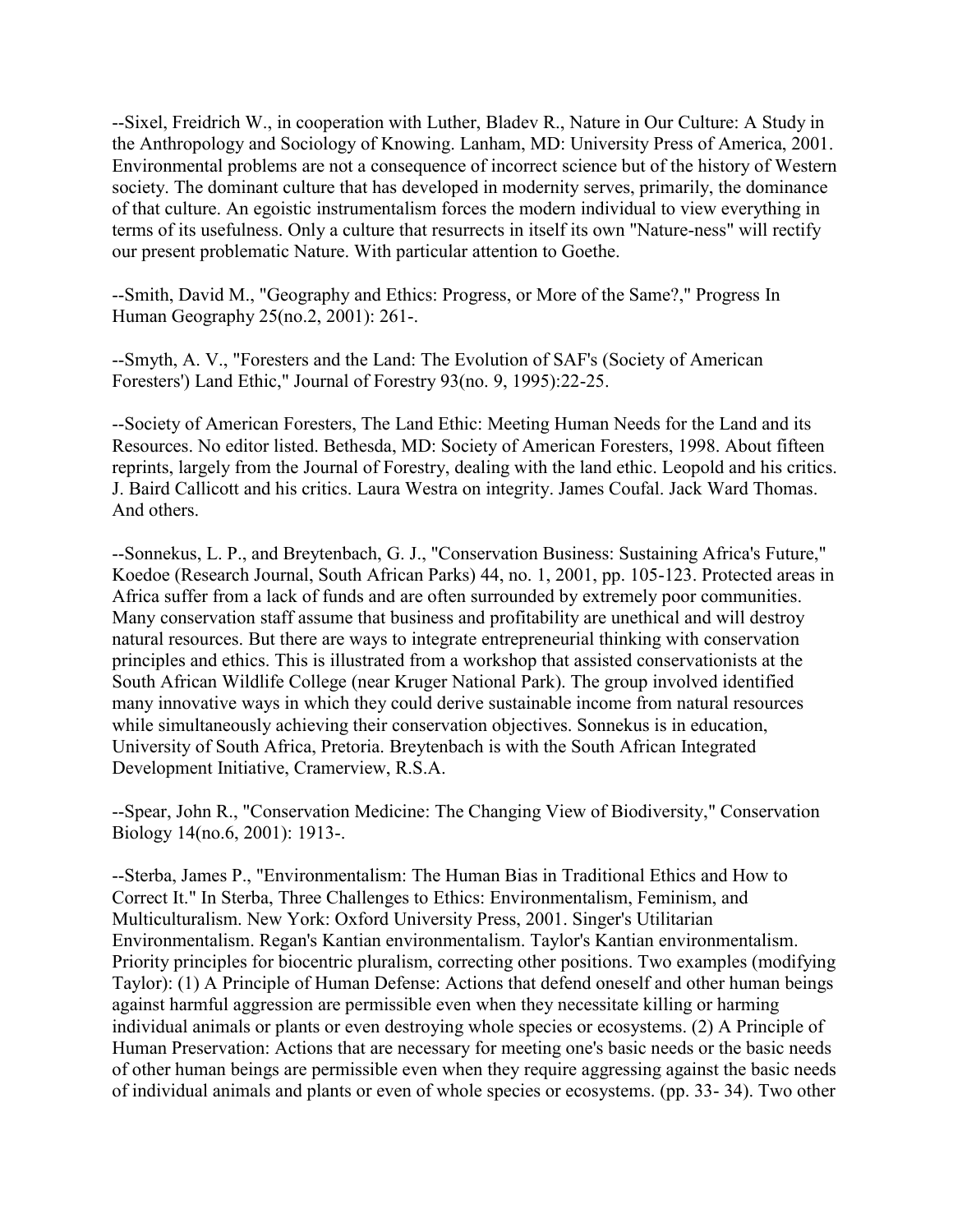principles are of (3) Disproportionality and (4) Restitution. Sterba is in philosophy, University of Notre Dame.

--Straede, Steffen, and Finn Helles, "Park-People Conflict Resolution in Royal Chitwan National Park, Nepal: Buying Time at High Cost," Environmental Conservation 27(no.4, Dec. 2001): 368- .

--Straede, Steffen, and Helles, Finn, "Park-people Conflict Resolution in Royal Chitwan National Park, Nepal: Buying Time at High Cost?" Environmental Conservation 27 (no. 4, 2000):368- 381. Royal Chitwan National Park, Nepal, is a major tiger and rhino sanctuary, also a dozen other charismatic species, located in lowland Nepal (the Terai), and surrounded by an exploding, impoverished human population. Local peoples have been permitted to cut grasses, mostly for thatch, in the park ten days a year; they also take much fuelwood without penalty, though this is officially illegal. The authors present survey data and argue that forest conservation is being compromised, habitat being degraded, and that, whether one is concerned for the tigers and rhinos or not, even the grass cutting program is not sustainable. The deeper problems are only being postponed. They recommend some possible changes for the better. The authors are in forestry and natural resource economics, Royal Veterinary and Agricultural University, Denmark.

--Strohmaier, David J., The Seasons of Fire: Reflections on Fire in the West. Reno: University of Nevada Press, 2001. The moral nexus between fire, humans, and the landscape of the American West. Epistemological role of natural phenomena, such as fire. Fire as axis mundi. sacrament, object of fear, and object of reverie. An apologetic on behalf of the value of fire, and on behalf of those who find value in watching, tending, and actively engaging fire. Strohmaier, for many years a fire fighter himself, has also studied environmental ethics, and is now a public comment analyst with the U.S. Forest Service in Missoula, MT. ISEE will sponsor an "Author Meets Critics" session on this book at the Pacific APA in Seattle, 2002.

--Swenson, J.J., and J. Franklin, "The Effects of Future Urban Development on Habitat Fragmentation in the Santa Monica Mountains," Landscape Ecology 15(no.8, Dec. 2000): 713-.

--Terborgh, John, "In the Company of Humans," Natural History 109(no. 4, May 2000):54-63. Animals that prefer the company of humans. "Sometimes wild animals are attracted to people. They seem to weigh the risks of association with us and conclude that under certain circumstances, hanging out with Homo sapiens is the safest thing to do." One example is a peccary that, injured, took up living near a research station in the Amazon, near Trail 1, a main thoroughfare. "Our peccary must have decided that the risk of consorting with humans was less than the one it faced by remaining alone in the forest. Perhaps it had noticed that the jaguar was seldom in the vicinity of the station. Whatever its reasoning, the huangana [peccary] was right. Its vigor and agility steadily improved until, one day, a herd of its species crossed Trail 1 and our peccary was gone." Terborgh is director, Center for Tropical Conservation, Duke University.

--Tesi, Moses K., ed., The Environment and Development in Africa. Lanham, MD: Lexington Press, 2000.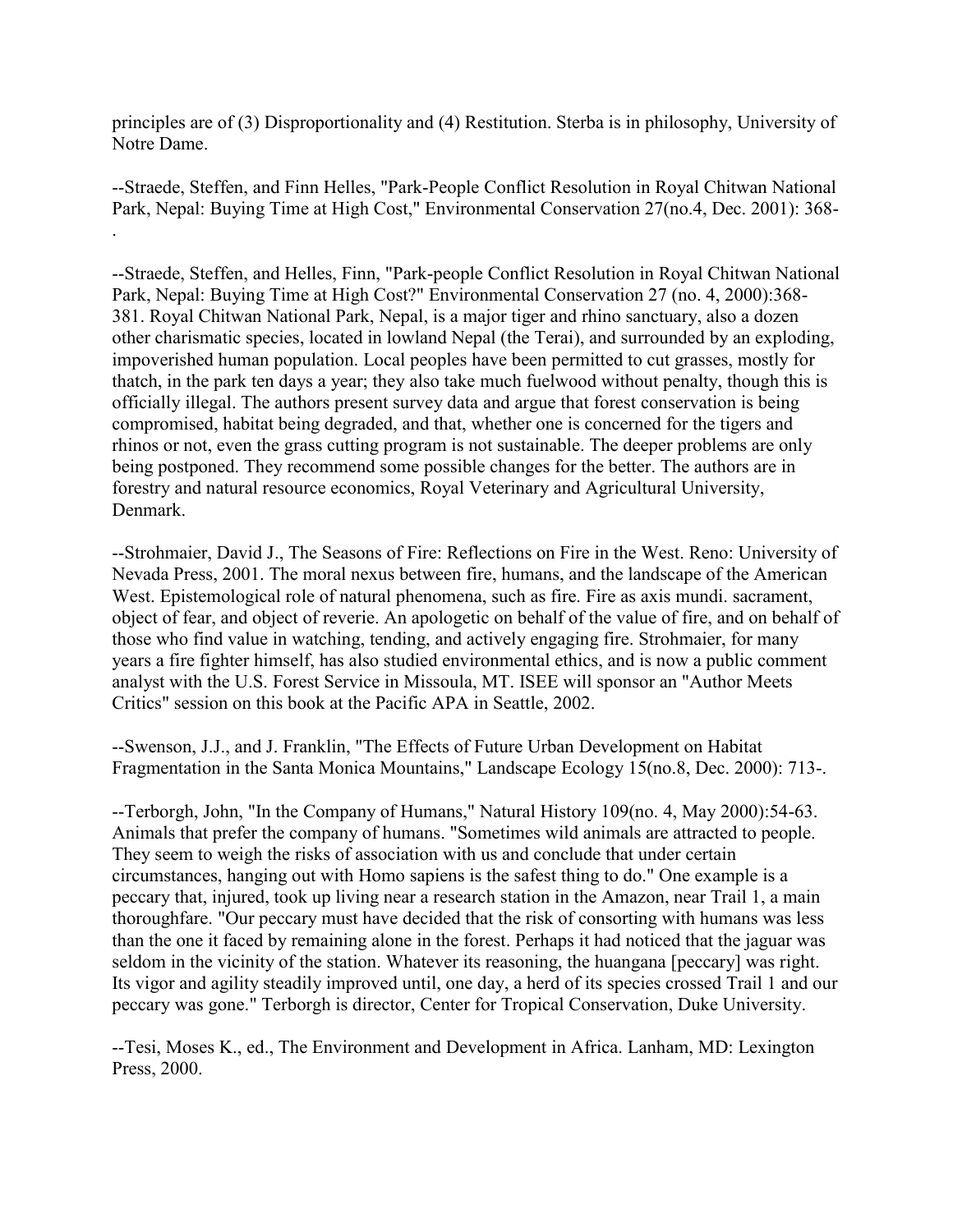--Thiel, Jo, Land Communities, Land Ethics, and Private Land, M.A. thesis, Colorado State University, fall 2001. Three metaphysical views of land are analyzed: the market view, the mechanistic view, and the land community view. The land community view is most adequate and leads to a land ethic, with the goal of land health, distinguished from the pristine integrity of wild nature. Land health is the responsibility of private landowners as well as appropriate public policy. Land owners must envision themselves as members of three types of community in order correctly to pursue a land ethic: the ecosystemic community, the ethical community, and the social community. Thiel is now in a Ph.D. program with the University of Colorado, Denver, in public affairs, focusing on non-profit environmental organizations and their role in environmental policy. Holmes Rolston was the principal advisor.

--Thompson, John, O. J. Reichman, and Sharon Y. Strauss, "Frontiers of Ecology," Bioscience 51(no.1, Jan. 2001): 15-.

--Uhl, Christopher, and Amy Anderson, "Green Destiny: Universities Leading the Way to a Sustainable Future," Bioscience 51(no.1, Jan. 2001): 36-.

--Urquhart, Stephen, "Protecting Access to Federal Lands: The Roads Less and Less Traveled," Natural Resources & Environment 15(no.3, 2000 Wint): 192-.

--Walls, Margaret, and Karen Palmer, "Upstream Pollution, Downstream Waste Disposal, and the Design of Comprehensive Environmental Policies," Journal of Environmental Economics And Management 41(no.1, Jan. 2001): 94-.

--Walpole, Matthew J., Harold J. Goodwin, and Kari G.R. Ward, "Pricing Policy for Tourism in Protected Areas: Lessons from Komodo National Park, Indonesia," Conservation Biology 15(no.1, Feb. 2001): 218-.

--Walton, R. Brent, and Daniel J. Gunter, "United States v. Locke: The Supreme Court Preempts States from Protecting Their Navigable Waters and Marine Resources from Oil Tanker Spills," Journal of Environmental Law And Litigation 15(no.1, 2000): 37-.

--Warren, Mary Anne, "The Moral Status of Nonhuman Life." Pages 370-385 in James P. Sterba, ed., Social and Political Philosophy: Contemporary Perspectives (London: Routledge, 2001). Sterba bridges anthropocentric and biocentric forms of environmental ethics with a compromise. He accords moral status to all living organisms, as well as to species and ecosystems, but retains a limited preference for human over nonhuman interests. I agree with this strategy, but disagree with the way in which his principles treat all nonhuman organisms as having essentially the same moral status. I argue that organisms of different species often differ in moral status, both because of differences in their intrinsic value, and because of their different relationships to human beings and terrestrial ecosystems. Warren is in philosophy at San Francisco State University.

--Westing, Arthur H., "Core Values for Sustainable Development," Environmental Conservation 23(no. 3, 1996):218-225. Analyzes United Nations and other international agreements to find that the core values include: (1) An environment of quality that permits a life of dignity and wellbeing. (2) Solemn responsibility to protect and improve the environment for present and future generations. (3) Education on environmental matters to create enlightened opinion and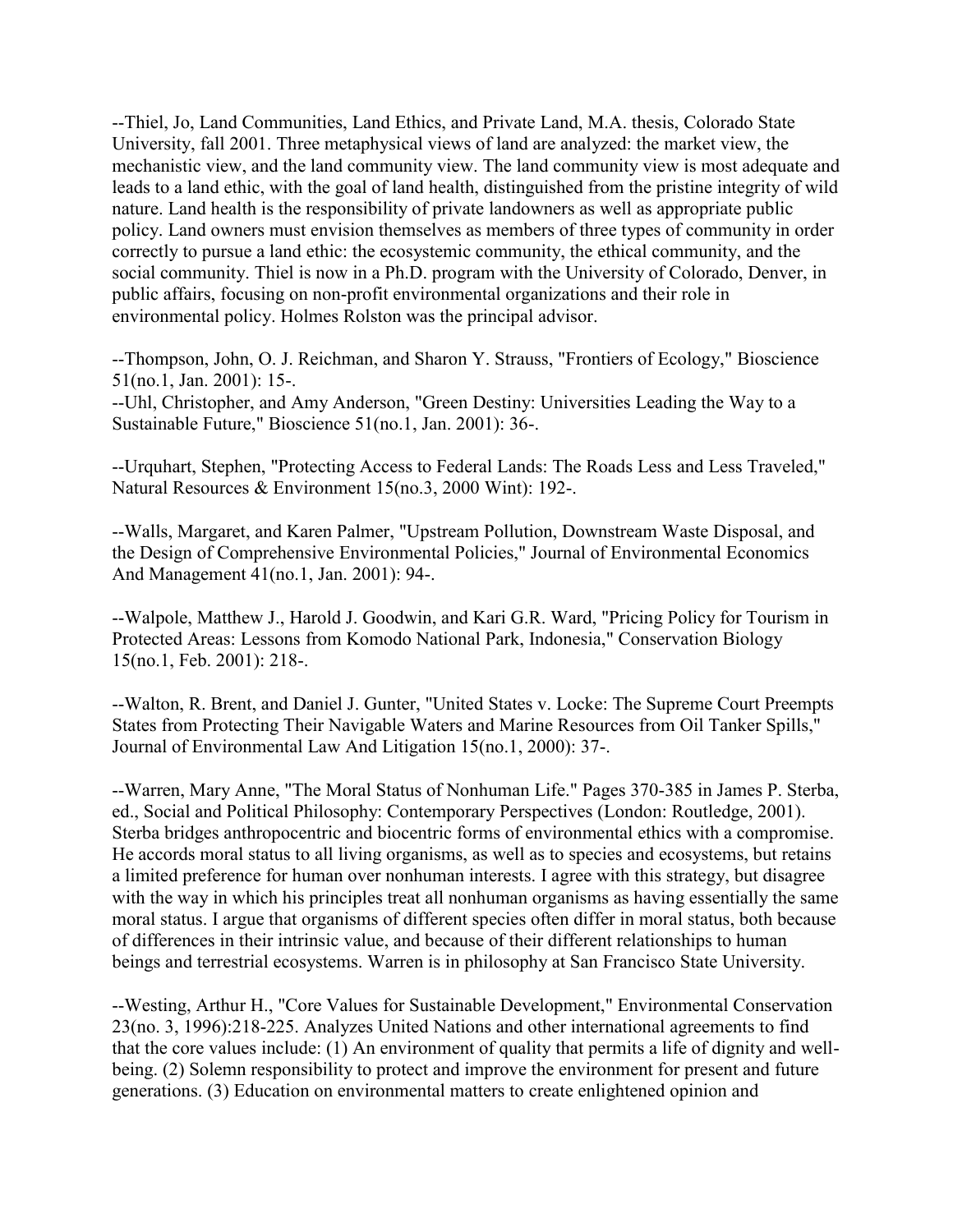responsible conduct. (4) In formulating long-term plans for economic development, due account shall be taken of the long-term capacity of natural systems. (4) Nature shall be respected and its essential processes shall not be impaired.

--Whitten, Tony, Derek Holmes, and Kathy Mackinnon, "Conservation Biology: A Displacement Behavior for Academia?," Conservation Biology (no.1, Feb. 2001): 1-. Academic conservation biology and biologists were quite ineffective in the dramatic deforestation of Sumatra, an all too typical case. "Perhaps conservation biology is merely a displacement activity for concerned biologists within the academic system. Deep inside they would really love to attack the alpha male of conglomerate-led forest destruction, but a lack of access and funds, and the political and social complexities of conservation management, means they huddle together, metaphorically scratching their backsides and snorting" (p. 3).

--Wilkie, David, Ellen Shaw, and Philippe Auzel, "Roads, Development, and Conservation in the Congo Basin Roads," Conservation Biology 14(no.6, Dec. 2000): 1614-.

--Wilkinson, Bill, "Sustainability and Small Ownerships," Journal of Forestry 99(no.2, 2001): 30-.

--Williams, Daniel R., and Stewart, Susan I., "Sense of Place: An Elusive Concept That Is Finding a Home in Ecosystem Management," Journal of Forestry 96 (no. 5, May, 1998):18-23. "Sense of place" offers resource managers a way to identify and respond to the emotional and spiritual bonds people form with certain spaces. Reason for the increasing interest in sense of place. Four recommendations for managers: (1) Know and use the variety of local place-names. (2) Communicate management plans in locally recognized place-specific names. (3) Understand the politics of places. (4) Pay close attention to places that have special but different meanings to different groups. Devil's Tower, Wyoming, is an example: rock climbers versus a sacred site. Williams is in Leisure Studies, University of Illinois. Stewart is a research social scientist, USDA Forest Service, North Central Forest Experiment Station, Evanston, IL.

--Williams, Ivor D., and Nicholas V.C. Polunin, "Differences between Protected and Unprotected Reefs of the Western Caribbean in Attributes Preferred by Dive Tourists," Environmental Conservation 27(no.4, Dec. 2000): 382-.

--Wilson, Patrick Impero, "Deregulating Endangered Species Protection," Society & Natural Resources 14(no.2, Feb. 2001): 161-.

--Wolters, Volkmar, Whendee L. Silver, and Johannes A. van Veen, "Effects of Global Changes on Above- and Belowground Biodiversity in Terrestrial Ecosystems: Implications for Ecosystem Functioning," Bioscience 50(no.12, Dec. 2000): 1089-.

--Wood, B., "Maintaining Vegetation Diversity on Reserves: The Relationship between Persistence and Species Richness," Biological Conservation 97(no.2, 2001): 199-.

--Wynn, Mark, God and Goodness: A Natural Theological Perspective. London: Routledge, 1999. The world is impressive, and suggests a divine orgin, because of its beauty and its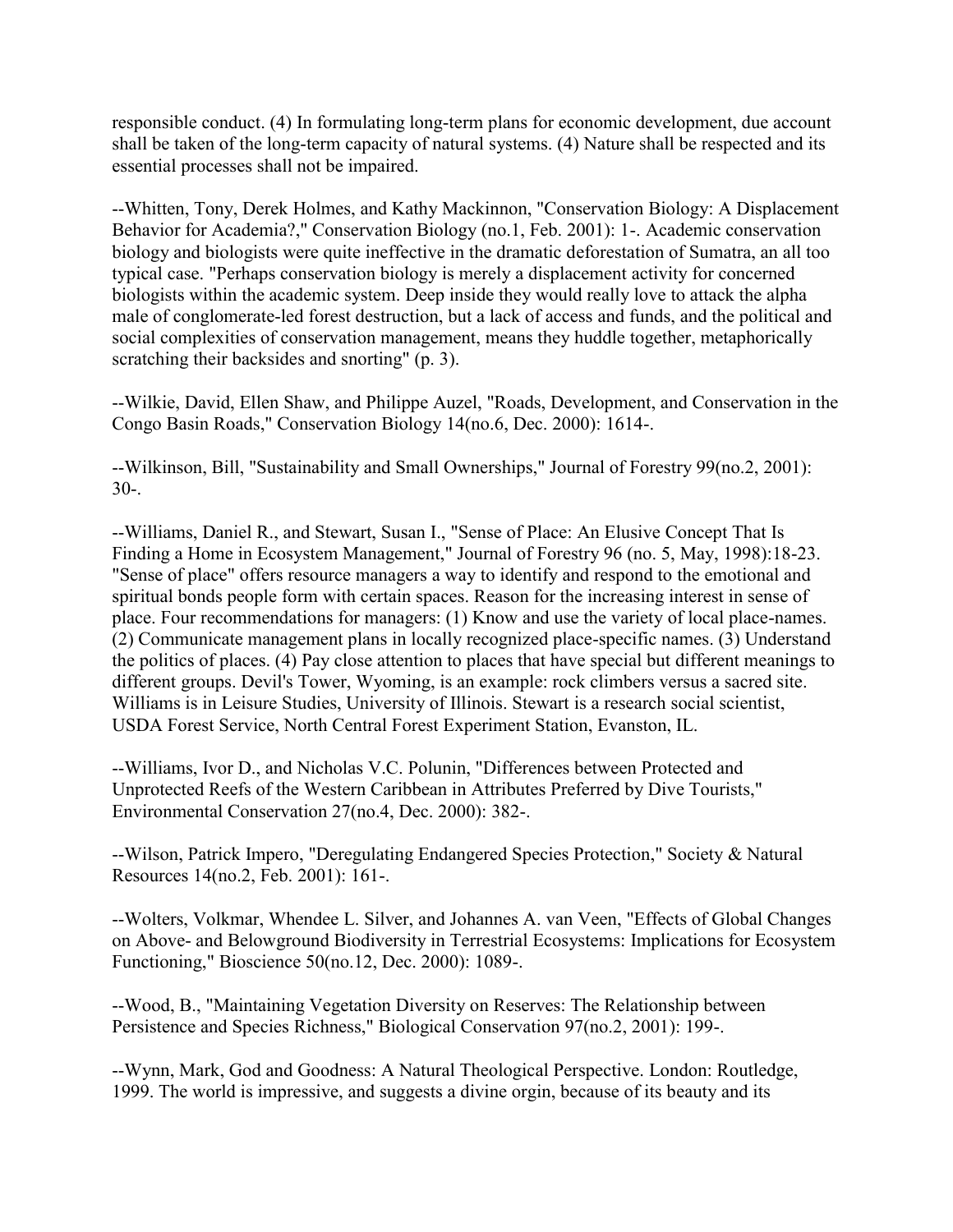openness to the emergence of life, sentience, and mind. The Earth is an integral whole, and its disvalues can best be interpreted in an ecological context. When natural phenomena are considered in their ecosystemic context, nature appears to be neither wasteful, nor cruel, nor blind. It is unsurprising that we often fail to grasp the value of the natural world, because we lack the necessary necessary familiarity with relevant ecological theory. Wynn is in philosophy of religion, Australian Catholic University.

--Xu, Z., and Bengston, D. N., "Trends in National Forest Values Among Forestry Professionals, Environmentalists, and the News Media, 1982-1993," Society and Natural Resources 10(1997):43-59. Forest values are "relatively enduring conceptions of the `good' related to forests and forest ecosystems" (p. 44). There has been "a shift in forest values away from easily defined and measured economic values toward values that are much more difficult to measure and that often been neglected or ignored" (p. 55).

--Zimmerman, Michael J., "In Defense of the Concept of Intrinsic Value," Canadian Journal of Philosophy 29(1999):369-410. Intrinsic value, though with a long rich history, including that in G. W. Moore, has come under recent attack. These attacks are unsuccessful, with particular attention to that of Judith Jarvis Thomson. Positive arguments are elusive; nevertheless it seems clear that morally sensitive persons will favor certain things, but not others, for their own sakes. Zimmerman is at the University of North Carolina at Greensboro.

## ISSUES

Scientists endorse expanding forests and buying and selling credits to fight global warming. The Intergovernmental Panel on Climate Change is endorsing two strategies that have been points of contention between the U.S. and Europe in efforts to complete a climate treaty. The panel concludes that by protecting existing forests and planting new ones, countries could blunt warming by sopping up 10-20 percent of the heat-trapping carbon dioxide. Also the cost to industrialized countries could be cut in half if they were allowed to buy and sell credits earned by those that make the deepest reductions in carbon dioxide and other greenhouse gases. See Andrew C. Revkin, "Report to Endorse Expanding Forests To Fight Global Warming," New York Times, Feb. 16, 2001, p. A1, A5.

**Bush's First Six Months.** After sixth months in office, here's a partial damage report on the compassionate conservative's environmental actions:

- \* Significantly eased field-testing controls of genetically engineered crops.
- \* Cut by 50% funding for research into renewable energy sources.
- \* Tried to revoke rules that reduced the acceptable levels of arsenic in drinking water.

\* Proposed to eliminate new marine protections for the Channel Islands and the coral reefs of northwest Hawaii. (San Francisco Chronicle, April 6, 2001)

\* Cut funding by 28% for research into cleaner, more efficient cars and trucks.

\* OK'd Interior Department appointee Gale Norton to send out letters to state officials soliciting suggestions for opening up national monuments for oil and gas drilling, coal mining, and foresting.

\* Abandoned a campaign pledge to invest \$100 million for rain forest conservation.

\* Rescinded a proposal to increase public access to information about the potential consequences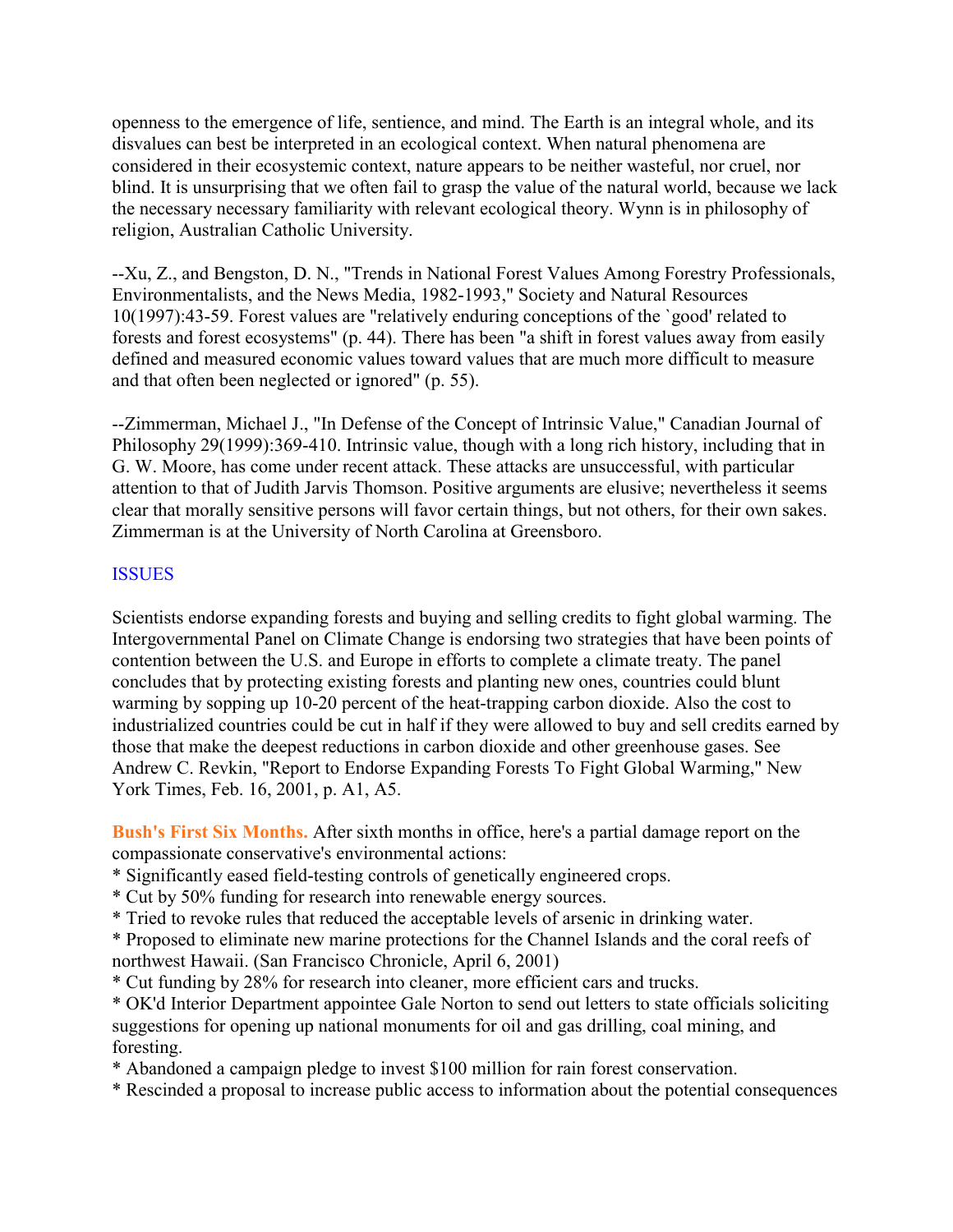resulting from chemical plant accidents.

\* Suspended rules that would require hardrock miners to clean up sites on Western public lands.

\* Pulled out of the 1997 Kyoto Treaty global warming agreement.

\* Eliminated funding for the Wetlands Reserve Program, which encourages farmers to maintain wetlands habitat on their property.

\* Cut Environmental Protection Agency budget by \$500 million.

\* Proposed to curtail the ability of groups to sue in order to get an animal placed on the Endangered Species List.

\* Rescinded rule that mandated increased energy-saving efficiency regulations for central air conditioners and heat pumps.

\* Repealed workplace ergonomic rules designed to improve worker health and safety.

\* Abandoned campaign pledge to regulate carbon dioxide (CO2), the waste gas that contributes to global warming.

\* Banned federal aid to international family planning programs that offer abortion counseling with other independent funds.

\* Nominated David Lauriski--ex-mining company executive--to post of Assistant Secretary of Labor for Mine Safety and Health.

\* O.K.'d Interior Secretary Gale Norton to go forward with a controversial plan to auction oil and gas development tracts off the coast eastern of Florida.

\* Announced intention to open up Montana's Lewis and Clark National Forest to oil and drilling.

\* Proposes to re-draw boundaries of nation's monuments, which would technically allow oil and gas drilling "outside" of national monuments.

\* Renegotiating free trade agreement with Jordan to eliminate safeguards for the environment and workers' rights.

\* Appointed recycling foe Lynn Scarlett as Assisstant Undersecretary for policy at the Interior Department. Scarlett, president of a libertarian think tank, is in principle opposed to most government regulation.

\* Took steps to abolish the White House Council on Environmental Quality.

\* Allowed Interior Secretary Gale Norton to shelve citizen-led grizzly bear re-introduction plan scheduled for Idaho and Montana wilderness.

\* Refused to fund continued cleanup of uranium-slag heap in Utah.

\* Chose a Vice President who said on "Meet The Press," "If you want to do something about carbon dioxide emissions, then you ought to build nuclear power plants.

\* Is pushing for development of small nuclear weapons to attack deeply

buried targets-weapons which would violate the Comprehensive Test Ban Treaty.

\* Proposes to reverse regulation protecting 60 million acres of national forest from logging and road building.

\* Appointed John Bolton-who opposes nonproliferation treaties and the U.N.-to Undersecretary of State for Arms Control and International Security.

\* Nominated Linda Fisher--an executive with Monsanto--for the number two job at the Environmental Protection Agency.

\* Nominated J. Steven Giles-an oil and coal lobbyist-for Deputy Secretary of the Interior.

\* Nominated Bennett Raley--who advocates repealing the Endangered Species Act --for Assistant Secretary for Water and Science at Interior.

\* Proposes to ease permit process-including environmental considerations-for refinery, nuclear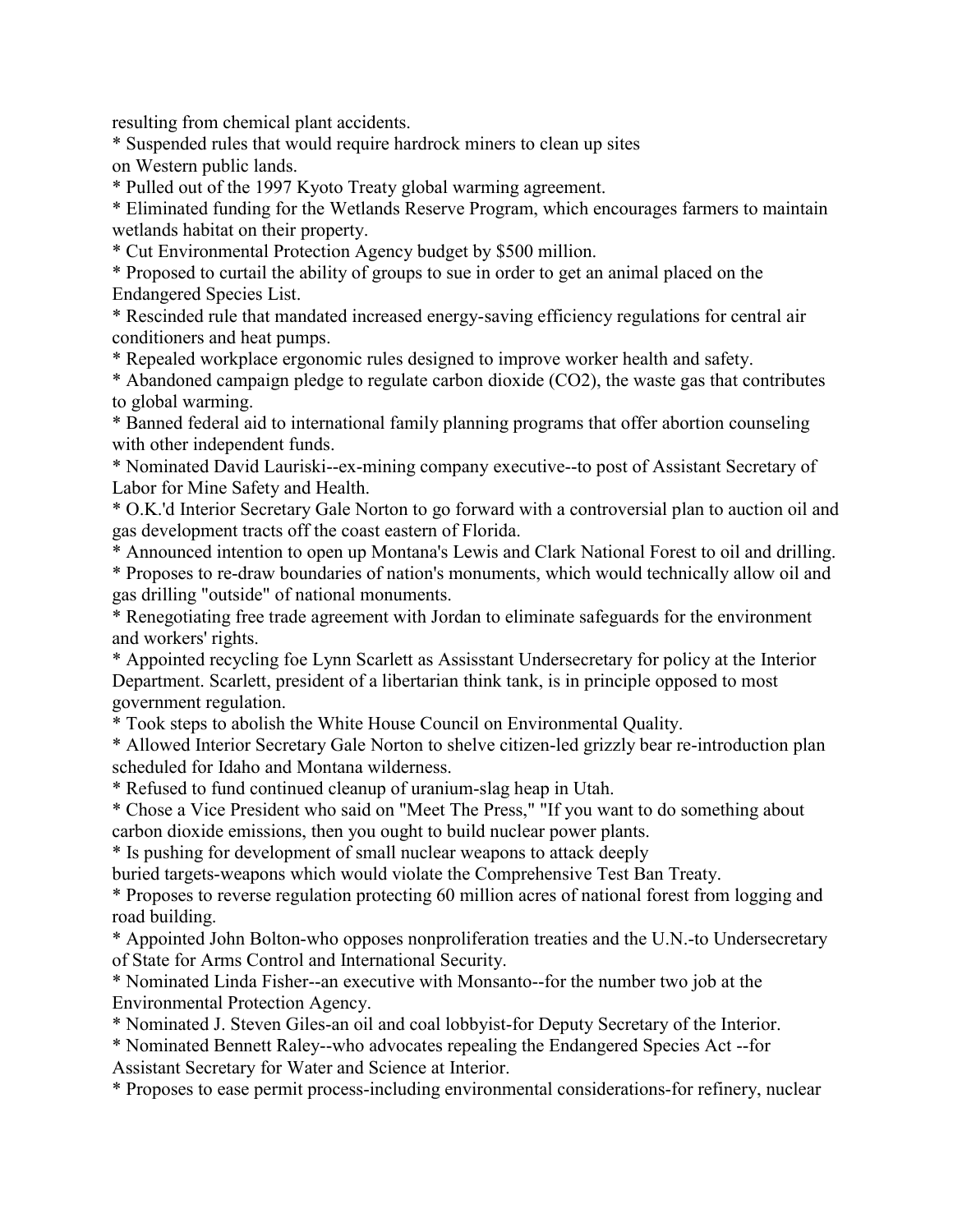and hydroelectric dam construction. (Washington Post, May 18). \* Proposes to give government the authority to take private property through eminent domain for power lines.

\* Proposes that \$1.2 billion in funding for alternative renewable energy come from selling oil and gas lease tracts in the Alaska National Wildlife Reserve.

\* Plans on serving genetically engineered foods at all official government functions.

\* Forced out Forest Service chief Mike Dombeck and appointed a timber industry lobbyist.

\* Nominated William Myers III as solicitor general of the Interior Department. Myers, who sued Interior over its grazing policies for the National Cattleman's Association, is now in charge of enforcing those policies.

\* Nominated Donald Schregardus, who failed to enforce environmental laws as head of Ohio's EPA, as chief of enforcement at the federal EPA. (Schregardus recently bowed out, after fierce opposition from environmentalists.)

\* Nominated Mark Rey, co-author of the infamous 1995 salvage rider, for the Agriculture Department's top natural resources post.

\* Nominated Thomas Sansonetti, a member of the property-rights group the Federalist Society and a coal industry lobbyist, as chief enforcer of environmental laws at the Department of Justice.

\* Nominated Mike Parker to oversea the Army Corps of Engineers, with regulatory authority over wetlands. In ten years as a Congressman from Mississippi, Parker earned a zero rating from the League of Conservation Voters three times.

Brace yourselves, there's still three and half more years to go!

**Penguins in trouble worldwide.** Populations are declining and evidence is mounting that global warming is a prime cause. Shortage of fish, or krill, leaves the birds starving. Or toxin blooms like a red tide, due to warming, kill the birds. Ten of the world's seventeen species are listed as threatened or endangered. See Carol Kaesuk Yoon, "Penguins in Trouble Worldwide," New York Times, June 26, 2001, p. D1, p. D2.

**Peter Singer on having sex with animals.** Not natural, not normal, perhaps, but not undignified. In the online sex magazine Nerve, with the title "Heavy Petting," Singer reviews Dearest Pet: On Bestiality, by Midas Dekkers, a Dutch biologist, and suggests that the next taboo that should crumble is that against having sex with animals. He concludes: "This does not make sex across the species barrier normal, or natural, whatever those much-misused words may mean, but it does imply that it ceases to be an offense to our status and dignity as human beings." Consistent in his utilitarianism, what counts is pleasure or pain. Singer condemns sex with animals that pains them, for example copulating with a chicken, using the hen's cloaca and decapitating the hen. But then he doubts whether this is really worse (causing more suffering) than the routine practice of keeping hens in battery cages and eating them. Singer is in ethics at Princeton University. The review is online at: http://www.nerve.com/ Opinions/Singer/heavyPetting/ A scathing criticism by Peter Berkowitz, "Puppy Love," is in The New Republic. Berkowitz is at George Mason University Law School.

**Corporate Intimidation and Academic Cowardice.** Two business professors at Boise State University and an environmental activist have reached a settlement with the University of Denver, which they sued for defamation last year after the university retracted an article they had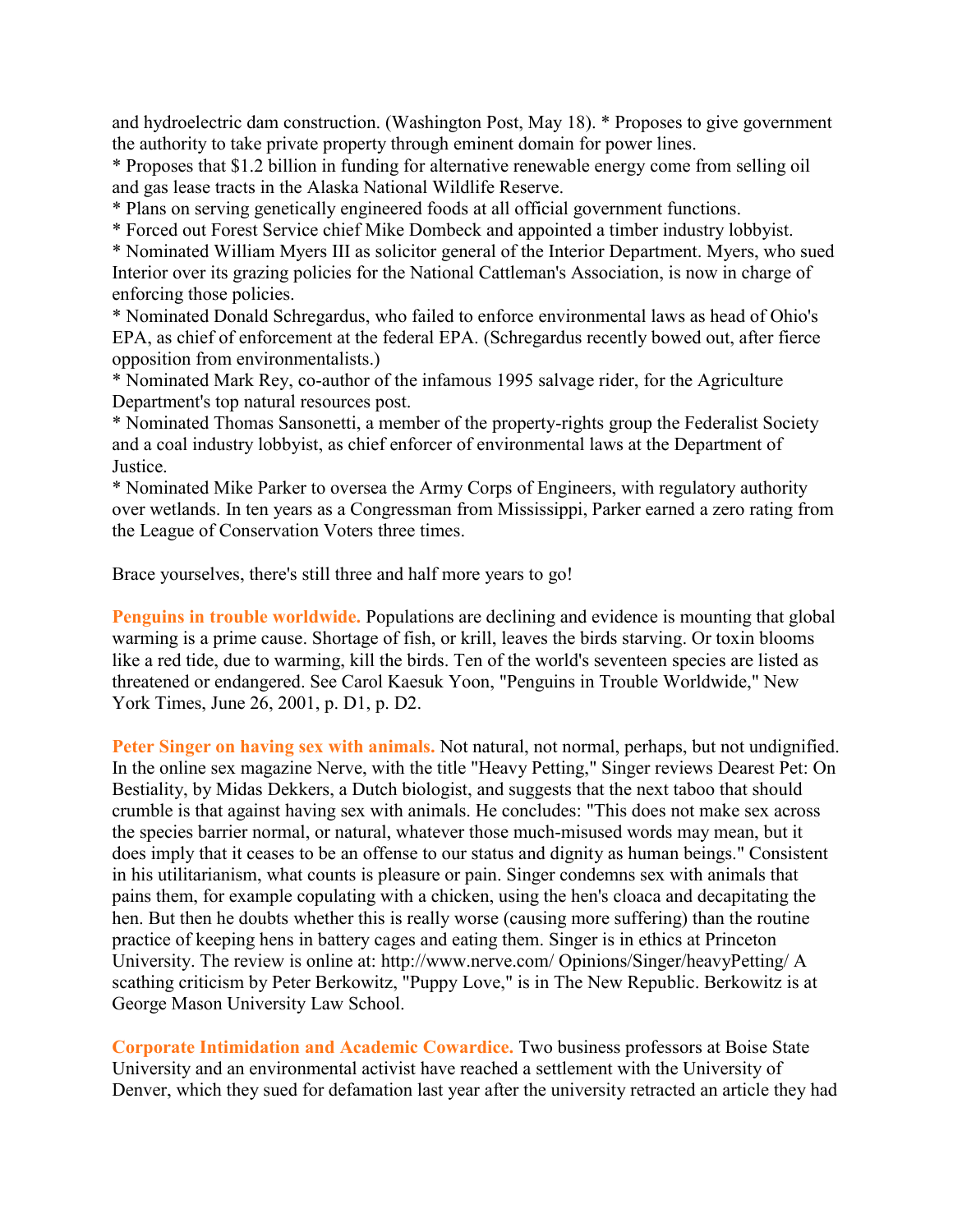published in its law journal. Under the deal, Denver will apologize to the authors and pay them an undisclosed amount. William Wines and Mark Buchanan of Boise State and Donald Smith, the Idaho field representative for the Alliance for the Wild Rockies, published "The Critical Need for Law Reform to Regulate the Abusive Practices of Transnational Corporations: The Illustrative Case of Boise Cascade Corporation in the Mexico's Costa Grande and Elsewhere" in the Spring 1998 issue of the Denver Journal of International Law and Policy. The authors wrote that some multinational corporations, particularly Boise Cascade, had committed environmental abuses and had contributed to civil unrest in Mexico that had resulted in human rights abuses. Under pressure from Boise Cascade, the university withdrew the article without contacting the authors and directed two major electronic legal-text providers to remove it from online access. Boise Cascade also wrote letters to the authors demanding that they cease distributing copies of the article. See The Chronicle of Higher Education, September 7, 2001, A25.

## **ISEE OFFICERS**

**President:** Kristin Shrader-Frechette. 336 O'Shaughnessy Hall, University of Notre Dame, Notre Dame, IN 46556. Email: [Kristin.Shrader-Frechette.1@nd.edu.](mailto:Kristin.Shrader-Frechette.1@nd.edu)

**Vice-President:** Dale Jamieson, The University Center for Human Values, 305 Marx Hall, Princeton University, Princeton, NJ 08544-1006. Phone: 609-258-2660. Fax: 609-258-2729. Email: [djamieso@princeton.edu.](mailto:djamieso@princeton.edu)

#### **Secretary:** Vacant.

**Treasurer:** Max Oelschlaeger. Department of Humanities, Arts, and Religion, Northern Arizona University, PO Box 5634, Flagstaff, AZ 86011-5634 USA. E-mail: [max.oelschlaeger@nau.edu.](mailto:max.oelschlaeger@nau.edu)

## **ISEE REGIONAL REPRESENTATIVES**

**Africa:** Johan P. Hattingh, Department of Philosophy, University of Stellenbosch, 7600 Stellenbosch, South Africa. Hattingh heads the Unit for Environmental Ethics at Stellenbosch. Phone: 27 (country code) 21 (city code) 808-2058 (office), 808-2418 (secretary); 887-9025 (home); Fax: 886-4343. Email:  $iph2@akad.sun.ac.za$ .

**Australia and New Zealand:** William Grey, Department of Philosophy, University of Queensland, 4067, Queensland AUSTRALIA. Email: [wgrey@cltr.uq.edu.au.](mailto:wgrey@cltr.uq.edu.au)

**China:** Yu Mouchang, Institute of Philosophy, Chinese Academy of Social Sciences, Beijing, 100732, China. Yang Tongjin, Institute of Philosophy, Chinese Academy of Social Sciences, Beijin,100732, China. E-mail: [yangtong12@sina.com.](mailto:yangtong12@sina.com)

**Taiwan:** Edgar Lin, Biology Department, Tunghai University, Taichung, Taiwan 40704. Email: [edgarlin@ms5.hinet.net.](mailto:edgarlin@ms5.hinet.net) Phones: 886-4-3595622 office; 886-4-3590991 home. Fax: 886-4- 3595953.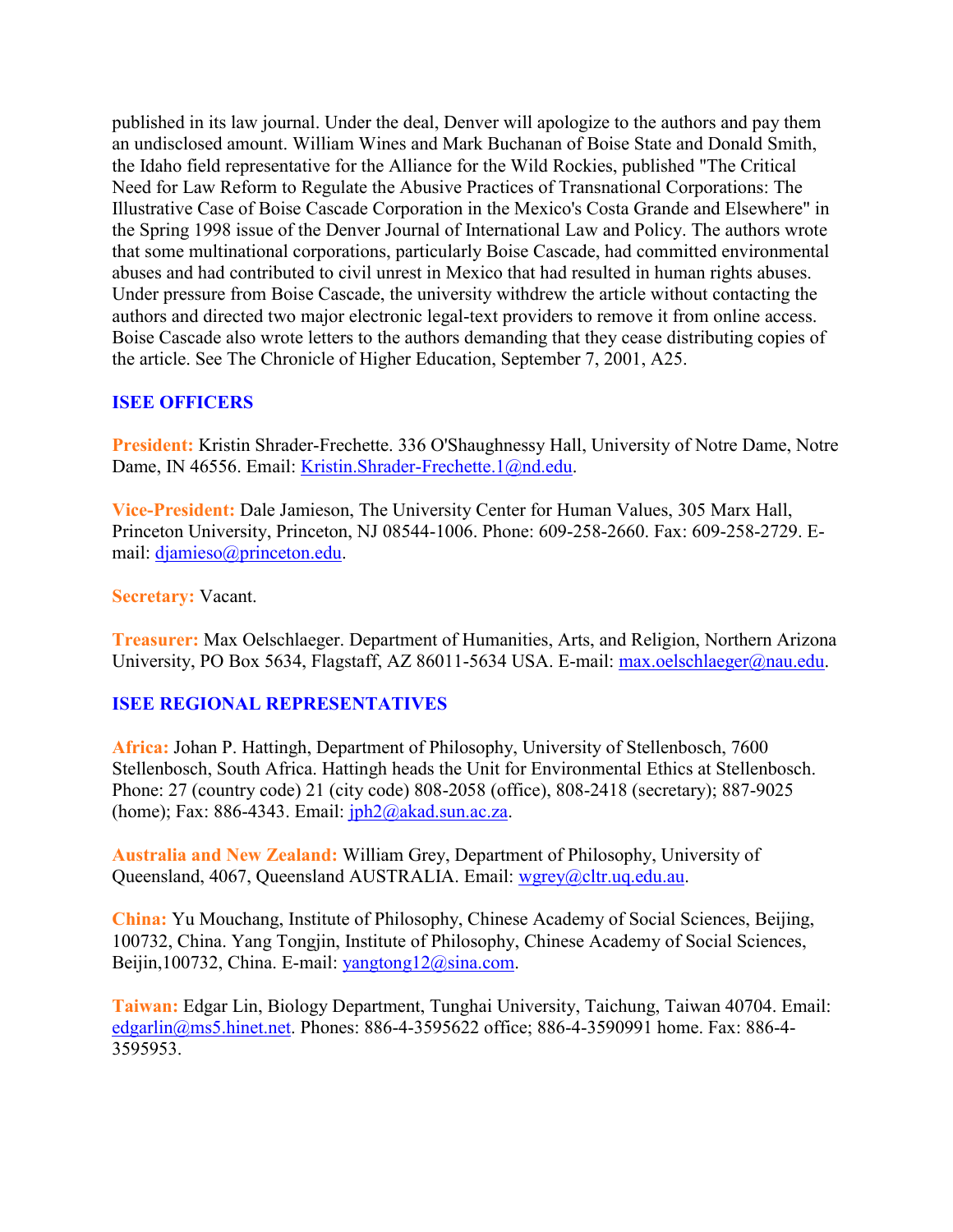**Eastern Europe:** Jan Wawrzyniak. Department of Philosophy, Adam Mickiewicz University of Poznan, Poland. University address: Prof. Jan Wawrzyniak, Institut Filozofii, Adam Mickiewicz University, 60-569 Poznan, Szamarzewskiego 91c POLAND. Phone: +48 / 61 / 841-72-75; Fax: +48 / 61 / 8430309. Home address: 60-592 Poznan, Szafirowa 7, POLAND. Email: [jawa@main.amu.edu.pl.](mailto:jawa@main.amu.edu.pl) Website: [http://appliedphilosophy.mtsu.edu/ISEE/JanWaw/index.html.](http://appliedphilosophy.mtsu.edu/ISEE/JanWaw/index.html)

**Western Europe and the Mediterranean:** Martin Drenthen, Center for Ethics University of Nijmegen (CEKUN), Postbox 9103, 6500 HD Nijmegen, THE NETHERLANDS. Office phone: 31 (country code) 24 (city code) 3612751. Fax: 31-24-3615564. E- mail: [mdrenthen@hetnet.nl.](mailto:mdrenthen@hetnet.nl) Home: Van't Santstraat 122, 6523 BJ Nijmegen. Home Phone: (31) - (24) - 3238397.

**Mexico and Central America:** Teresa Kwiatkowska, Universidad Autonoma Metropolitana-Iztapalapa, Departamento de Filosofia, Av. Michoacan y Purissima s/n, 09340 Mexico D.F., MEXICO. Phones: (5) 637 14 24 (home), (5) 724 47 77 (office). Fax: (5) 724 47 78. E-mail: [kwiat@xanum.uam.mx](mailto:kwiat@xanum.uam.mx) .

**Canada:** Laura Westra. Osgoode Hall Law School, York University, 4700 Keele Street, Toronto, Ontario M3J 1P3. Phone: 905-303-8181. Fax: 905-303-8211 E-mail: [lwestra@interlog.com.](mailto:lwestra@interlog.com)

**Pakistan and South Asia:** Nasir Azam Sahibzada, Education Manager, WWF--Pakistan, T-28 Sahibzada House, Zeryab Colony, Peshawar City (NWFP), PAKISTAN. Phone: (92) (91) (841593). Fax: (92) (91) (841594). Email: [lapis@brain.net.pk or naasir1@email.com.](mailto:lapis@brain.net.pk%20or%20naasir1@email.com)

**South America:** Ricardo Rozzi, Instituto de Investigaciones Ecologicas Chiloe, Chile. E- mail: [rrozzi@eudoramail.com.](mailto:rrozzi@eudoramail.com)

**United Kingdom:** KeeKok Lee, Institute for Environment, Philosophy & Policy, Furness College, University of Lancaster, Lancaster LA1 4YG, UK. E-mail: [keekok.lee@lancaster.ac.uk.](mailto:keekok.lee@lancaster.ac.uk)

**United States:** Ned Hettinger, Philosophy Dept, College of Charleston, Charleston, South Carolina 29424 USA. Phone: 843-953-5786; 843-883-9201 (home). Fax: 843-953-6388. E-mail: [HettingerN@CofC.edu\)](mailto:HettingerN@CofC.edu). Address July 1999 to August 2000: 416 W. College, Bozeman, MT 59715. Phone: 406-522-9676.

Holmes Rolston, III, Dept. of Philosophy, Colorado State University, Fort Collins, Colorado 80523 USA. Phone: 970-491-6315 (Office). Fax: 970-491-4900. Email: [rolston@lamar.colostate.edu.](mailto:rolston@lamar.colostate.edu)

Jack Weir, Department of Philosophy, Morehead State University,UPO 662, Morehead, Kentucky 40351-1689 USA. Phone: 606-784-0046 (Home Office), 606-783-2785 (Campus Office). Fax: 606-783-5346 (include Weir's name on Fax). Email: [j.weir@morehead-st.edu.](mailto:j.weir@morehead-st.edu.)

#### **ISEE NEWSLETTER SUBMISSIONS**